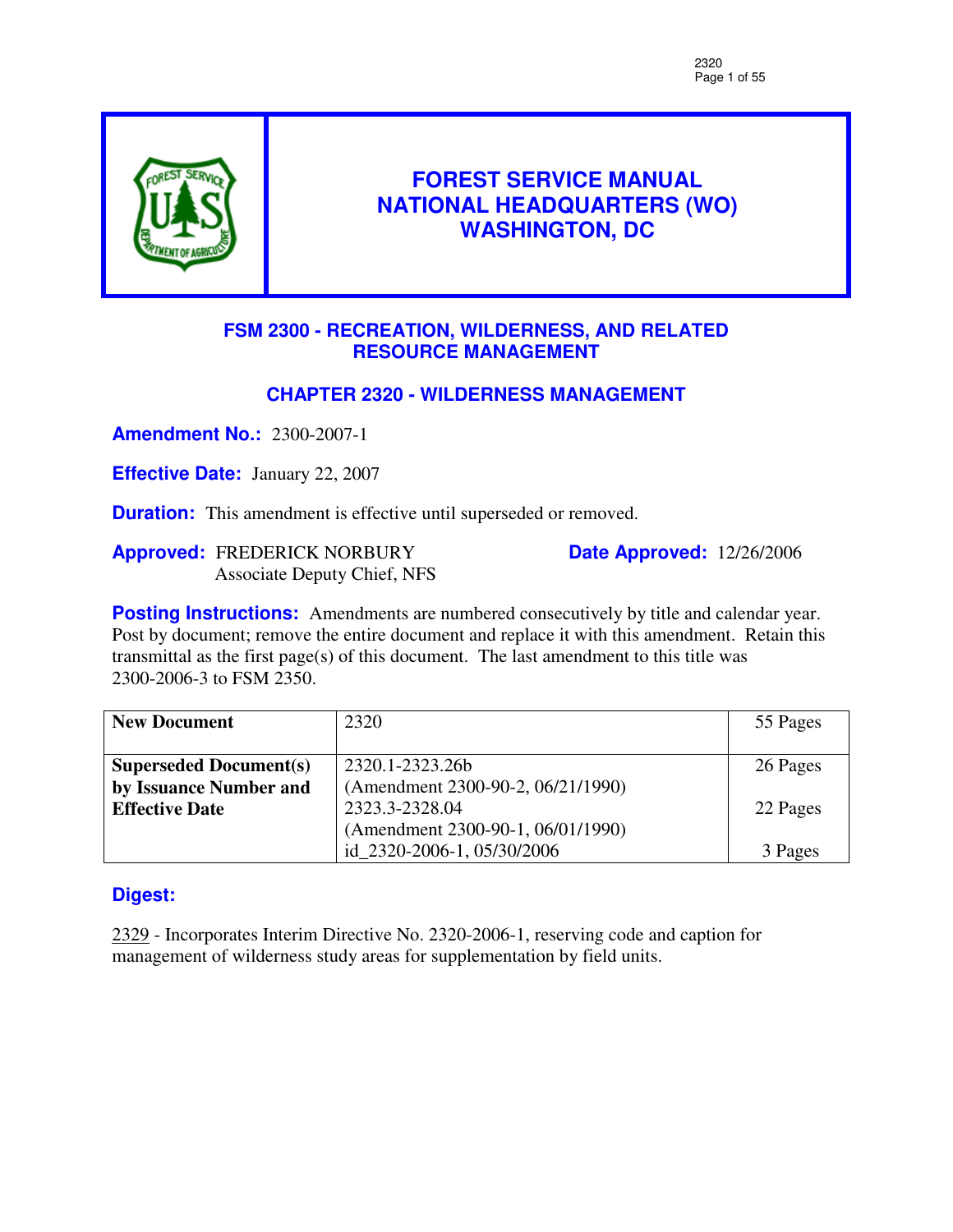### FSM 2300 - RECREATION, WILDERNESS, AND RELATED RESOURCE MANAGEMENT **CHAPTER 2320 - WILDERNESS MANAGEMENT**

# **Table of Contents**

| 2323 - MANAGEMENT OF OTHER RESOURCES IN WILDERNESS 16                 |     |
|-----------------------------------------------------------------------|-----|
|                                                                       |     |
|                                                                       |     |
|                                                                       |     |
|                                                                       |     |
|                                                                       |     |
|                                                                       |     |
|                                                                       |     |
|                                                                       |     |
|                                                                       |     |
| 2323.13 - Improvements and Nonconforming Facilities and Activities 19 |     |
|                                                                       |     |
|                                                                       |     |
|                                                                       |     |
| 2323 13d - Boat Docks                                                 | .20 |
|                                                                       |     |
|                                                                       |     |
|                                                                       |     |
|                                                                       |     |
|                                                                       |     |
|                                                                       |     |
|                                                                       |     |
|                                                                       |     |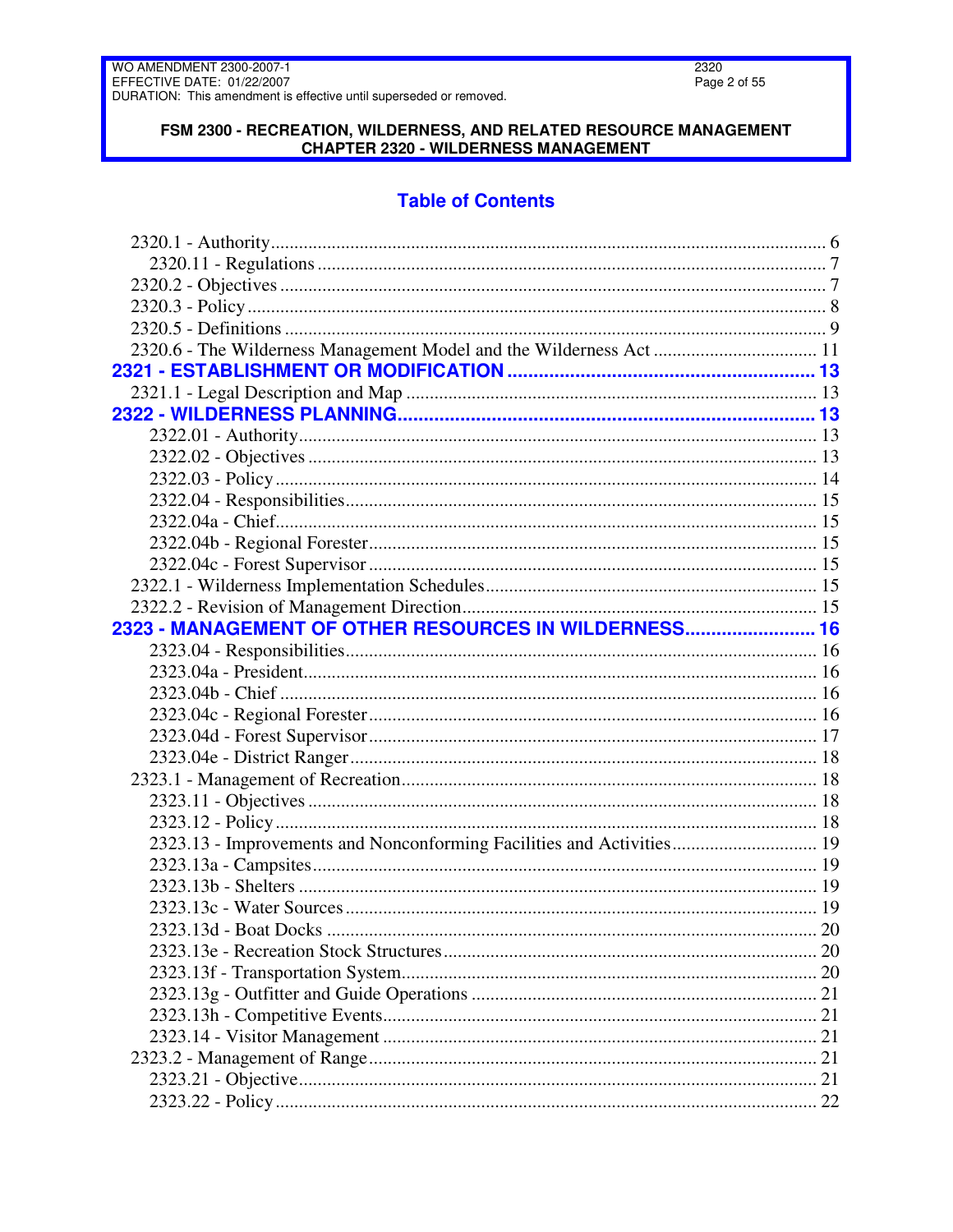### FSM 2300 - RECREATION, WILDERNESS, AND RELATED RESOURCE MANAGEMENT **CHAPTER 2320 - WILDERNESS MANAGEMENT**

| 2323.38 - Visitor Management to Protect Wildlife or Fish Resources 35 |  |
|-----------------------------------------------------------------------|--|
|                                                                       |  |
|                                                                       |  |
|                                                                       |  |
|                                                                       |  |
|                                                                       |  |
|                                                                       |  |
|                                                                       |  |
|                                                                       |  |
|                                                                       |  |
|                                                                       |  |
|                                                                       |  |
|                                                                       |  |
|                                                                       |  |
|                                                                       |  |
|                                                                       |  |
|                                                                       |  |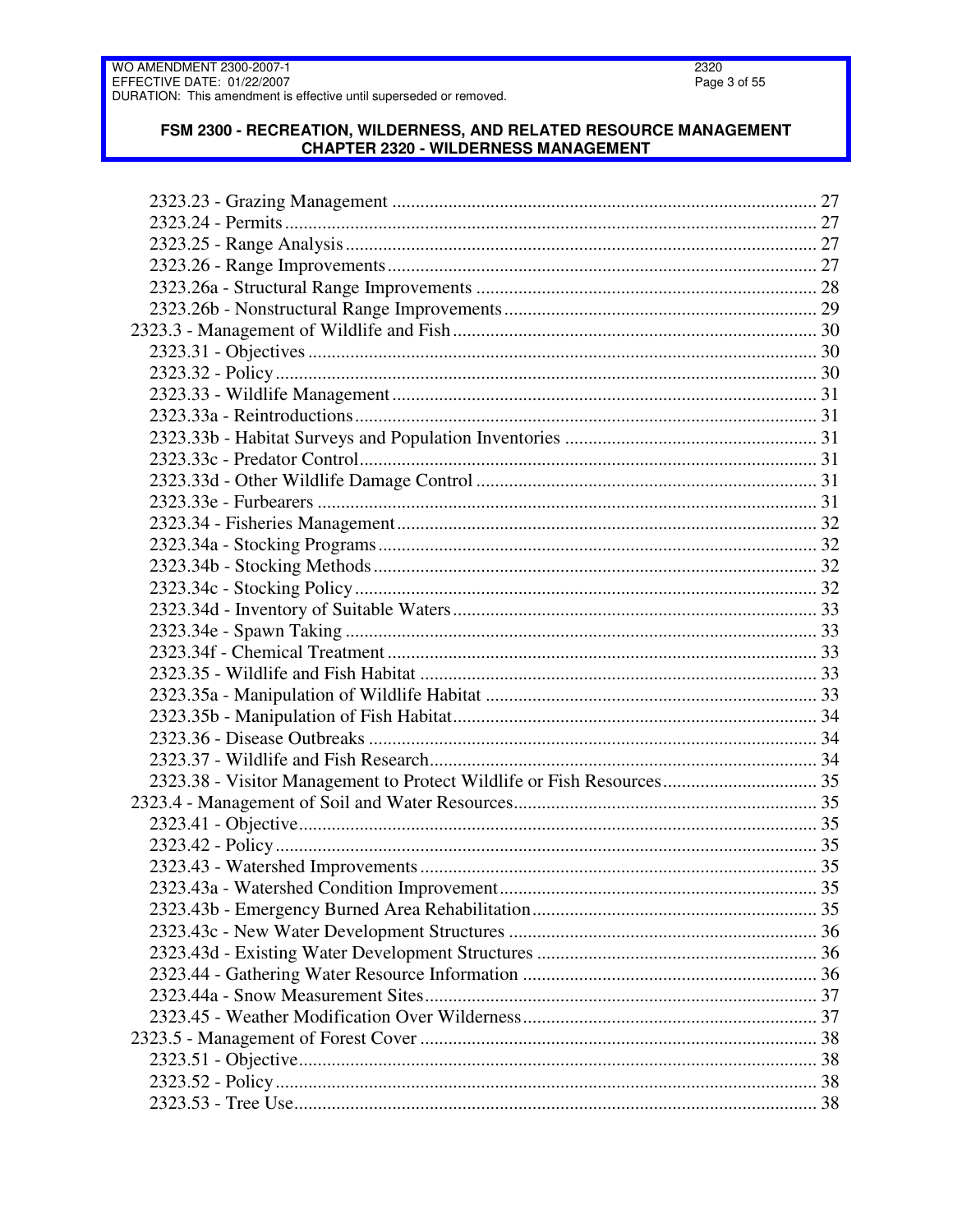### FSM 2300 - RECREATION, WILDERNESS, AND RELATED RESOURCE MANAGEMENT **CHAPTER 2320 - WILDERNESS MANAGEMENT**

| 2324 - MANAGEMENT OF SUPPORT ACTIVITIES IN WILDERNESS 43            |  |
|---------------------------------------------------------------------|--|
|                                                                     |  |
|                                                                     |  |
|                                                                     |  |
|                                                                     |  |
|                                                                     |  |
|                                                                     |  |
|                                                                     |  |
|                                                                     |  |
|                                                                     |  |
|                                                                     |  |
|                                                                     |  |
|                                                                     |  |
|                                                                     |  |
|                                                                     |  |
|                                                                     |  |
|                                                                     |  |
|                                                                     |  |
| 2324.33 - Structures and Improvements Needed for Administration  48 |  |
|                                                                     |  |
|                                                                     |  |
|                                                                     |  |
|                                                                     |  |
|                                                                     |  |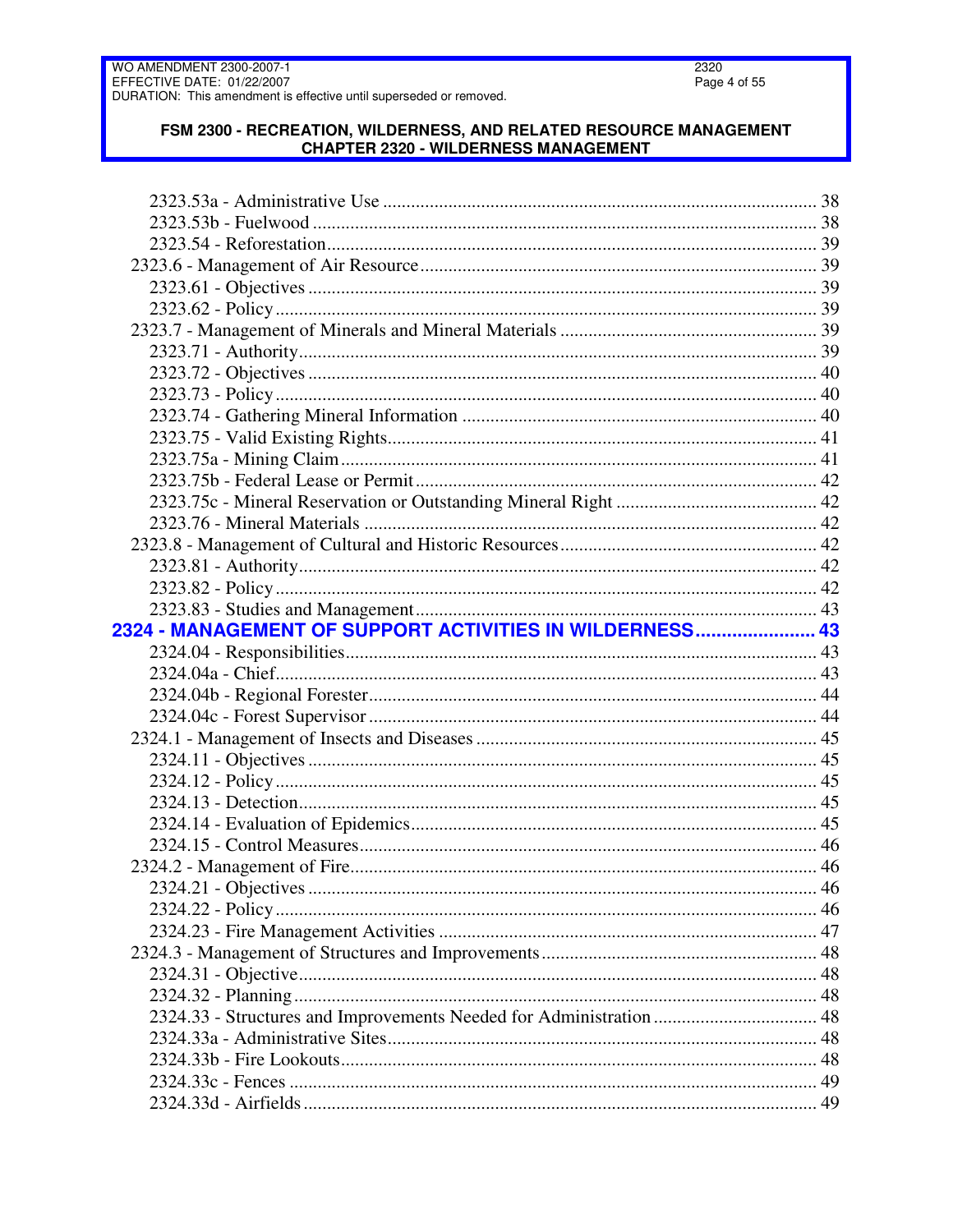### **FSM 2300 - RECREATION, WILDERNESS, AND RELATED RESOURCE MANAGEMENT CHAPTER 2320 - WILDERNESS MANAGEMENT**

| 2324.35 - Structures and Improvements Needed for Special Use Permit Operations  50<br>2325 - PRIVATE LANDS WITHIN WILDERNESS DESIGNATED UNDER PUBLIC<br>2326 - USE OF MOTORIZED EQUIPMENT OR MECHANICAL TRANSPORT IN<br>2326.11 - Use of Motorized Equipment by Other Government Agencies  54<br>2326.12 - Use of Motorized Equipment by Valid Occupants of National Forest Land  54<br>2326.13 - Access to Surrounded State and Private Land, Valid Mining Claims, or Other<br>2329 - MANAGEMENT OF WILDERNESS STUDY AREAS [RESERVED] 55 |  |
|-------------------------------------------------------------------------------------------------------------------------------------------------------------------------------------------------------------------------------------------------------------------------------------------------------------------------------------------------------------------------------------------------------------------------------------------------------------------------------------------------------------------------------------------|--|
|                                                                                                                                                                                                                                                                                                                                                                                                                                                                                                                                           |  |
|                                                                                                                                                                                                                                                                                                                                                                                                                                                                                                                                           |  |
|                                                                                                                                                                                                                                                                                                                                                                                                                                                                                                                                           |  |
|                                                                                                                                                                                                                                                                                                                                                                                                                                                                                                                                           |  |
|                                                                                                                                                                                                                                                                                                                                                                                                                                                                                                                                           |  |
|                                                                                                                                                                                                                                                                                                                                                                                                                                                                                                                                           |  |
|                                                                                                                                                                                                                                                                                                                                                                                                                                                                                                                                           |  |
|                                                                                                                                                                                                                                                                                                                                                                                                                                                                                                                                           |  |
|                                                                                                                                                                                                                                                                                                                                                                                                                                                                                                                                           |  |
|                                                                                                                                                                                                                                                                                                                                                                                                                                                                                                                                           |  |
|                                                                                                                                                                                                                                                                                                                                                                                                                                                                                                                                           |  |
|                                                                                                                                                                                                                                                                                                                                                                                                                                                                                                                                           |  |
|                                                                                                                                                                                                                                                                                                                                                                                                                                                                                                                                           |  |
|                                                                                                                                                                                                                                                                                                                                                                                                                                                                                                                                           |  |
|                                                                                                                                                                                                                                                                                                                                                                                                                                                                                                                                           |  |
|                                                                                                                                                                                                                                                                                                                                                                                                                                                                                                                                           |  |
|                                                                                                                                                                                                                                                                                                                                                                                                                                                                                                                                           |  |
|                                                                                                                                                                                                                                                                                                                                                                                                                                                                                                                                           |  |
|                                                                                                                                                                                                                                                                                                                                                                                                                                                                                                                                           |  |
|                                                                                                                                                                                                                                                                                                                                                                                                                                                                                                                                           |  |
|                                                                                                                                                                                                                                                                                                                                                                                                                                                                                                                                           |  |
|                                                                                                                                                                                                                                                                                                                                                                                                                                                                                                                                           |  |
|                                                                                                                                                                                                                                                                                                                                                                                                                                                                                                                                           |  |
|                                                                                                                                                                                                                                                                                                                                                                                                                                                                                                                                           |  |
|                                                                                                                                                                                                                                                                                                                                                                                                                                                                                                                                           |  |
|                                                                                                                                                                                                                                                                                                                                                                                                                                                                                                                                           |  |
|                                                                                                                                                                                                                                                                                                                                                                                                                                                                                                                                           |  |
|                                                                                                                                                                                                                                                                                                                                                                                                                                                                                                                                           |  |
|                                                                                                                                                                                                                                                                                                                                                                                                                                                                                                                                           |  |
|                                                                                                                                                                                                                                                                                                                                                                                                                                                                                                                                           |  |
|                                                                                                                                                                                                                                                                                                                                                                                                                                                                                                                                           |  |
|                                                                                                                                                                                                                                                                                                                                                                                                                                                                                                                                           |  |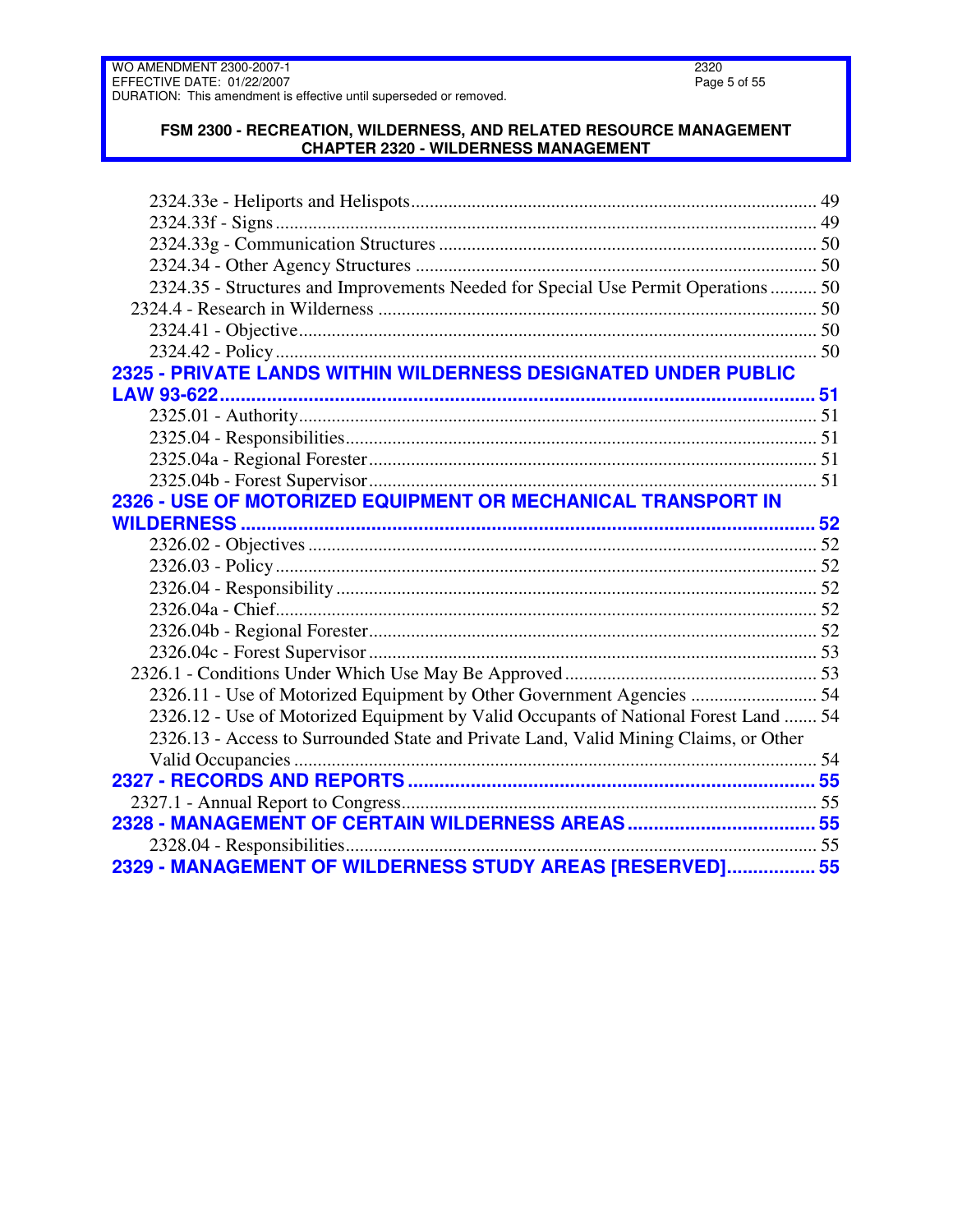### **FSM 2300 - RECREATION, WILDERNESS, AND RELATED RESOURCE MANAGEMENT CHAPTER 2320 - WILDERNESS MANAGEMENT**

This chapter contains direction for those portions of the National Forest System that are designated by Congress as units in the National Wilderness Preservation System.

Wilderness is a unique and vital resource. In addition to offering primitive recreation opportunities, it is valuable for its scientific and educational uses, as a benchmark for ecological studies, and for the preservation of historical and natural features.

Manage the wilderness resource to ensure its character and values are dominant and enduring. Its management must be consistent over time and between areas to ensure its present and future availability and enjoyment as wilderness. Manage wilderness to ensure that human influence does not impede the free play of natural forces or interfere with natural successions in the ecosystems and to ensure that each wilderness offers outstanding opportunities for solitude or a primitive and unconfined type of recreation. Manage wilderness as one resource rather than a series of separate resources (sec. 2320.6).

# <span id="page-5-0"></span>**2320.1 - Authority**

The principal laws affecting the administration of National Forest wilderness areas are:

1. The Wilderness Act of 1964, as enacted September 3, 1964, and amended October 21, 1978 (16 U.S.C. 1131-1136), specifies congressional policy to secure for the American people an enduring resource of wilderness for the enjoyment of present and future generations. It defines wildernesses as areas untrammeled by people that offer outstanding opportunities for solitude and directs agencies to manage wilderness to preserve natural ecological conditions (section 2320.6). With certain exceptions, the Act prohibits motorized equipment, structures, installations, roads, commercial enterprises, aircraft landings, and mechanical transport. The Act permits mining on valid claims, access to private lands, fire control, insect and disease control, grazing, water resource structures (upon the approval of the President), and visitor use.

2. The Forest Management Acts of 1897, 1899, and 1901 (Organic Act) (16 U.S.C. 473-475, 477-482, 551) require the Forest Service to protect the National Forest System including designated wilderness areas, which are a part of that system from fire and other depredations. The authority to regulate and monitor wilderness derives from these acts.

3. The Multiple-Use Sustained-Yield Act of 1960 (16 U.S.C. 528-531) provided that the establishment and management of wilderness was consistent with the management of the National Forest System for multiple uses.

4. The National Environmental Policy Act (42 U.S.C. 4321) provides for analyzing the environmental consequences of proposed management actions on all National Forest System lands, including management actions taken in wilderness.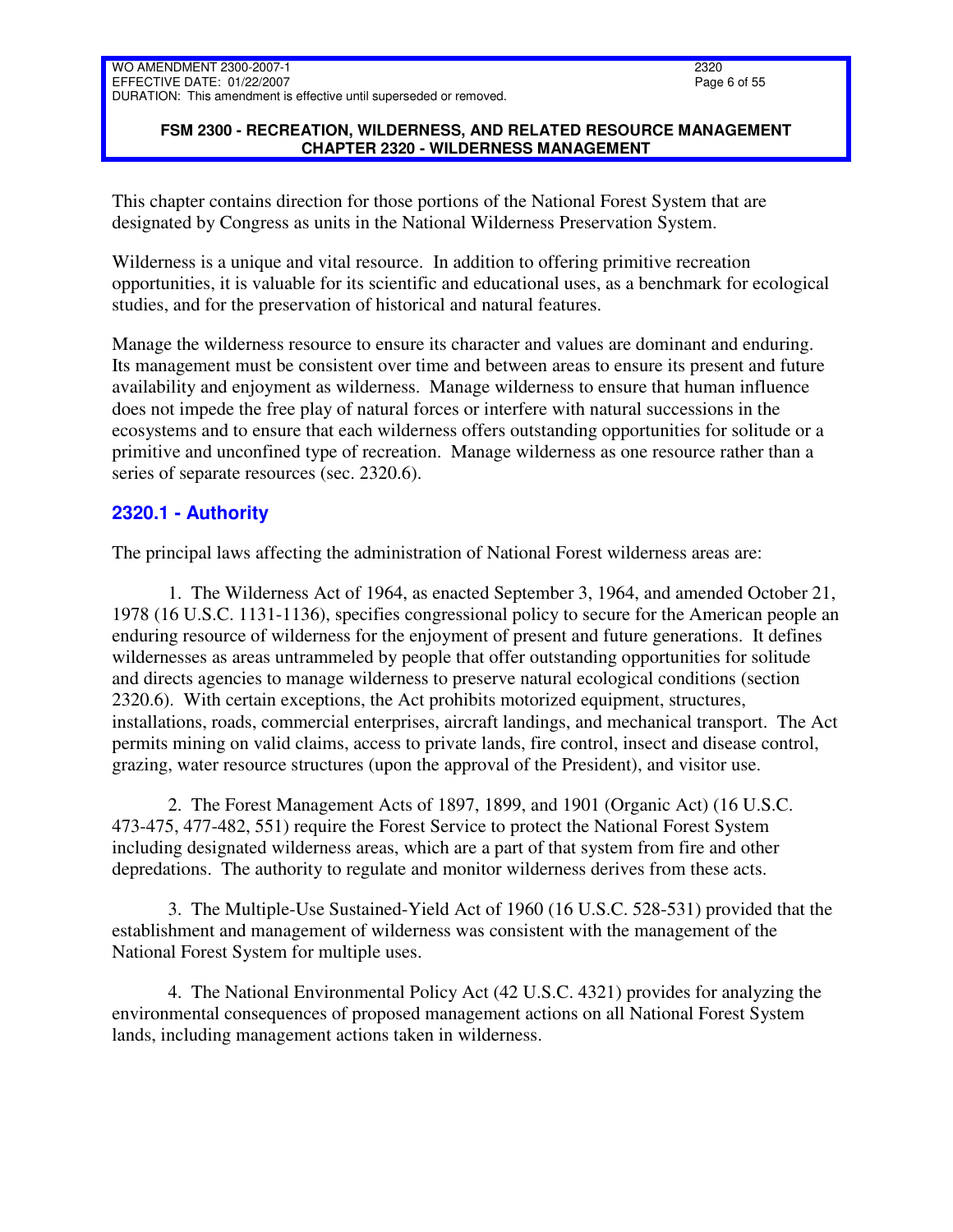### **FSM 2300 - RECREATION, WILDERNESS, AND RELATED RESOURCE MANAGEMENT CHAPTER 2320 - WILDERNESS MANAGEMENT**

5. The Act of January 3, 1975 (16 U.S.C. 1131-1132) provides special direction relating to the acquisition, sale, and condemnation of private lands for 16 specific wilderness areas in the eastern United States. The law requires owners of private lands within these areas to notify the Forest Service of proposed changes in use or ownership of the land.

6. The National Forest Management Act of 1976, as amended (16 U.S.C. 1600) provides that management direction for wilderness be incorporated into forest plans and sets minimum standards for the content of the plans.

7. The Clean Air Act, as amended August 7, 1977 (42 U.S.C. 7401, 7418, 7470, 7472, 7474, 7475, 7491, 7506, 7602) directs the Forest Service to protect class I air quality standards in certain wilderness areas and class II standards on the remaining wilderness areas.

8. The specific laws designating wilderness areas in the National Forest System.

# <span id="page-6-0"></span>**2320.11 - Regulations**

The following regulations in Title 36 of the Code of Federal Regulations apply to wilderness management:

- 1. Part 293 Wilderness Primitive Areas.
- 2. Part 261 Prohibitions.
- 3. Part 219 Planning.
- 4. Part 228 Minerals.

# <span id="page-6-1"></span>**2320.2 - Objectives**

1. Maintain and perpetuate the enduring resource of wilderness as one of the multiple uses of National Forest System land.

2. Maintain wilderness in such a manner that ecosystems are unaffected by human manipulation and influences so that plants and animals develop and respond to natural forces.

3. Minimize the impact of those kinds of uses and activities generally prohibited by the Wilderness Act, but specifically excepted by the Act or subsequent legislation.

4. Protect and perpetuate wilderness character and public values including, but not limited to, opportunities for scientific study, education, solitude, physical and mental challenge and stimulation, inspiration, and primitive recreation experiences.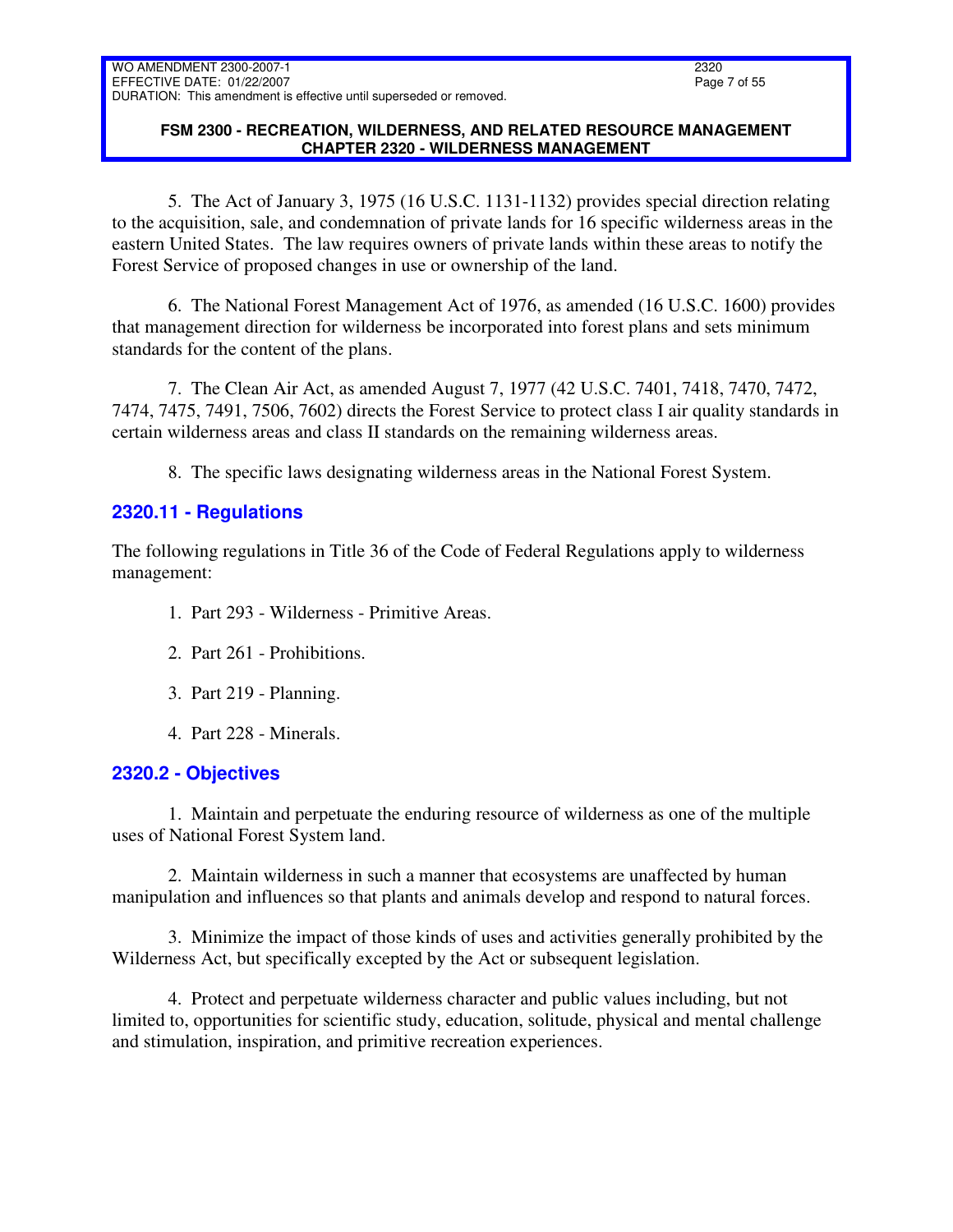### **FSM 2300 - RECREATION, WILDERNESS, AND RELATED RESOURCE MANAGEMENT CHAPTER 2320 - WILDERNESS MANAGEMENT**

5. Gather information and carry out research in a manner compatible with preserving the wilderness environment to increase understanding of wilderness ecology, wilderness uses, management opportunities, and visitor behavior.

# <span id="page-7-0"></span>**2320.3 - Policy**

1. Where there are alternatives among management decisions, wilderness values shall dominate over all other considerations except where limited by the Wilderness Act, subsequent legislation, or regulations.

2. Manage the use of other resources in wilderness in a manner compatible with wilderness resource management objectives.

3. In wildernesses where the establishing legislation permits resource uses and activities that are nonconforming exceptions to the definition of wilderness as described in the Wilderness Act, manage these nonconforming uses and activities in such a manner as to minimize their effect on the wilderness resource.

4. Cease uses and activities and remove existing structures not essential to the administration, protection, or management of wilderness for wilderness purposes or not provided for in the establishing legislation.

5. Because wilderness does not exist in a vacuum, consider activities on both sides of wilderness boundaries during planning and articulate management goals and the blending of diverse resources in forest plans. Do not maintain buffer strips of undeveloped wildland to provide an informal extension of wilderness. Do not maintain internal buffer zones that degrade wilderness values. Use the Recreation Opportunity Spectrum (FSM 2310) as a tool to plan adjacent land management.

6. Manage each wilderness as a total unit and coordinate management direction when they cross other administrative boundaries.

7. Use interdisciplinary skills in planning for wilderness use and administration.

8. Gather necessary information and carry out research programs in a manner that is compatible with the preservation of the wilderness environment.

9. Whenever and wherever possible, acquire non-Federal lands located within wildernesses, as well as non-Federal lands within those areas recommended for inclusion in the system.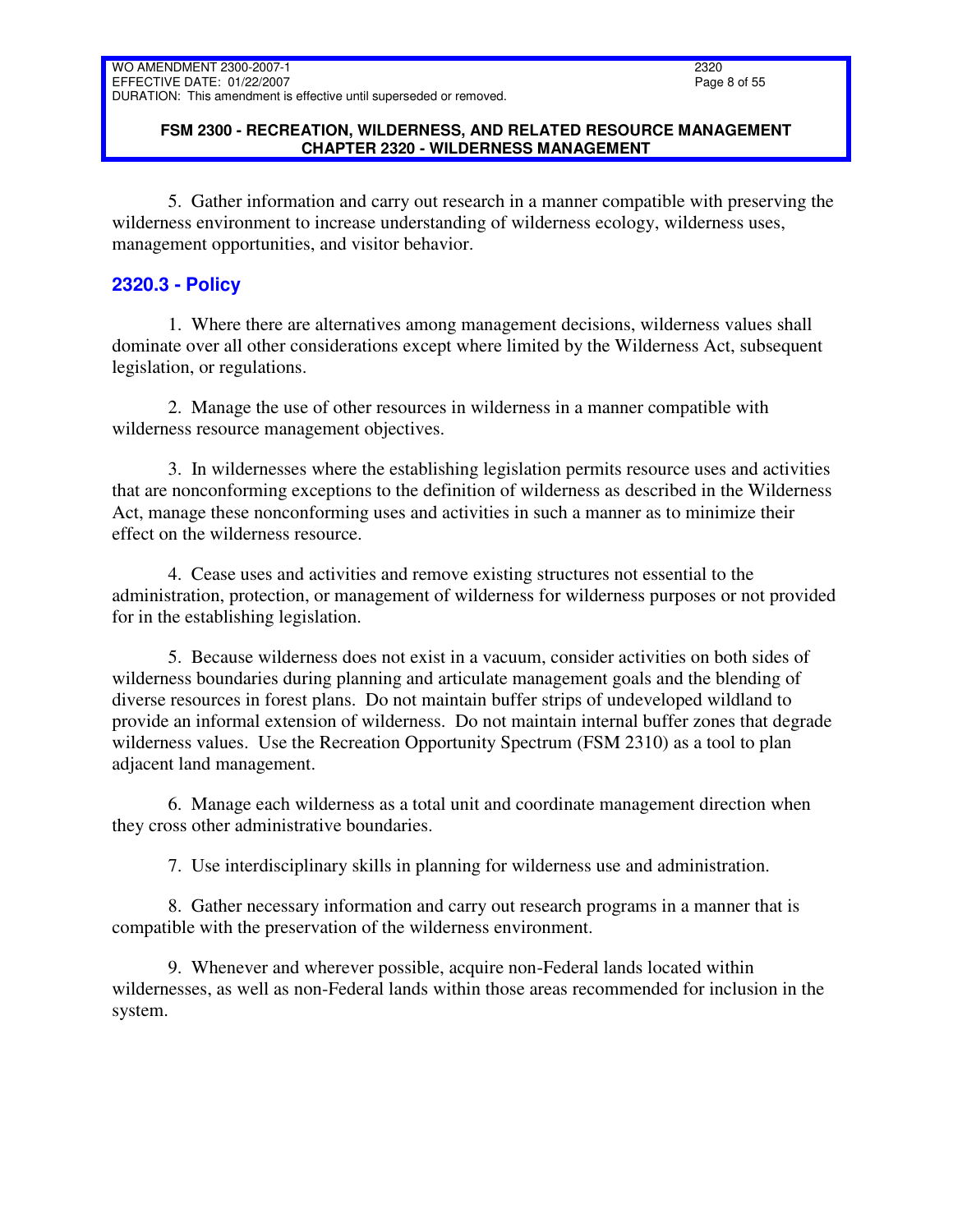### **FSM 2300 - RECREATION, WILDERNESS, AND RELATED RESOURCE MANAGEMENT CHAPTER 2320 - WILDERNESS MANAGEMENT**

10. Inform wilderness visitors that they face inherent risks of adverse weather conditions, isolation, physical hazards, and lack of rapid communications, and that search and rescue may not be as rapid as expected in an urban setting in all publications and personal contacts.

11. Manage primitive areas as wilderness areas consistent with 36 CFR 293.17 until their designation as wilderness or to other use is determined by Congress.

# <span id="page-8-0"></span>**2320.5 - Definitions**

1. Wilderness. An area of wilderness is defined in sec. 2(c) of the Wilderness Act (16 U.S.C. 1131-1136). The term "wilderness" shall be applied to all National Forest System lands included in the National Wilderness Preservation System (NWPS). See 36 CFR 261 and 293.

2. Untrammeled. In the context of the Wilderness Act, an untrammeled area is where human influence does not impede the free play of natural forces or interfere with natural processes in the ecosystem.

3. Mechanical Transport. Any contrivance for moving people or material in or over land, water, or air, having moving parts, that provides a mechanical advantage to the user, and that is powered by a living or nonliving power source. This includes, but is not limited to, sailboats, hang gliders, parachutes, bicycles, game carriers, carts, and wagons. It does not include wheelchairs when used as necessary medical appliances. It also does not include skis, snowshoes, rafts, canoes, sleds, travois, or similar primitive devices without moving parts.

4. Motorized Equipment. Machines that use a motor, engine, or other nonliving power sources. This includes, but is not limited to, such machines as chain saws, aircraft, snowmobiles, generators, motorboats, and motor vehicles. It does not include small battery or gas powered handcarried devices such as shavers, wristwatches, flashlights, cameras, stoves, or other similar small equipment.

5. Permanent Improvement. A structural or nonstructural improvement that is to remain at a particular location for more than one field season. Permanent improvements include such items as trails, toilet buildings, cabins, fences, tent frames, fire grills, and instrumentation stations.

6. Primitive Area. All areas so designated by the Secretary of Agriculture on the effective date of the Wilderness Act and that have not yet been permanently designated as wilderness or to other use by act of Congress (36 CFR 293.17).

7. Temporary Structure. Any structure that is easy to dismantle, that could be removed completely from a site between periods of actual use, and that must be removed at the end of each season of use if the non-use period is greater than 30 days.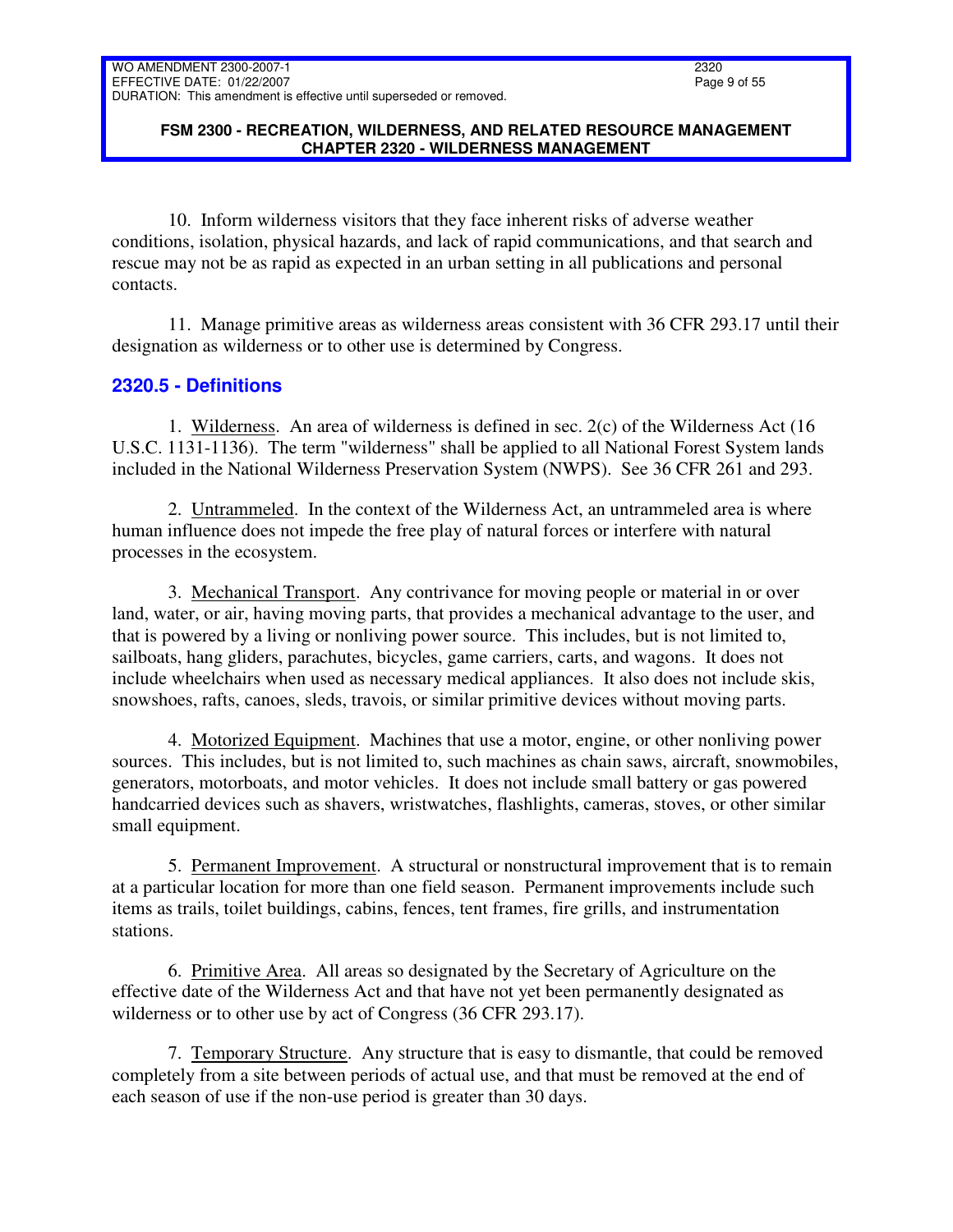### **FSM 2300 - RECREATION, WILDERNESS, AND RELATED RESOURCE MANAGEMENT CHAPTER 2320 - WILDERNESS MANAGEMENT**

8. Livestock Grazing Operations. Those operations authorized by a grazing permit where the primary purpose of the grazing is for livestock production. Includes pack and saddle stock used in conjunction with such operations.

9. Domestic Livestock. Animals kept and managed for their products or for breeding purposes, not visitors' animals or administrative livestock.

10. Indigenous Species. Any species of flora or fauna that naturally occurs in a wilderness area and that was not introduced by man.

11. Native Species. Any species of flora or fauna that naturally occurs in the United States and that was not introduced by man.

12. Naturalized Species. Any non-indigenous species of flora or fauna that is close genetically or resembles an indigenous species and that has become established in the ecosystem as if it were an indigenous species.

13. Exotic Species. Any species that is not indigenous, native, or naturalized.

14. Prospecting for Water Resources. The act of drilling or digging to locate underground water supplies.

15. Adequate Access. The combination of routes and modes of travel that the Forest Service has determined will have the least-lasting impact on the wilderness resource and, at the same time, will serve the reasonable purposes for which State or private land or rights is held or used.

16. Valid Existing Rights. Those property rights in existence on the date of wilderness designation or on such date as provided for in the particular Act that designated an area as wilderness; that were created by a legally binding conveyance, lease, deed, contract, or other document; or as otherwise provided by Federal law.

17. Wildfire. Any wildland fire not designated and managed as a prescribed fire.

18. Prescribed Fire. A wildland fire burning under preplanned, specified conditions, to accomplish specific, planned resource management objectives.

19. Implementation Schedules. The schedules of projects and specific actions to implement the wilderness management direction found in the forest plan. They include the schedule design and execution information previously found in wilderness management, trail management, sign, fire management, and other plans for the wilderness.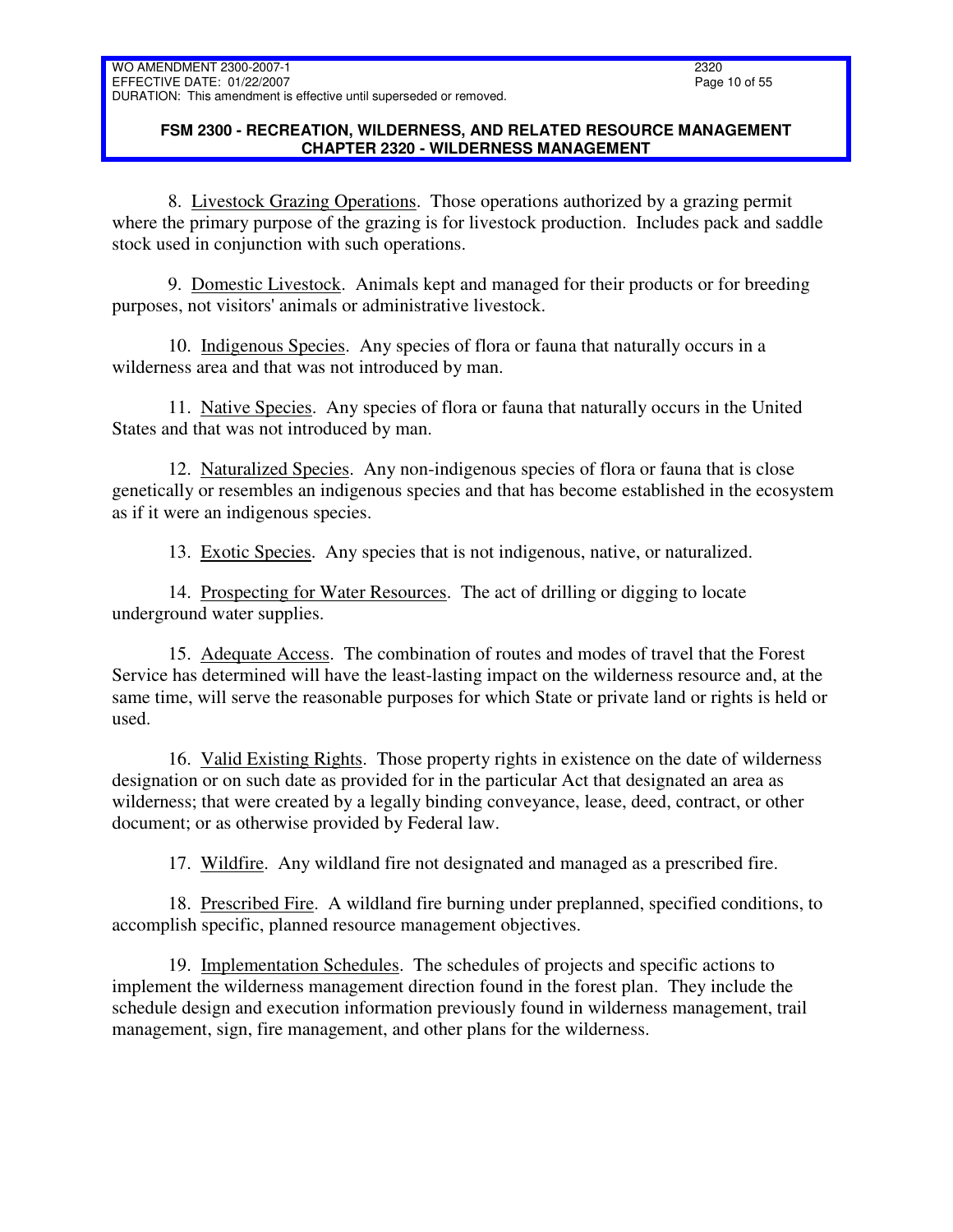### **FSM 2300 - RECREATION, WILDERNESS, AND RELATED RESOURCE MANAGEMENT CHAPTER 2320 - WILDERNESS MANAGEMENT**

# <span id="page-10-0"></span>**2320.6 - The Wilderness Management Model and the Wilderness Act**

The Wilderness Management Model (ex. 01) illustrates the wilderness resource, as defined by the Wilderness Act, and the basis for Forest Service wilderness management direction.

The Wilderness Management Model (ex. 01) shows the relationship between the natural, undisturbed purity of a wilderness area and the human influence that affects it. The more human influence, the lower the purity of a wilderness is; the less human influence on a wilderness, the higher, or purer, the wilderness area could be.

In absolute wilderness there is no human influence preventing the area from retaining its purest natural form. It is unlikely, however, that this condition exists anywhere on earth. There are few places, if any, remaining where humans have neither set foot nor where human influences, through pollution, have not been felt. The Wilderness Act defines wilderness at some point below absolute wilderness.

The Act permits certain activities and contains prerogatives that also tend to lessen the opportunities to reach absolute wilderness. Mining is permitted on valid claims; access to valid occupancies and private land is provided for; and fire control, insect and disease control, grazing, and visitor use are permitted. Considered together, these modifications define legal wilderness. Manage wilderness toward attaining the highest level of purity in wilderness within legal constraints.

Each designated wilderness is affected by a variety of human influences that vary in intensity. In one area, human influence may be very limited; in another area, major disturbances occur. The number and intensity of these influences cause a gap between the attainable legislative wilderness and the conditions that exist on a wilderness ("X"). The goal of wilderness management is to identify these influences, define their causes, remedy them, and close the gap ("A") between the attainable level of purity and the level that exists on each wilderness ("X").

Where a choice must be made between wilderness values and visitor or any other activity, preserving the wilderness resource is the overriding value. Economy, convenience, commercial value, and comfort are not standards of management or use of wilderness. Because uses and values on each area vary, management and administration must be tailored to each area. Even so, all wilderness areas are part of one National Wilderness Preservation System and their management must be consistent with the Wilderness Act and their establishing legislation.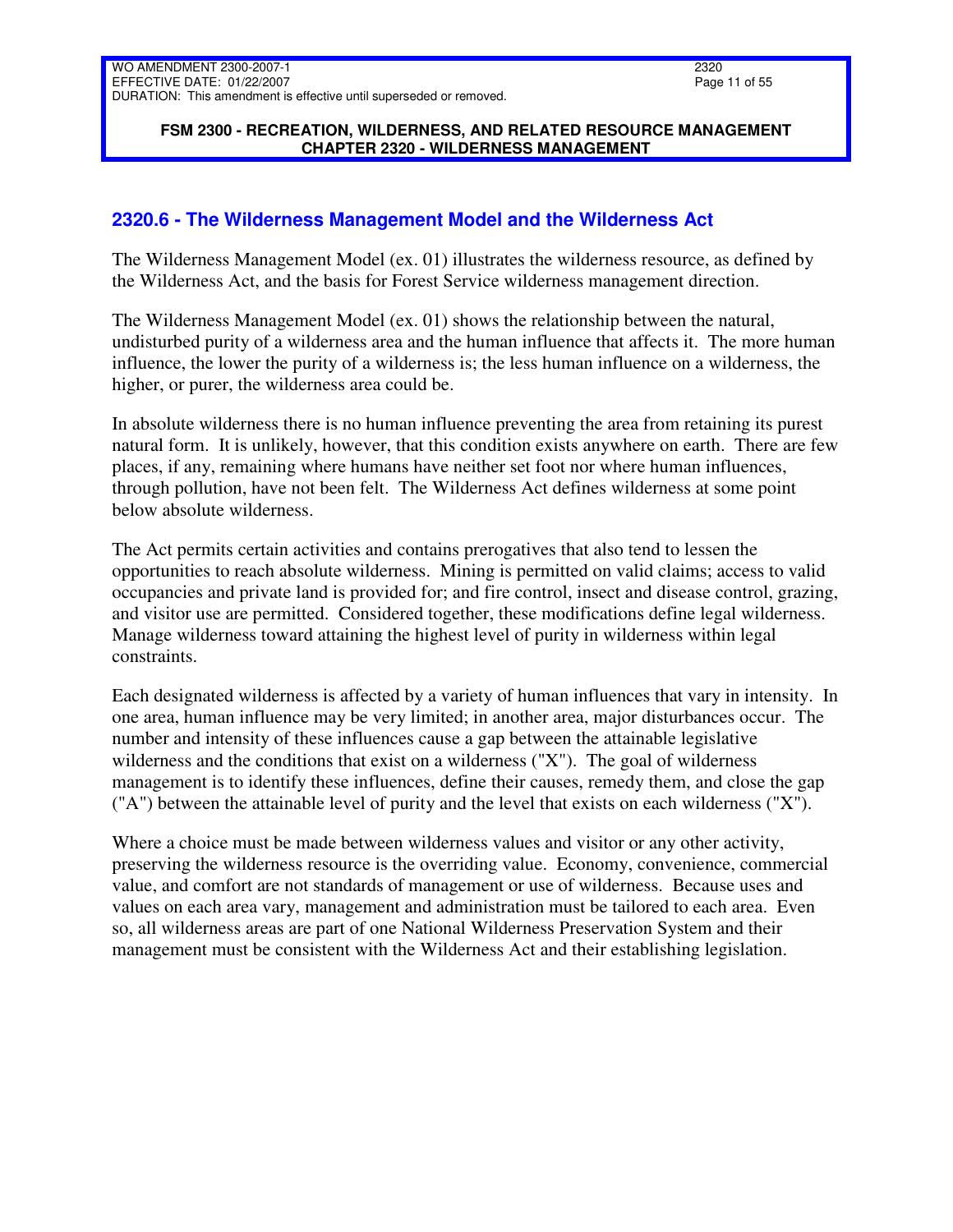2320 Page 12 of 55

**FSM 2300 - RECREATION, WILDERNESS, AND RELATED RESOURCE MANAGEMENT CHAPTER 2320 - WILDERNESS MANAGEMENT** 

### 2320.6 - Exhibit01

The Wilderness Management Model

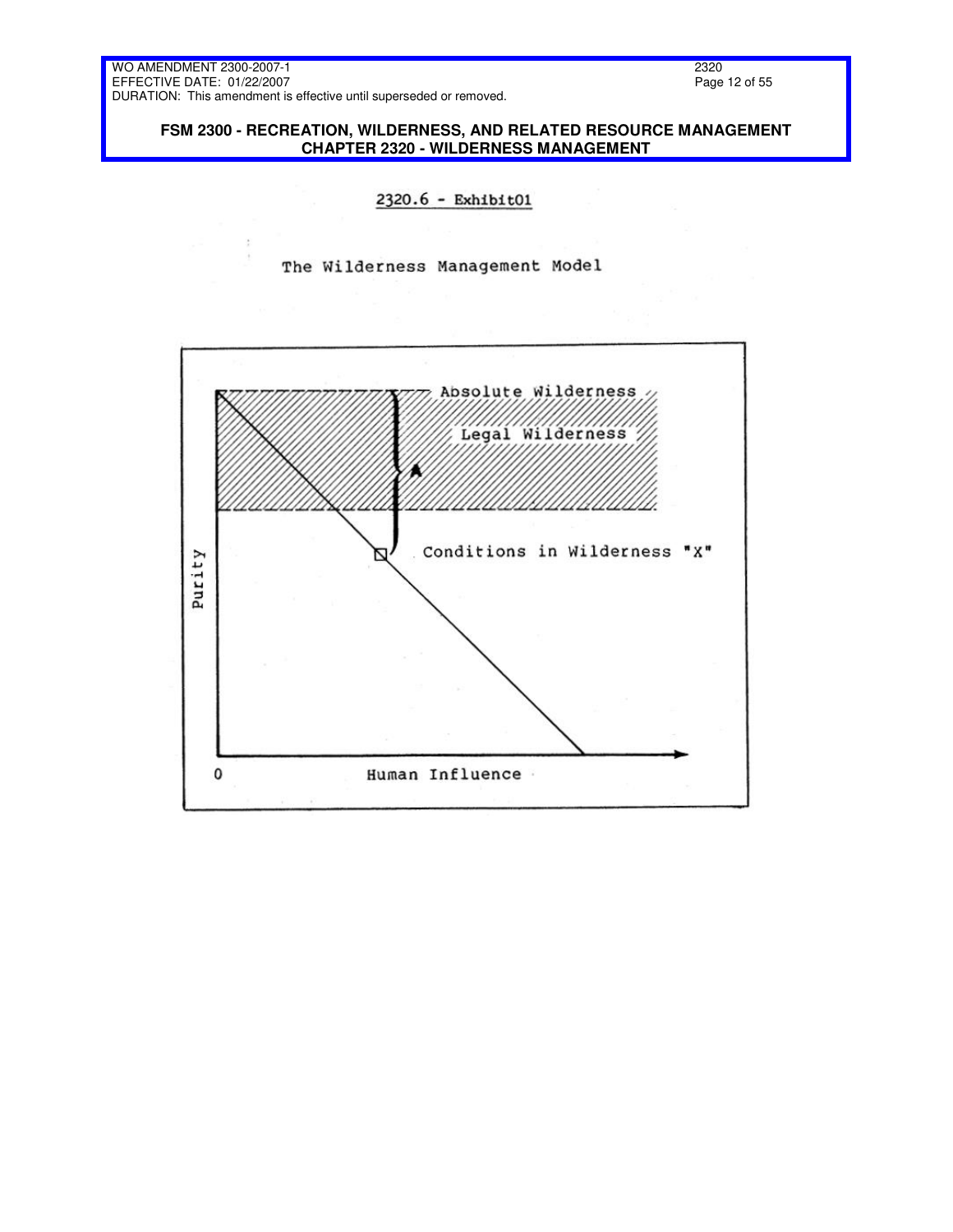#### **FSM 2300 - RECREATION, WILDERNESS, AND RELATED RESOURCE MANAGEMENT CHAPTER 2320 - WILDERNESS MANAGEMENT**

# <span id="page-12-0"></span>**2321 - ESTABLISHMENT OR MODIFICATION**

Direction for evaluating potential wilderness and recommending areas to the Congress for wilderness designation is found in 36 CFR 219.17 and FSM 1923. The procedure for identifying and evaluating potential wilderness in the National Forest System is found in FSH 1909.12, Land and Resource Management Planning Handbook, Chapter 7, FSM 1950, Environmental Policy and Procedures, and FSH 1909.15, National Environmental Policy Act Procedures Handbook.

# <span id="page-12-1"></span>**2321.1 - Legal Description and Map**

A legal description and map shall be prepared by the Regional Forester for each wilderness using the boundaries Congress has provided. The Forest Service does not have authority to modify the given boundaries. This is true even though the new wilderness may contain constructed roads, timber harvest areas, summer homes, or other evidences of development. The legal description and map must be prepared according to the standards described in the Wilderness Management Handbook, FSH 2309.19.

# <span id="page-12-2"></span>**2322 - WILDERNESS PLANNING**

Wilderness management direction is prepared as a part of the forest planning process as required by 36 CFR Part 219 and FSM 1922. Planning is also done in compliance with the National Environmental Policy Act (FSM 1950 and FSH 1909.15). Implementation of the forest plan is accomplished through development of implementation schedules that include projects and activities designed to achieve and comply with the management standards and guidelines established for the designated wilderness.

# <span id="page-12-3"></span>**2322.01 - Authority**

Authority to conduct wilderness management planning is found in the National Forest Management Act (16 U.S.C. 1600) and 36 CFR 219.

# <span id="page-12-4"></span>**2322.02 - Objectives**

1. Ensure that wilderness resource is fully integrated into the Forest Land and Resource Management Plan.

2. Ensure that other resources and activities within each wilderness are coordinated and in harmony with the wilderness resource.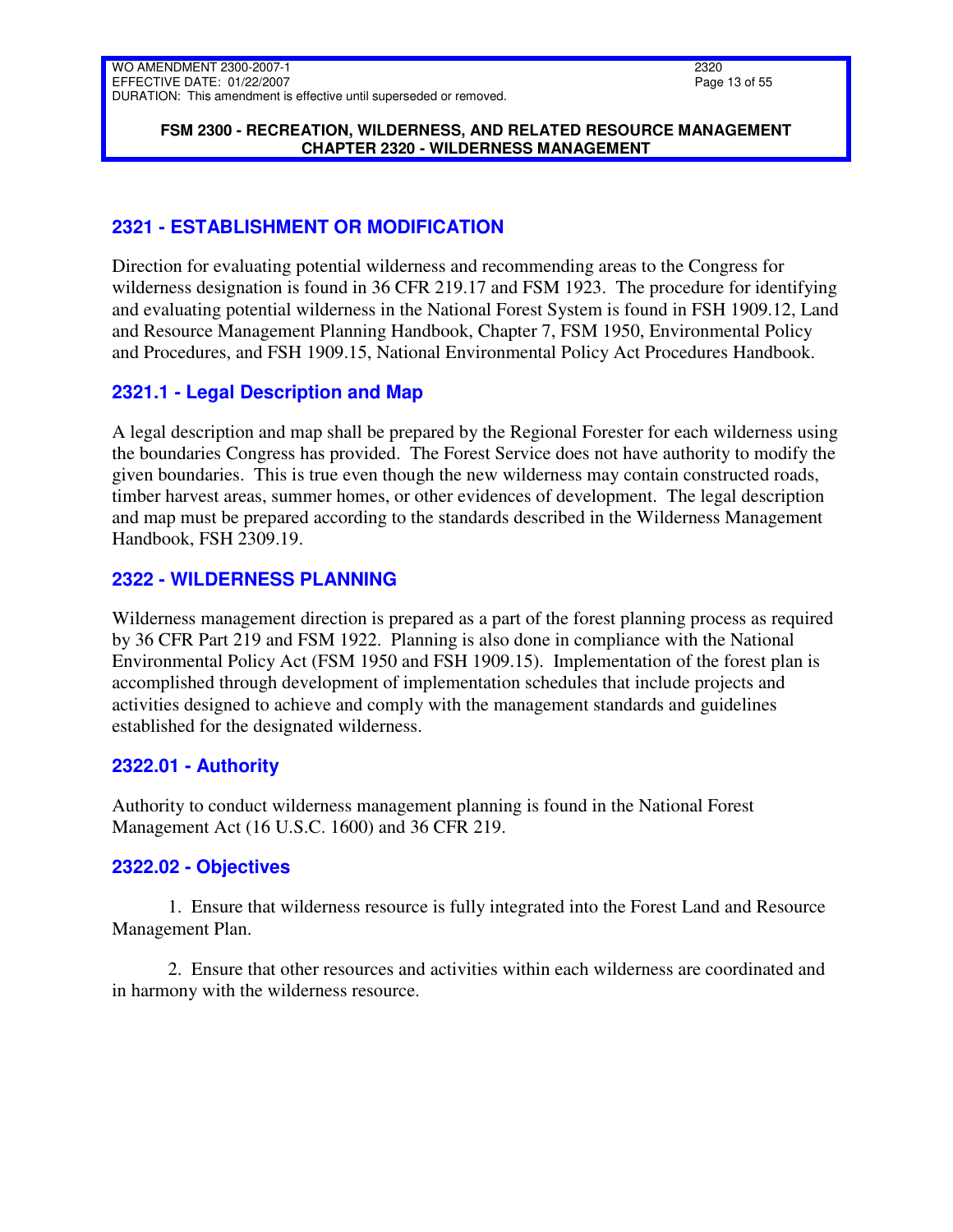#### **FSM 2300 - RECREATION, WILDERNESS, AND RELATED RESOURCE MANAGEMENT CHAPTER 2320 - WILDERNESS MANAGEMENT**

## <span id="page-13-0"></span>**2322.03 - Policy**

1. Management direction for each wilderness must be stated in the forest plan as management area prescriptions with associated standards and guidelines. Each wilderness is unique as established by law; therefore, each will be identified as a separate management area.

2. The wilderness component of the forest plan shall include, as a minimum, the following:

a. Management direction in accordance with 36 CFR 219 and 36 CFR 293.

b. Display of the relationships and coordination between the wilderness resource and other resources and activities present in the wilderness, as well as activities outside of wilderness that affect the management of the wilderness. Resources and other elements to be addressed include: recreation (including visitor education), forest cover, forage, fish and wildlife, federally listed threatened or endangered flora or fauna, domestic livestock, soil and water (including weather modification), minerals, historical and cultural resources, fire, land ownership, insect and diseases, air quality, other agency use, the trail system (including trailheads), signing, communication, and research.

c. Monitoring requirements for determining whether prescriptions, standards, and guidelines are met.

3. Individual wilderness management plans completed prior to the writing of the forest plan may be incorporated as an entity into the forest plan if they:

a. Have been prepared in accordance with the NEPA process (FSM 1950).

b. Are considered current and valid.

c. Are appropriately referenced to and discussed in the forest plan.

d. Provide at least the same level of direction and guidance as would be found in the completed forest plan.

4. Management direction shall be consistent for each wilderness that occurs in more than one State, Region, or National Forest.

5. In some instances, the law designating a specific wilderness requires preparation of a wilderness management plan. These specified plans are integrated into the forest plan when completed before the forest planning process. If a wilderness plan is required subsequent to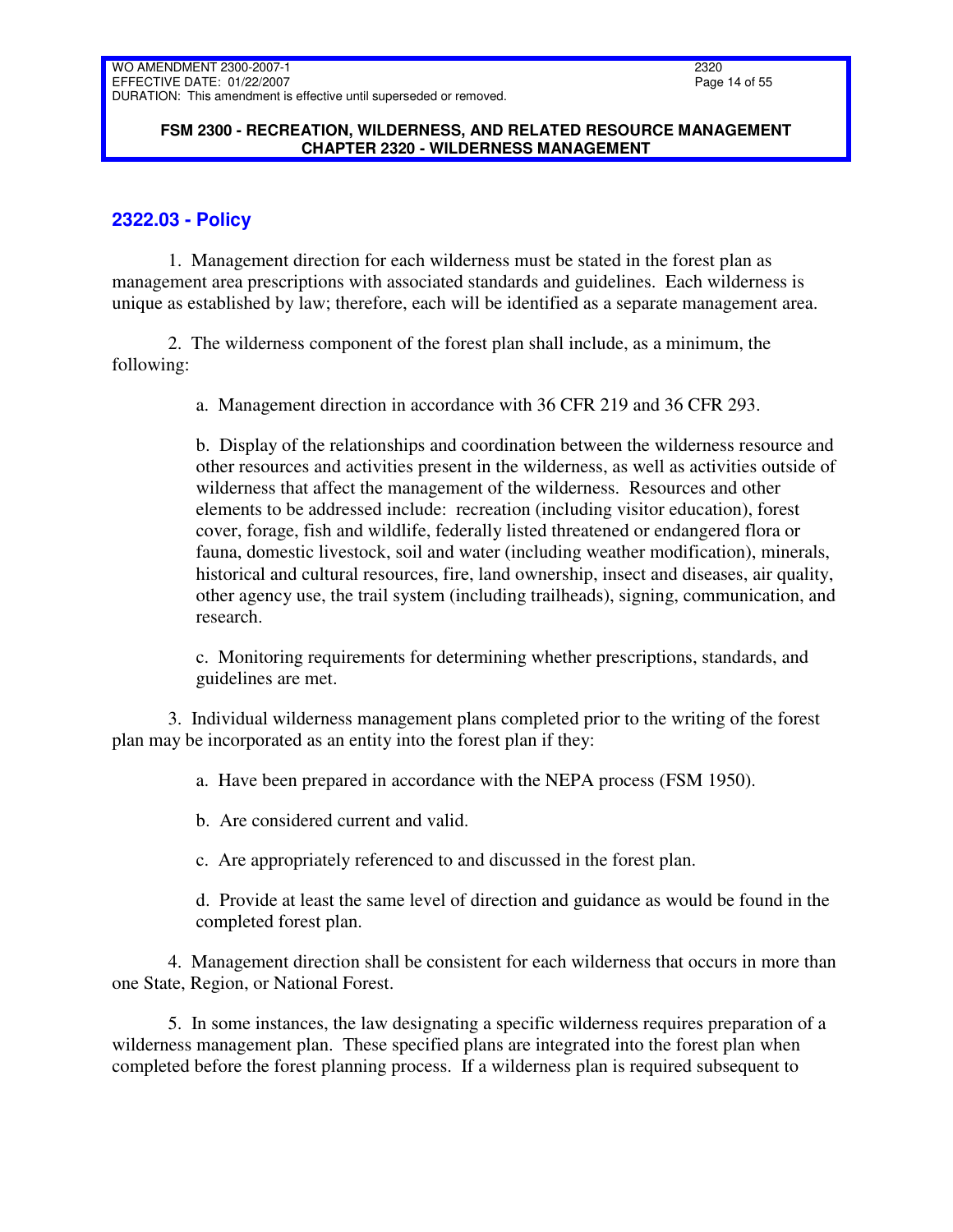### **FSM 2300 - RECREATION, WILDERNESS, AND RELATED RESOURCE MANAGEMENT CHAPTER 2320 - WILDERNESS MANAGEMENT**

adoption of the forest plan, the required plan should not duplicate information contained in the forest plan. It should tier from and ultimately be appended to the Forest Land and Resource Management Plan.

## <span id="page-14-0"></span>**2322.04 - Responsibilities**

### <span id="page-14-1"></span>**2322.04a - Chief**

The Chief designates a lead Region when a wilderness involves more than one Region.

### <span id="page-14-2"></span>**2322.04b - Regional Forester**

The Regional Forester designates a lead Forest when a wilderness involves more than one Forest and approves wilderness management direction by approving the forest plan.

### <span id="page-14-3"></span>**2322.04c - Forest Supervisor**

The Forest Supervisor ensures that management of the wilderness resource is a part of the forest plan.

### <span id="page-14-4"></span>**2322.1 - Wilderness Implementation Schedules**

Implementation schedules should be prepared to ensure that direction and objectives established in the forest plan are met (FSM 1922.5). They include coordination of the work done on all resources and activities within each wilderness and are normally revised annually. Implementation schedules contain:

1. Specific action needed to follow forest plan direction and accomplish forest plan objectives.

- 2. General prioritization of action items.
- 3. Unit or individual responsibilities.
- 4. Target dates for completion of the actions.

### <span id="page-14-5"></span>**2322.2 - Revision of Management Direction**

If wilderness management direction in the forest plan is found to be inadequate, the plan should be amended following the procedure outlined in 36 CFR 219.10(f) and FSM 1950. If lack of direction is identified, but change is not warranted during the planning period, the concern should be noted and dealt with in the next revision of the plan. Establishment of new wilderness management direction requires appropriate public involvement and conformance with both the National Forest Management Act and National Environmental Policy Act processes.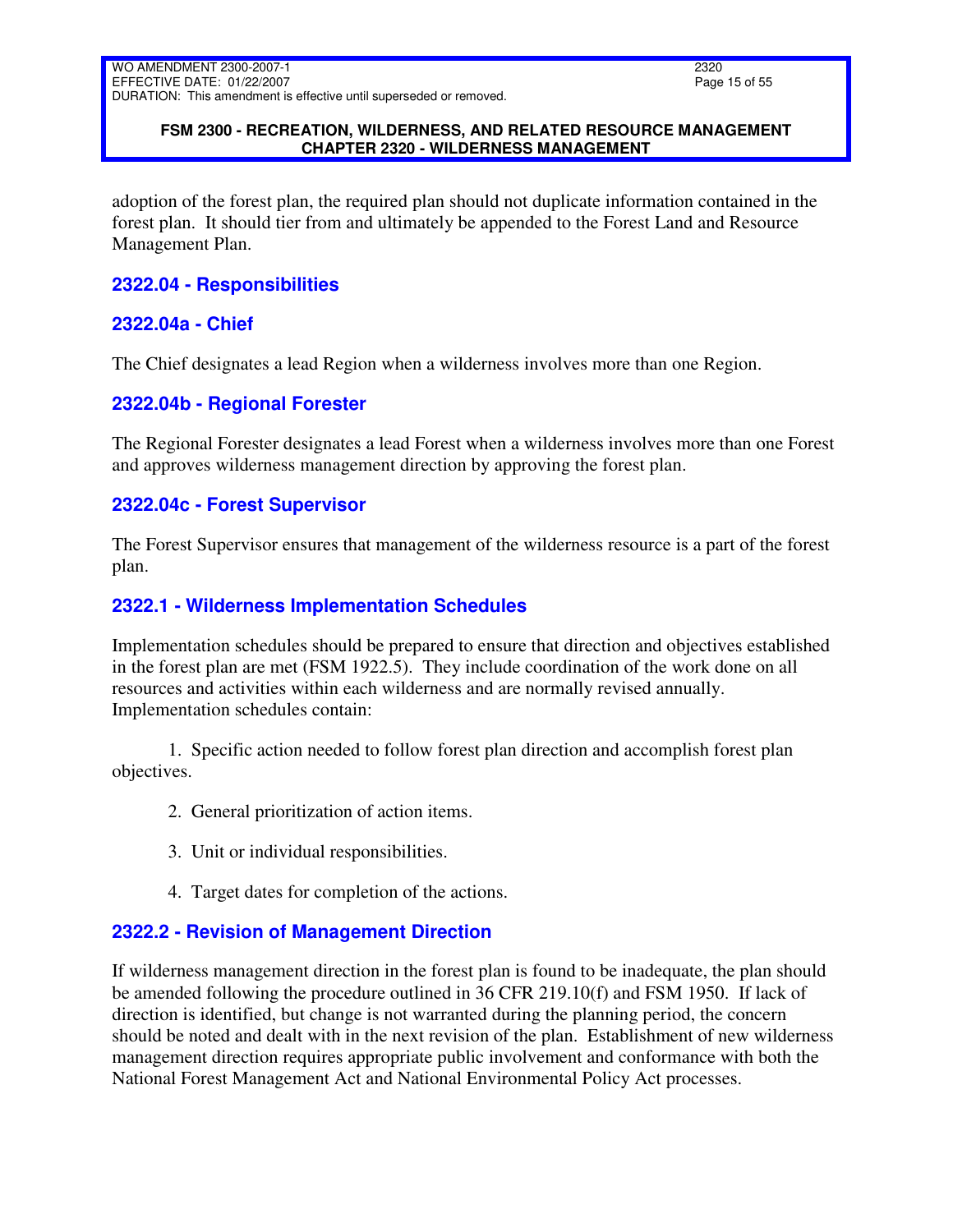#### **FSM 2300 - RECREATION, WILDERNESS, AND RELATED RESOURCE MANAGEMENT CHAPTER 2320 - WILDERNESS MANAGEMENT**

# <span id="page-15-0"></span>**2323 - MANAGEMENT OF OTHER RESOURCES IN WILDERNESS**

### <span id="page-15-1"></span>**2323.04 - Responsibilities**

### <span id="page-15-2"></span>**2323.04a - President**

The President is responsible for approving:

1. The establishment and maintenance of new reservoirs, water conservation works, power projects, transmission lines, and other related facilities in wilderness.

2. Increases in the storage capacity of a reservoir or replacement of a reservoir not under valid permit or other authority at the time the unit became part of the National Wilderness Preservation System.

3. Prospecting for water resources.

### <span id="page-15-3"></span>**2323.04b - Chief**

The Chief is responsible for approving:

- 1. Vegetative cover manipulation.
- 2. Fish and wildlife habitat manipulation.
- 3. Watershed condition improvement.

4. Final environmental statements or proposals for new water-resource developments.

5. Reconstruction of any structure for water control or use, except as provided in FSM 2323.04a.

6. Weather modification proposals or activities or installations resulting in weather modification that affects wilderness.

7. Any reforestation activities.

### <span id="page-15-4"></span>**2323.04c - Regional Forester**

Unless specifically reserved to the President (FSM 2323.04a) or the Chief (FSM 2323.04b) or assigned to the Forest Supervisor (FSM 2323.04d) or the District Ranger (FSM 2323.04e), the Regional Forester is responsible for approving all measures that implement FSM direction on the use of other resources in wilderness. Specific responsibilities include but are not limited to:

1. Requiring visitor registration and/or permits to measure visitor use.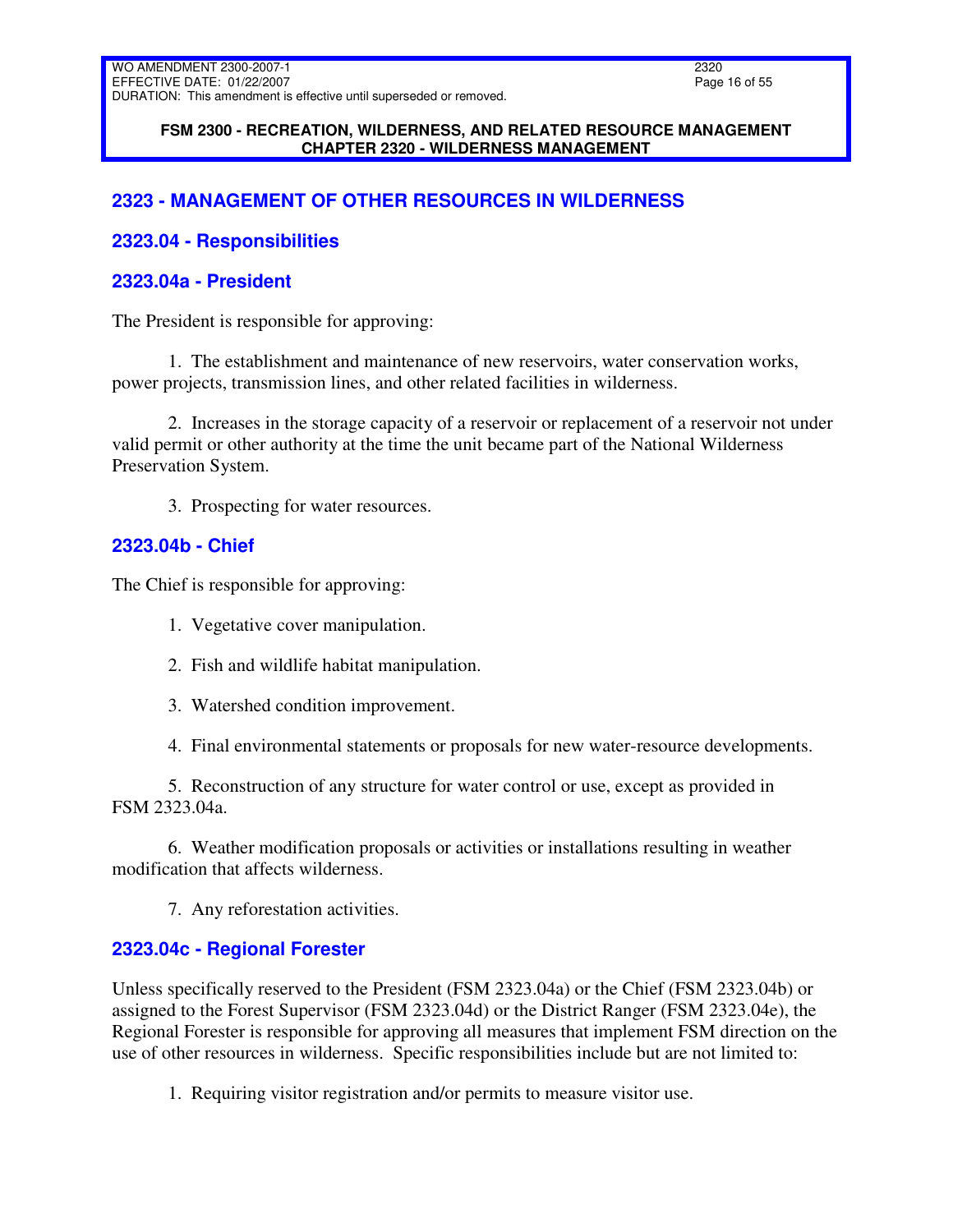### **FSM 2300 - RECREATION, WILDERNESS, AND RELATED RESOURCE MANAGEMENT CHAPTER 2320 - WILDERNESS MANAGEMENT**

2. Approving construction of trails with tread more than 24 inches in width.

3. Approving seeding methods other than broadcast seeding, except as provided in FSM 2323.04b.

4. Developing, with the involved State(s), a supplement to the State/Forest Service memorandum of understanding, which will establish fish and wildlife management coordination in wilderness. The joint Forest Service and International Association of Fish and Wildlife Agencies Guidelines will be used to develop compatible management activities (FSH 2309.19).

5. Approving fish control projects.

6. Approving control measures for predators or problem fish and wildlife species.

7. Approving debris clearing on spawning streams for anadromous species.

8. Approving the practice of dropping fish from aircraft, if deemed necessary, in cases where such practice was established before the area became part of the National Wilderness Preservation System.

9. Approving the use of pesticides within wilderness.

10. Approving activities for gathering information about resources.

11. Approving emergency burned area rehabilitation projects.

12. Stabilizing or restoring and subsequently maintaining structures with cultural resources values.

# <span id="page-16-0"></span>**2323.04d - Forest Supervisor**

The Forest Supervisor is responsible for approving:

1. Construction and installation of improvements or facilities necessary for the protection of the wilderness resource in accordance with the forest plan direction.

2. Removal of nonconforming uses, developments, or facilities not under permit.

3. Limiting the number of visitors, parties, party size, or duration of visitor stays in a specific area when the wilderness resource is threatened or damaged because of use by an excessive number of people.

4. Regulations for the use of pack and saddle stock and restrictions on specific areas to certain forms of travel.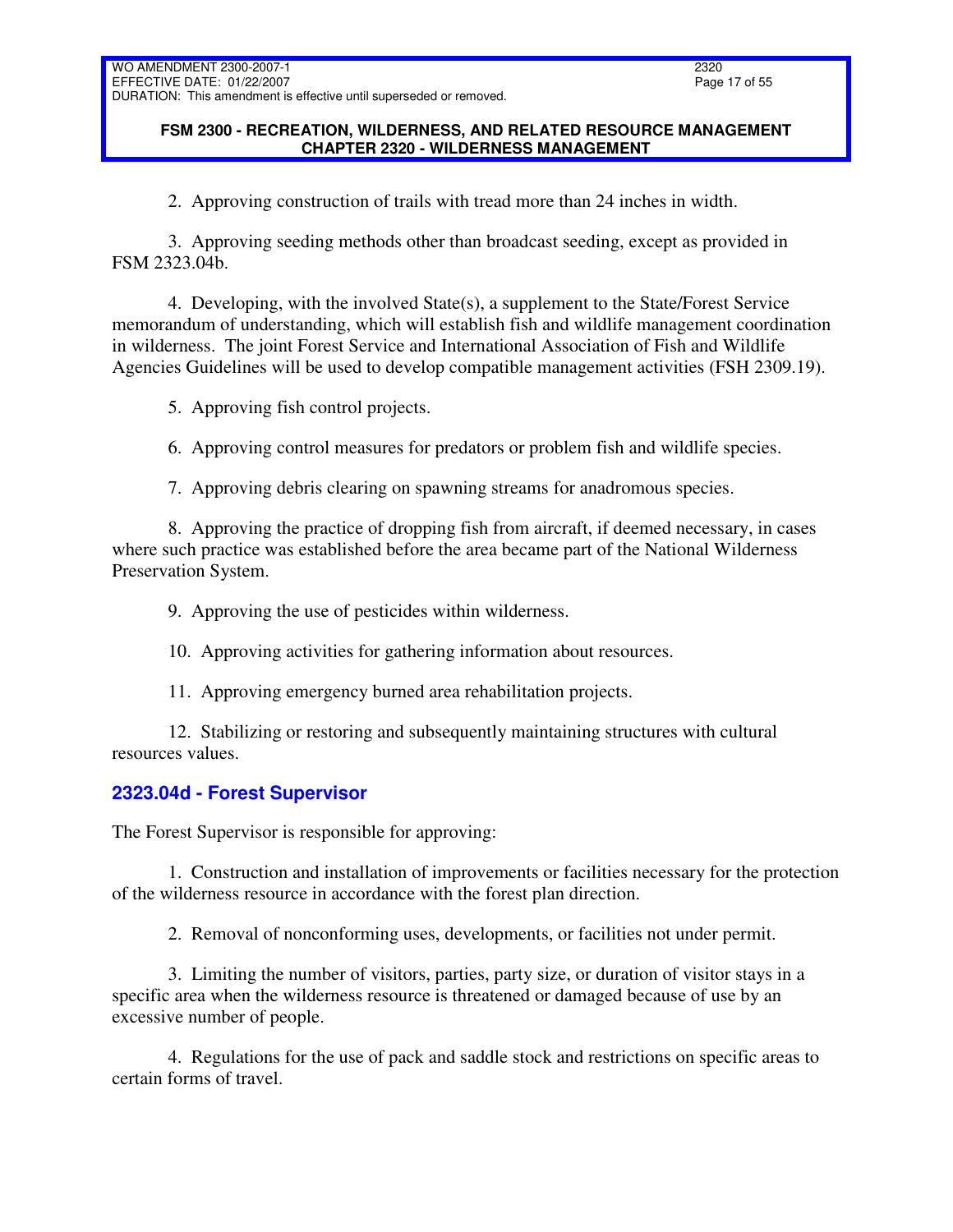### **FSM 2300 - RECREATION, WILDERNESS, AND RELATED RESOURCE MANAGEMENT CHAPTER 2320 - WILDERNESS MANAGEMENT**

5. Construction and reconstruction of trails with treads less than 24 inches in width.

6. Operating plans for mineral exploration and development (FSM 2810, FSM 2820, and FSM 2830).

7. Responses to requests of the Bureau of Land Management for Forest Service concurrence as to terms and conditions of operating plan approval for licenses, prospecting permits, and leases; and consent to the Office of Surface Mining for coal leases (FSM 2820).

8. Routine maintenance on any existing water use or water-control structure as long as this maintenance does not change the structure's location, size, or type, or increase the storage capacity of a reservoir.

# <span id="page-17-0"></span>**2323.04e - District Ranger**

The District Ranger is responsible for approving:

1. The construction and installation of simple and temporary structures, including corrals, but excluding cabins, for outfitter and guide pack stock operations in accordance with forest plan direction.

2. Maintenance or replacement of existing signs, instruments, and other minor improvements.

3. Trail management schedules.

# <span id="page-17-1"></span>**2323.1 - Management of Recreation**

# <span id="page-17-2"></span>**2323.11 - Objectives**

1. Provide, consistent with management of the area as wilderness, opportunities for public use, enjoyment, and understanding of the wilderness, through experiences that depend upon a wilderness setting.

2. Provide outstanding opportunities for solitude or a primitive and unconfined type of recreation.

# <span id="page-17-3"></span>**2323.12 - Policy**

1. Maximize visitor freedom within the wilderness. Minimize direct controls and restrictions. Apply controls only when they are essential for protection of the wilderness resource and after indirect measures have failed.

2. Use information, interpretation, and education as the primary tools for management of wilderness visitors.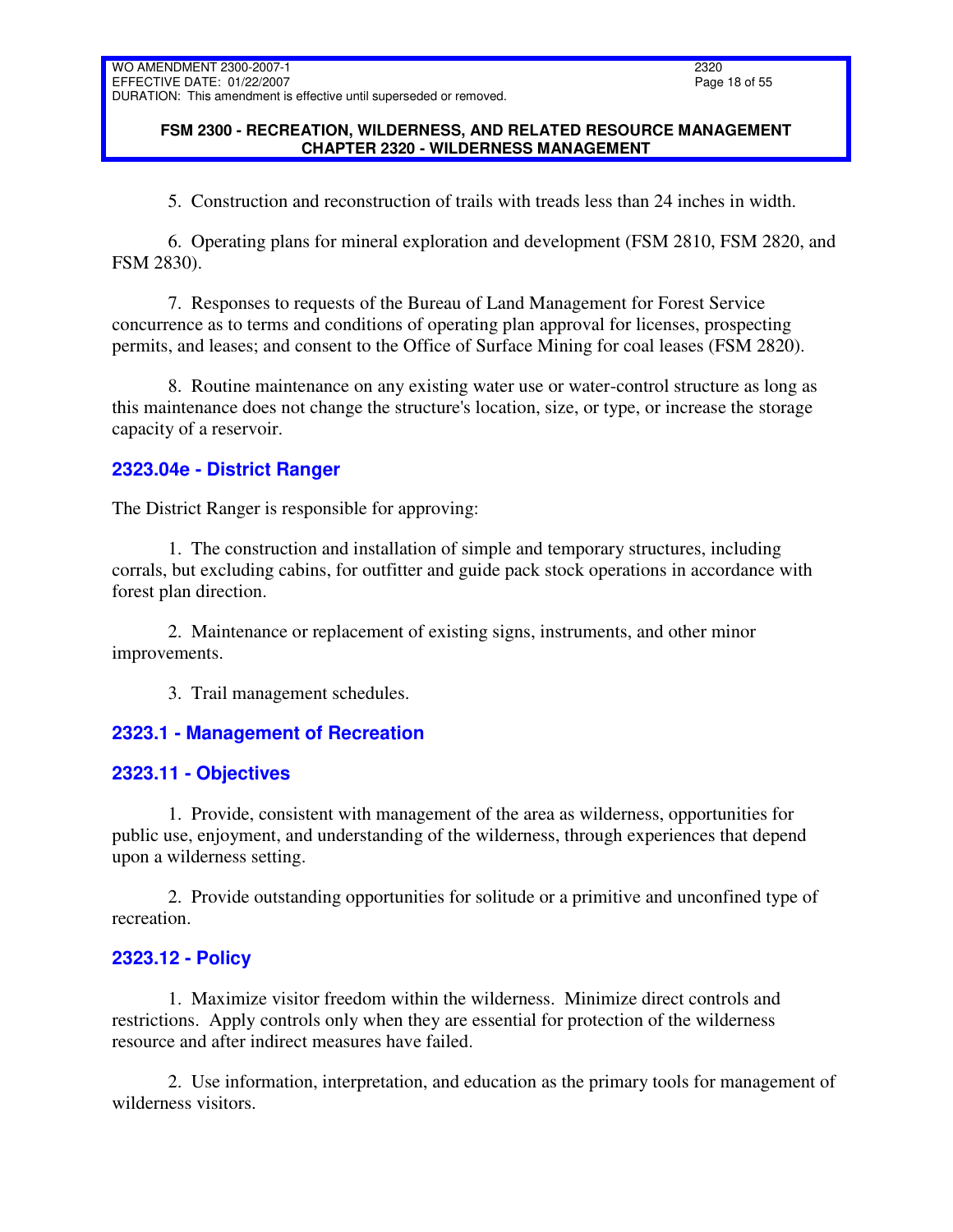### **FSM 2300 - RECREATION, WILDERNESS, AND RELATED RESOURCE MANAGEMENT CHAPTER 2320 - WILDERNESS MANAGEMENT**

3. Manage for recreation activities that are dependent on the wilderness environment so that a minimum of adaptations within wilderness are necessary to accommodate recreation.

4. Consistent with management as wilderness, permit outfitter/guide operations where they are necessary to help segments of the public use and enjoy wilderness areas for recreational or other wilderness purposes.

# <span id="page-18-0"></span>**2323.13 - Improvements and Nonconforming Facilities and Activities**

Provide facilities and improvements only for protection of the wilderness resource. Document and justify conditions for providing facilities and improvements in the forest plan. Install facilities as a last resort only after trying education, other indirect management techniques, or reasonable limitations on use.

# <span id="page-18-1"></span>**2323.13a - Campsites**

Do not designate campsites except as a last resort. Relocate or remove existing camps to allow maximum opportunity for solitude and to minimize the evidence of human use.

1. Structures. Dismantle and remove improvised camp structures when they are not in use.

2. Solid Waste Management. Utilize a "pack-in, pack-out" policy. Do not permit burying of garbage. Dispose of past accumulations of debris.

3. Human Waste Management. Utilize the "cat method" of dispersed shallow burial of human waste. Where education of visitors about this method is not effective or in the case of large groups, temporary slit trench latrines may be a preferred alternative. As a last resort to protect the wilderness resource pit or vault toilet structures may be used. Servicing or replacement should be by nonmotorized means.

# <span id="page-18-2"></span>**2323.13b - Shelters**

Except for Alaska, provide no new shelters. Shelters that existed at the time of wilderness designation may be maintained if allowed by specific legislation, or until they require extensive maintenance. Remove them at this time. For administrative facilities see FSM 2324.33.

### <span id="page-18-3"></span>**2323.13c - Water Sources**

Where necessary for wilderness purposes, developed enclosed springs and hand pumps may be maintained to a minimum potable standard in wilderness. Portability of open water sources shall not be guaranteed. Inform visitors through literature and trailhead notices outside of wilderness of the existence of raw water, the probability of contamination, and that water should be boiled, treated with chemicals, or filtered before using. Do not install warning signs in wilderness unless a specific hazard is known to exist and cannot be corrected.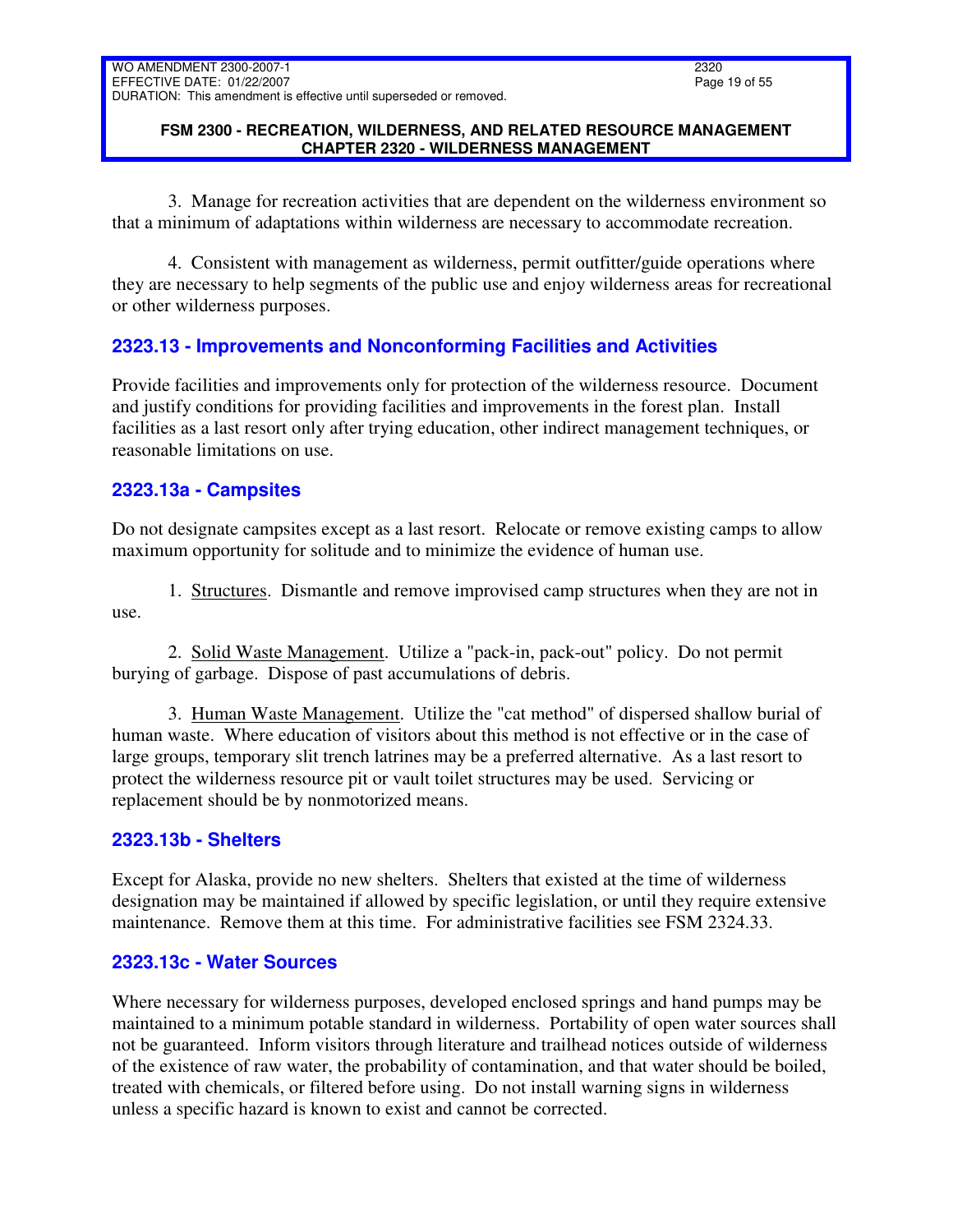#### **FSM 2300 - RECREATION, WILDERNESS, AND RELATED RESOURCE MANAGEMENT CHAPTER 2320 - WILDERNESS MANAGEMENT**

## <span id="page-19-0"></span>**2323.13d - Boat Docks**

Provide no boat docks except where approved for wilderness purposes. Phase out and remove existing docks within ten years of wilderness designation.

## <span id="page-19-1"></span>**2323.13e - Recreation Stock Structures**

Construct hitchracks and drift fences to control recreation stock only where they are essential to protect the wilderness resource. Build them with materials and locate them in places that harmonize with the environment.

### <span id="page-19-2"></span>**2323.13f - Transportation System**

Design, construct, and maintain the transportation system in wilderness to provide access to and within a wilderness that meets the wilderness objectives described in the forest plan.

1. Trails. Trails are an acceptable improvement. Construct and maintain trails to standards described in FSH 2309.18, Trails Management Handbook. National Recreation Trails are generally not designated within wilderness (FSM 2350).

> a. Design and locate trails so that nonmotorized and nonmechanical equipment can be used for construction and management.

b. Design and locate trails to fit into the natural landscape as unobtrusively as possible.

c. Maintain trails by nonmotorized methods except for situations described in section 2326.

2. Bridges. Design bridges to minimize the impact on the wilderness. Select locations that minimize the size and complexity of the structure. Provide or replace bridges only:

a. When no other route or crossing is reasonably available.

b. Where the crossing, during the primary season of public use, cannot be negotiated afoot safely, or cannot be forded by horses safely.

c. Where unacceptable bank damage will occur from visitors seeking a crossing.

d. Where flood waters frequently destroy or damage less sturdy structures.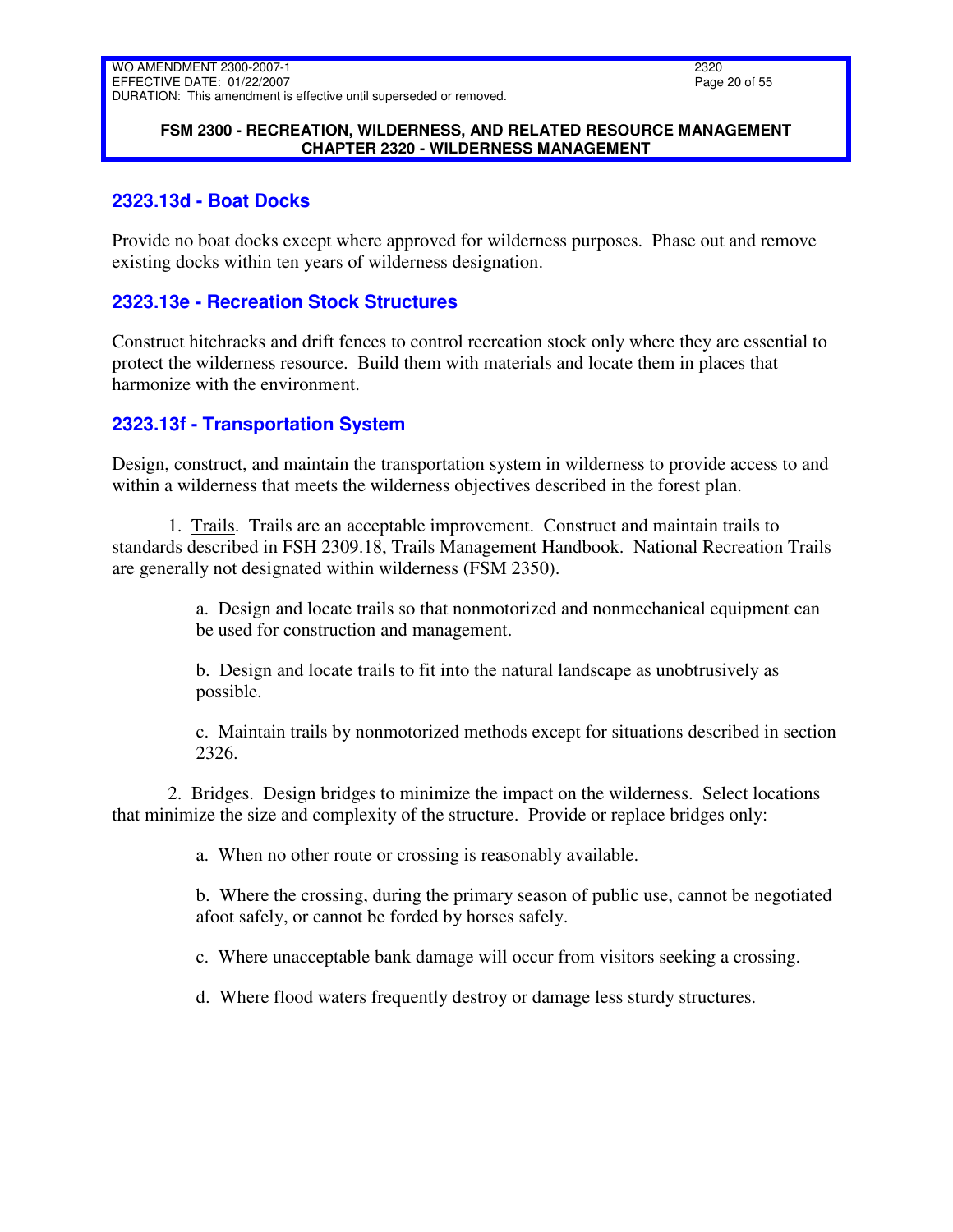### **FSM 2300 - RECREATION, WILDERNESS, AND RELATED RESOURCE MANAGEMENT CHAPTER 2320 - WILDERNESS MANAGEMENT**

# <span id="page-20-0"></span>**2323.13g - Outfitter and Guide Operations**

Address the need for and role of outfitters in the forest plan. The plan must address the type, number, and amount of recreation use that is to be allocated to outfitters. Ensure that outfitters provide their service to the public in a manner that is compatible with use by other wilderness visitors and that maintains the wilderness resource.

Approve only temporary structures and facilities for outfitter and guide operations necessary to properly meet their public service in a manner compatible with the wilderness environment. These structures shall be located away from main trails, streams, lakes, key interest features, and non-outfitted public use areas. Specify in forest plans, subsequent implementation schedules, or special use permits what improvements are permitted and their locations.

Ensure that outfitters remove all equipment and material, other than structures authorized to remain such as dismantled structure frames and poles made of native material, from the wilderness at the end of each season. Do not permit caches, and phase out existing ones on a planned basis. Do not allow permanent improvements such as cabins, toilet buildings, or tent frames with floors and sides. Further direction for managing outfitter and guides operations is found in section 2324.3, FSM 2343, FSM 2700 and FSH 2309.19, the Wilderness Management Handbook.

# <span id="page-20-1"></span>**2323.13h - Competitive Events**

Do not permit competitive events, including competition involving physical or mental endurance of a person or animal, foot races, canoe or boat races, competitive trail rides, survival exercises (including military), or other activities of this nature in wilderness.

# <span id="page-20-2"></span>**2323.14 - Visitor Management**

Plan and manage public use of wilderness in such a manner that preserves the wilderness character of the area. Provide for the limiting and distribution of visitor use according to periodic estimates of capacity in the forest plan. Visitor management direction for protecting wildlife and fish resources is in FSM 2323.3 and FSH 2309.19. Direction for methods and techniques of visitor management is in FSH 2309.19.

# <span id="page-20-3"></span>**2323.2 - Management of Range**

# <span id="page-20-4"></span>**2323.21 - Objective**

Manage wilderness range in a manner that utilizes the forage resource in accordance with established wilderness objectives (36 CFR 293.7).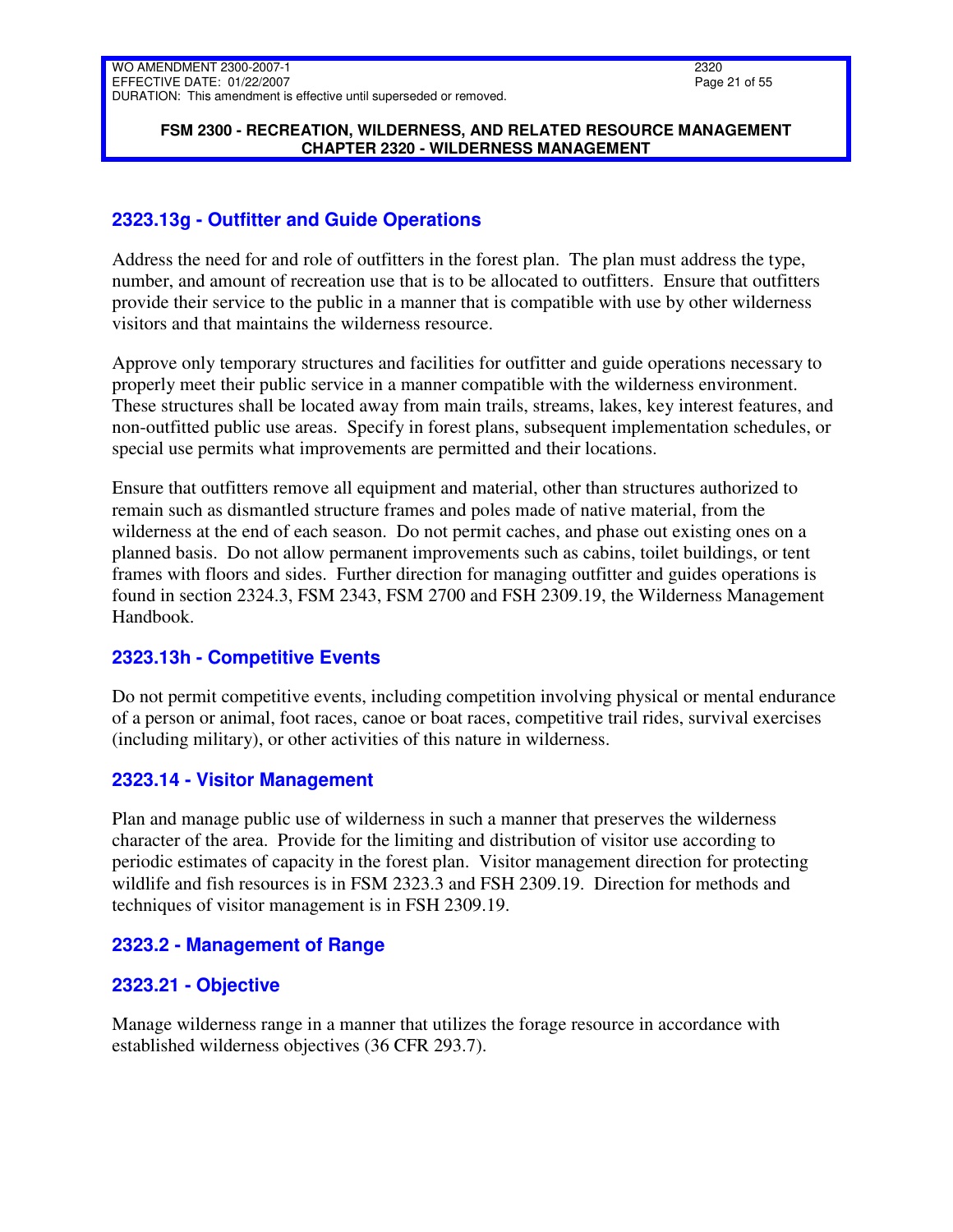#### **FSM 2300 - RECREATION, WILDERNESS, AND RELATED RESOURCE MANAGEMENT CHAPTER 2320 - WILDERNESS MANAGEMENT**

### <span id="page-21-0"></span>**2323.22 - Policy**

Apply congressional guidelines and policies regarding grazing in National Forest Wilderness Areas (sec. 108, P.L. 96-560, H.R. Report 96-617 dated 11/14/79) (ex. 01), in a practical, reasonable, and uniform manner in all National Forest wildernesses. These guidelines and policies are applicable only to livestock grazing operations (FSM 2320.5).

#### **2323.22 - Exhibit 01**

#### **Congressional Grazing Guidelines**

Grazing in National Forest Wilderness Areas

Section 4(d)(4)(2) of the Wilderness Act states: "the grazing of livestock, where established prior to the effective date of this Act, shall be permitted to continue subject to such reasonable regulations as are deemed necessary by the Secretary of Agriculture."

The legislative history of this language is very clear in its intent that livestock grazing, and activities and the necessary facilities to support a livestock grazing program, will be permitted to continue in National Forest wilderness areas, when such grazing was established prior to classification of an area as wilderness.

Including those areas established in the Wilderness Act of 1964. Congress has designated some 188 areas, covering lands administered by the Forest Service, Fish and Wildlife Service, National Park Service and Bureau of Land Management as components of the National Wilderness Preservation System. A number of these areas contain active grazing programs, which are conducted pursuant to existing authorities. In all such cases, when enacting legislation classifying an area as wilderness, it has been the intent of the Congress, based on solid evidence developed by testimony at public hearings, that the practical language of the Wilderness Act would apply to grazing within wilderness areas administered by all Federal agencies, not just the Forest Service. In fact, special language appears in all wilderness legislation, the intent of which is to assure that the applicable provisions of the Wilderness Act, including Section  $4(d)(4)(2)$ , will apply to all wilderness areas, regardless of agency jurisdiction.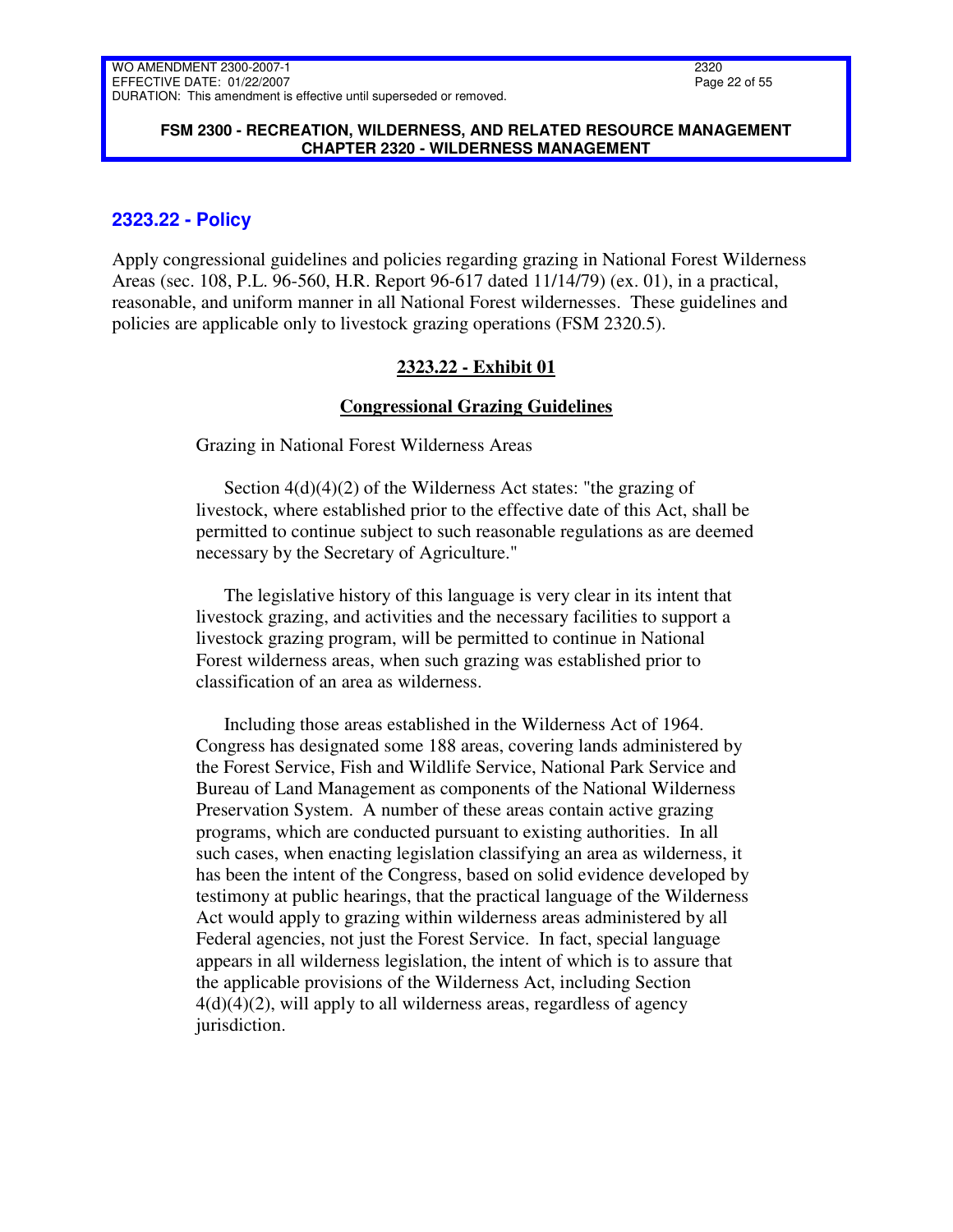#### **FSM 2300 - RECREATION, WILDERNESS, AND RELATED RESOURCE MANAGEMENT CHAPTER 2320 - WILDERNESS MANAGEMENT**

#### **2323.22 - Exhibit 01--Continued**

Further during the 95th Congressional committees became increasingly disturbed that, despite the language of section  $4(d)(4)(2)$  of the Wilderness Act and despite a history of nearly 15 years in addressing and providing guidance to the wilderness management agencies for development of wilderness management policies, National Forest administrative regulations and policies were acting to discourage grazing in wilderness, or unduly restricting on-the-ground activities necessary for proper grazing management. To address this problem, two House Committee on Interior and Insular Affairs Reports (95-620 and 95-1821) specifically provided guidance as to how section  $4(d)(4)(2)$  of the Wilderness Act should be interpreted. This guidance appeared in these reports as follows:

Section  $4(d)(4)(2)$  of the Wilderness Act states that grazing in wilderness areas, if established prior to designation of the area as wilderness, "shall be permitted to continue subject to such reasonable regulations as are deemed necessary by the Secretary of Agriculture". To clarify any lingering doubts, the committee wishes to stress that this language means that there shall be no curtailment of grazing permits or privileges in an area simply because it is designated as wilderness. As stated in the Forest Service regulations (36 CFR 293.7), grazing in wilderness areas ordinarily will be controlled under the general regulations governing grazing of livestock on National Forests\* \* \*. This includes the establishment of normal range allotments and allotment management plans. Furthermore, wilderness designation should not prevent the maintenance of existing fences or other livestock management improvements, nor the construction and maintenance of new fences or improvements which are consistent with allotment management plans and/or which are necessary for the protection of the range.

Despite the language of these two reports, RARE II hearings and field inspection trips in the 96 Congress have revealed that National Forest administrative policies on grazing in wilderness are subject to varying interpretations in the field, and are fraught with pronouncements that simply are not in accordance with section  $4(d)(4)(2)$  of the Wilderness Act. This had led to demands on the part of grazing permittees that section 4(d)(4)(2) of the Wilderness Act be amended to clarify the intentions of Congress. However, because of the great diversity of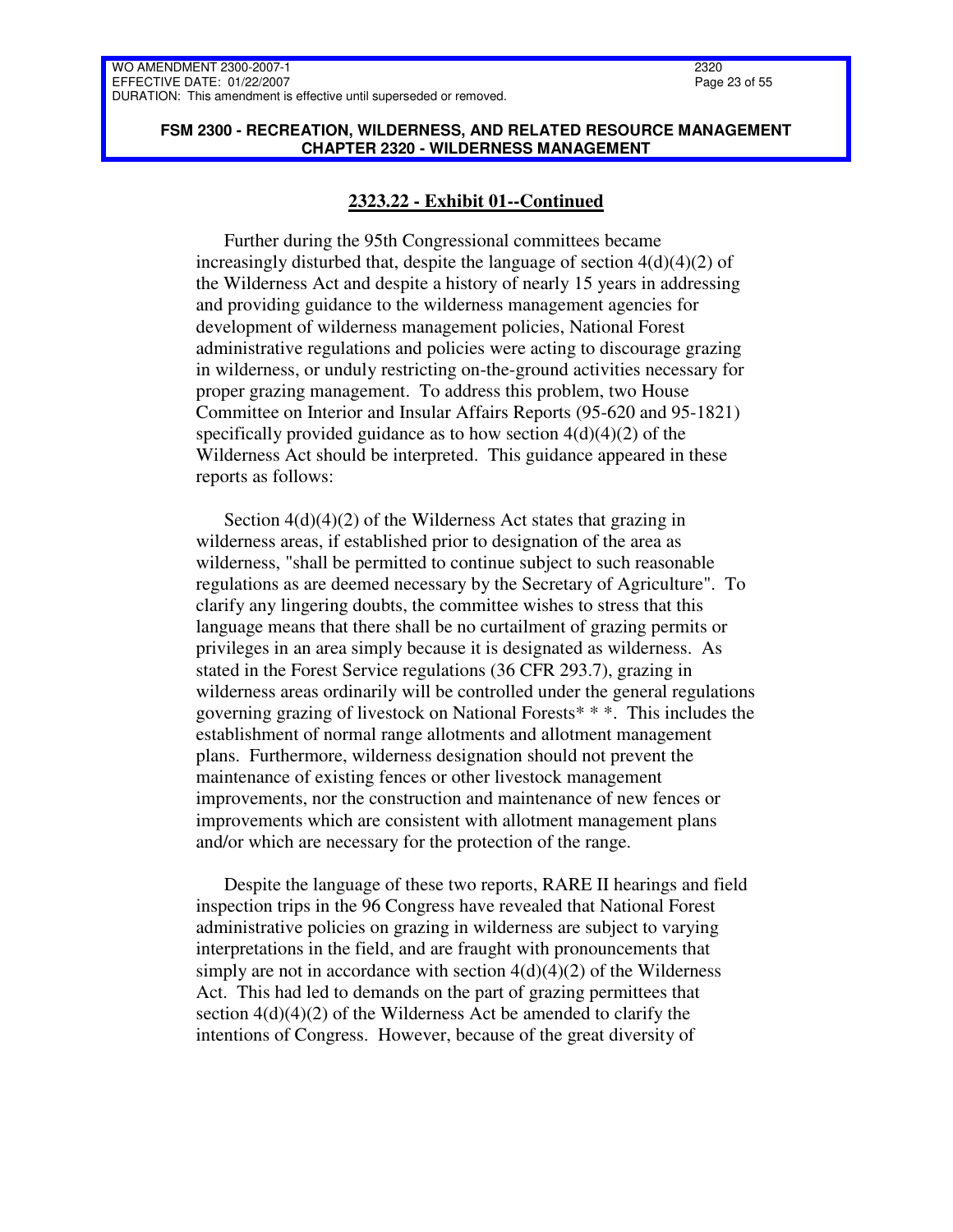#### **FSM 2300 - RECREATION, WILDERNESS, AND RELATED RESOURCE MANAGEMENT CHAPTER 2320 - WILDERNESS MANAGEMENT**

### **2323.22 - Exhibit 01--Continued**

conditions under which grazing uses (including different classes of livestock) are managed on the public lands, the Conferees feel that the original broad language of the Wilderness Act is best left unchanged. Any attempts to draft specific statutory language covering grazing in the entire wilderness system (presently administered by four separate agencies in two different Departments) might prove to be unduly rigid in a specific area, and deprive the land management agencies of flexible opportunities to manage grazing in a creative and realistic site specific fashion.

Therefore, the conferees declined to amend section  $4(d)(4)(2)$  of the Wilderness Act, agreeing instead to reaffirm the existing language and to include the following nationwide guidelines and specific statements of legislative policy. It is the intention of the conferees that the guidelines and policies be considered in the overall context of the purposes and direction of the Wilderness Act of 1964 and this Act, and that they be promptly, fully, and diligently implemented and made available to Forest Service personnel at all levels and to all holders of permits for grazing in National Forest Wilderness areas:

1. There shall be no curtailments of grazing in wilderness areas simply because an area is, or has been designated as wilderness, nor should wilderness designations be used as an excuse by administrators to slowly "phase out" grazing. Any adjustments in the numbers of livestock permitted to graze in wilderness areas should be made as a result of revisions in the normal grazing and land management planning and policy setting process, giving consideration to legal mandates, range condition, and the protection of the range resource from deterioration.

It is anticipated that the numbers of livestock permitted to graze in wilderness would remain at the approximate levels existing at the time an area enters the wilderness system. If land management plans reveal conclusively that increased livestock numbers or animal unit months (AUMs) could be made available with no adverse impact on wilderness values such as plant communities, primitive recreation, and wildlife populations or habitat, some increases in AUMs may be permissible. This is not to imply, however, that wilderness lends itself to AUM or livestock increases and construction of substantial new facilities that might be appropriate for intensive grazing management in non-wilderness areas.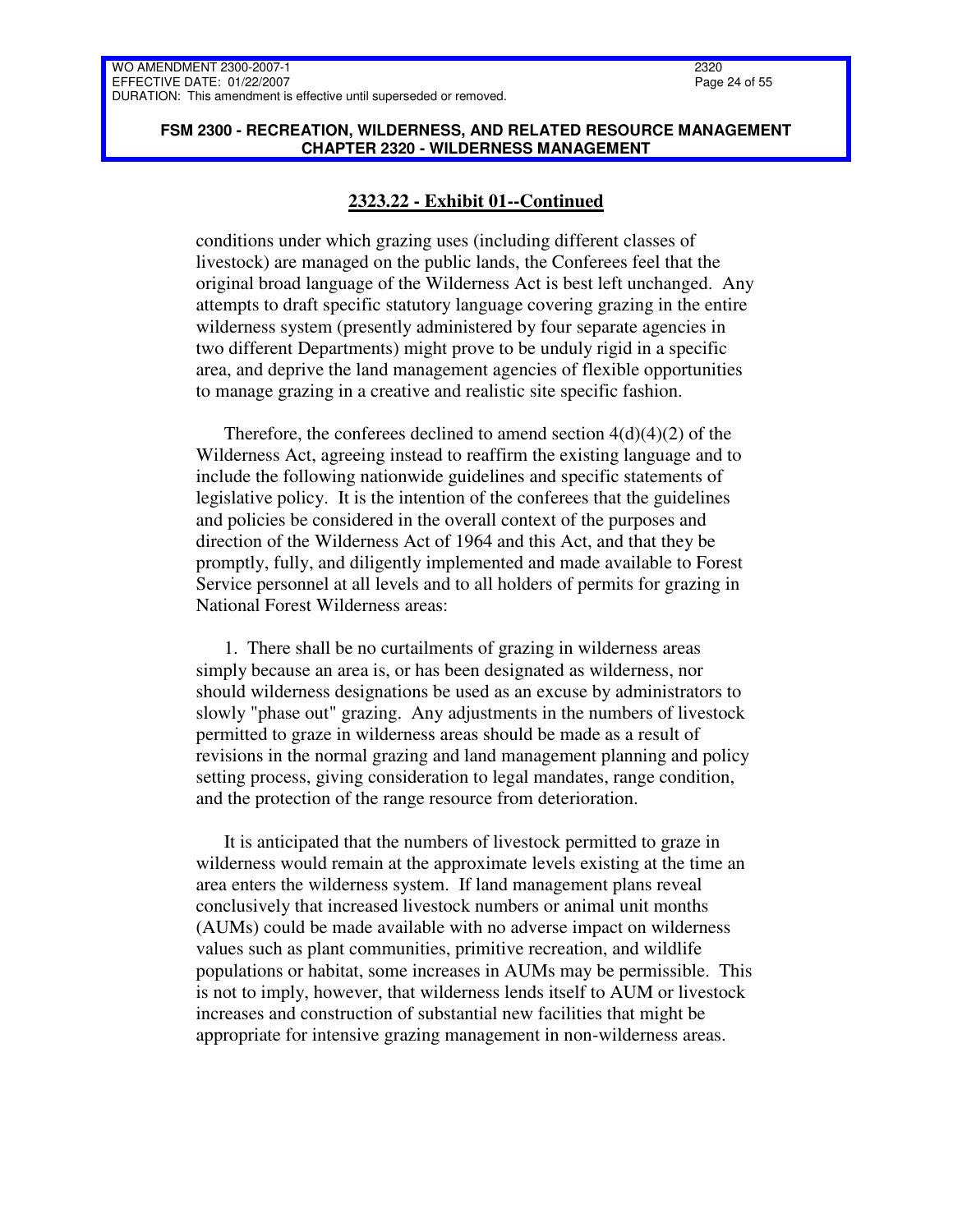2320 Page 25 of 55

#### **FSM 2300 - RECREATION, WILDERNESS, AND RELATED RESOURCE MANAGEMENT CHAPTER 2320 - WILDERNESS MANAGEMENT**

### **2323.22 - Exhibit 01--Continued**

2. The maintenance of supporting facilities, existing in the area prior to its classification as wilderness (including fences, line cabins, water wells and lines, stock tanks, etc.), is permissible in wilderness. Where practical alternatives do not exist, maintenance or other activities may be accomplished through the occasional use of motorized equipment. This may include, for example, the use of backhoes to maintain stock ponds, pickup trucks for major fence repairs, or specialized equipment to repair stock watering facilities. Such occasional use of motorized equipment should be expressly authorized in the grazing permits for the area involved. The use of motorized equipment should be based on a rule of practical necessity and reasonableness. For example, motorized equipment need not be allowed for the placement of small quantities of salt or other activities where such activities can reasonably and practically be accomplished on horseback or foot. On the other hand, it may be appropriate to permit the occasional use of motorized equipment to haul large quantities of salt to distribution points. Moreover, under the rule of reasonableness, occasional use of motorized equipment should be permitted where practical alternatives are not available and such use would not have a significant adverse impact on the natural environment. Such motorized equipment uses will normally only be permitted to those portions of a wilderness area where they had occurred prior to the area's designation as wilderness or are established by prior agreement.

3. The placement or reconstruction of deteriorated facilities or improvements should not be required to be accomplished using "natural materials", unless the material and labor costs of using natural materials are such that their use would not impose unreasonable additional costs on grazing permittees.

4. The construction of new improvements or replacement of deteriorated facilities wilderness is permissible if in accordance with those guidelines and management plans governing the area involved. However, the construction of new improvements should be primarily for the purpose of resource protection and the more effective management of these resources rather than to accommodate increased numbers of livestock.

5. The use of motorized equipment for emergency purposes such as rescuing sick animals or the placement of feed in emergency situations is also permissible. This privilege is to be exercised only in true emergencies, and should not be abused by permittees.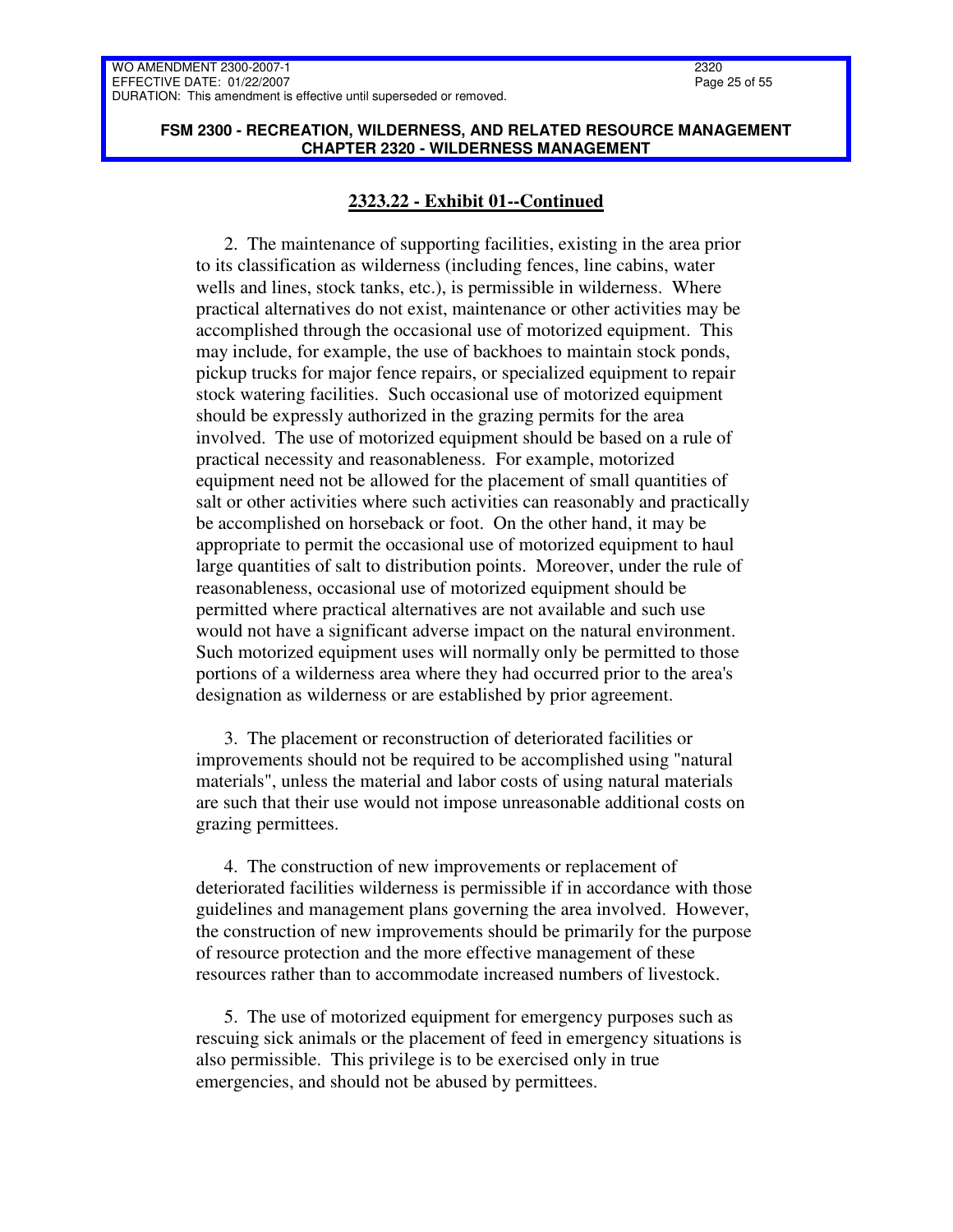#### **FSM 2300 - RECREATION, WILDERNESS, AND RELATED RESOURCE MANAGEMENT CHAPTER 2320 - WILDERNESS MANAGEMENT**

### **2323.22 - Exhibit 01--Continued**

In summary, subject to the conditions and policies outlined above, the general rule of thumb on grazing management in wilderness should be that activities or facilities established prior to the date of an area's designation as wilderness should be allowed to remain in place and may be replaced when necessary for the permittee to properly administer the grazing program. Thus, if livestock grazing activities and facilities were established in an area at the time Congress determined that the area was suitable for wilderness and placed the specific area in the wilderness system, they should be allowed to continue. With respect to areas designated as wilderness prior to the date of this Act, these guidelines shall not be considered as a direction to re-establish uses where such uses have been discontinued.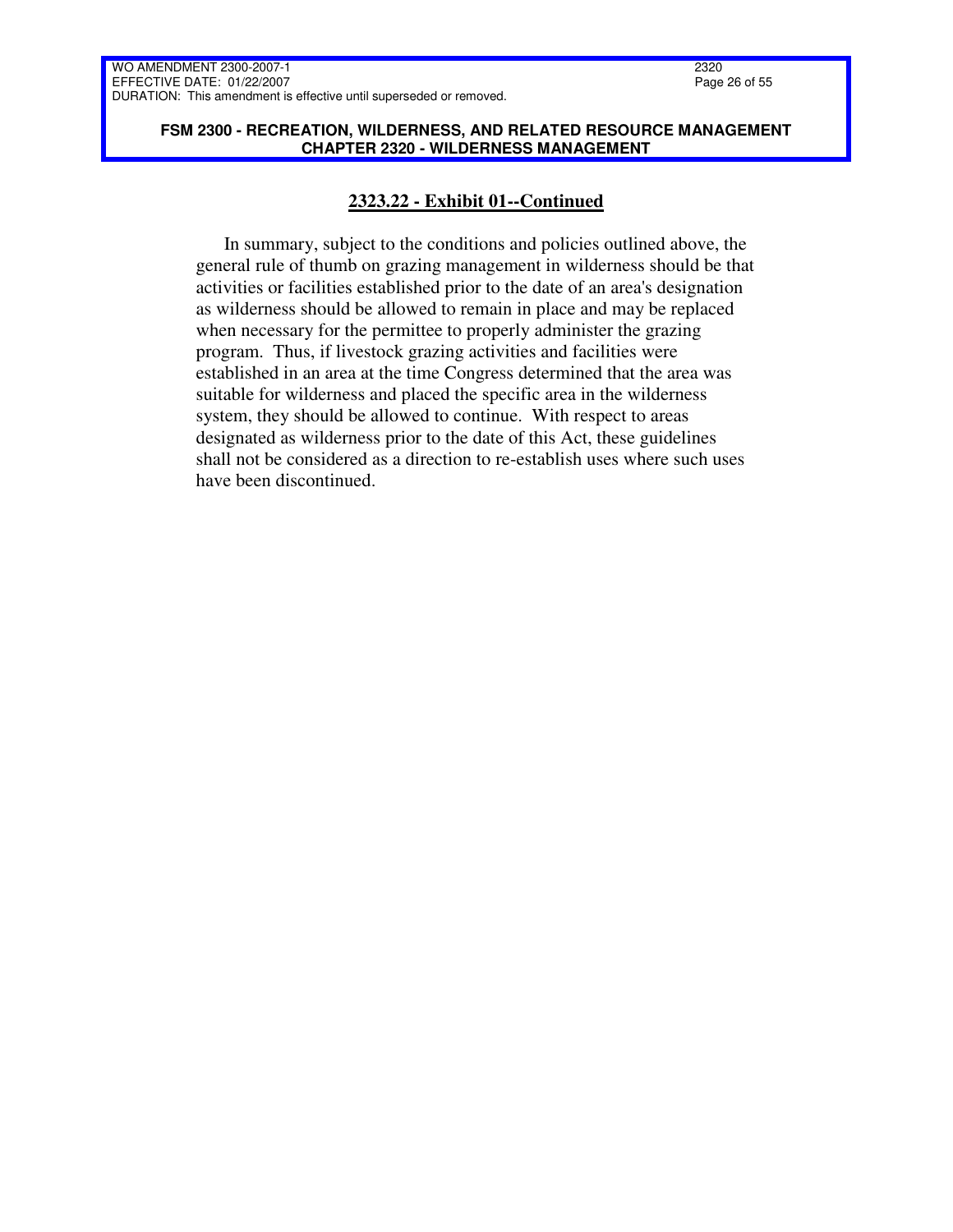### **FSM 2300 - RECREATION, WILDERNESS, AND RELATED RESOURCE MANAGEMENT CHAPTER 2320 - WILDERNESS MANAGEMENT**

# <span id="page-26-0"></span>**2323.23 - Grazing Management**

Use the direction in the forest plan (FSM 1920), the allotment management plan (FSM 2210), and the Grazing Guidelines to manage livestock grazing operations in designated wilderness.

### <span id="page-26-1"></span>**2323.24 - Permits**

Authorize livestock grazing operations on grazing allotments within wilderness areas by grazing permit (FSM 2230). Issue permits for livestock operations only in areas where grazing was established as defined below:

1. Grazing may be continued on any allotment where a grazing permit was in existence at the time of designation and where there is recent history of grazing use immediately prior to wilderness designation. This includes permits that were in non-use status for either personal convenience or range protection. It also includes situations where there were no actual permits in existence on the designation date because permit waivers were in process or because the expiration date of term permits happened to have coincided with the designation date.

At any time after designation, new term permits and livestock use permits may be issued, in the event of waiver, because of sale of base property or permitted livestock.

At any time after designation, new term or temporary permits and livestock-use permits may be issued to other applicants if an existing permit is terminated voluntarily by the holder, or canceled for cause by the Forest Service, or if surplus forage otherwise becomes available.

2. Grazing may be authorized on an allotment which, although vacant on date of wilderness designation, previously included grazing that was only temporarily discontinued and that was clearly documented for such purposes as range restoration.

# <span id="page-26-2"></span>**2323.25 - Range Analysis**

Follow the standards in FSM 2210 for range analysis in wilderness. Where an approved allotment management plan exists at the time an area is designated as wilderness, review it in context with the congressional guidelines and policy. Document necessary modifications in the Forest or allotment management plan.

# <span id="page-26-3"></span>**2323.26 - Range Improvements**

See FSM 2240 for a definition of range improvements. Follow the grazing guidelines and direction in FSH 2309.19 for the construction and maintenance of range improvements. Criteria for the use of motorized equipment in constructing, maintaining, or applying improvements and practices is in FSH 2309.19.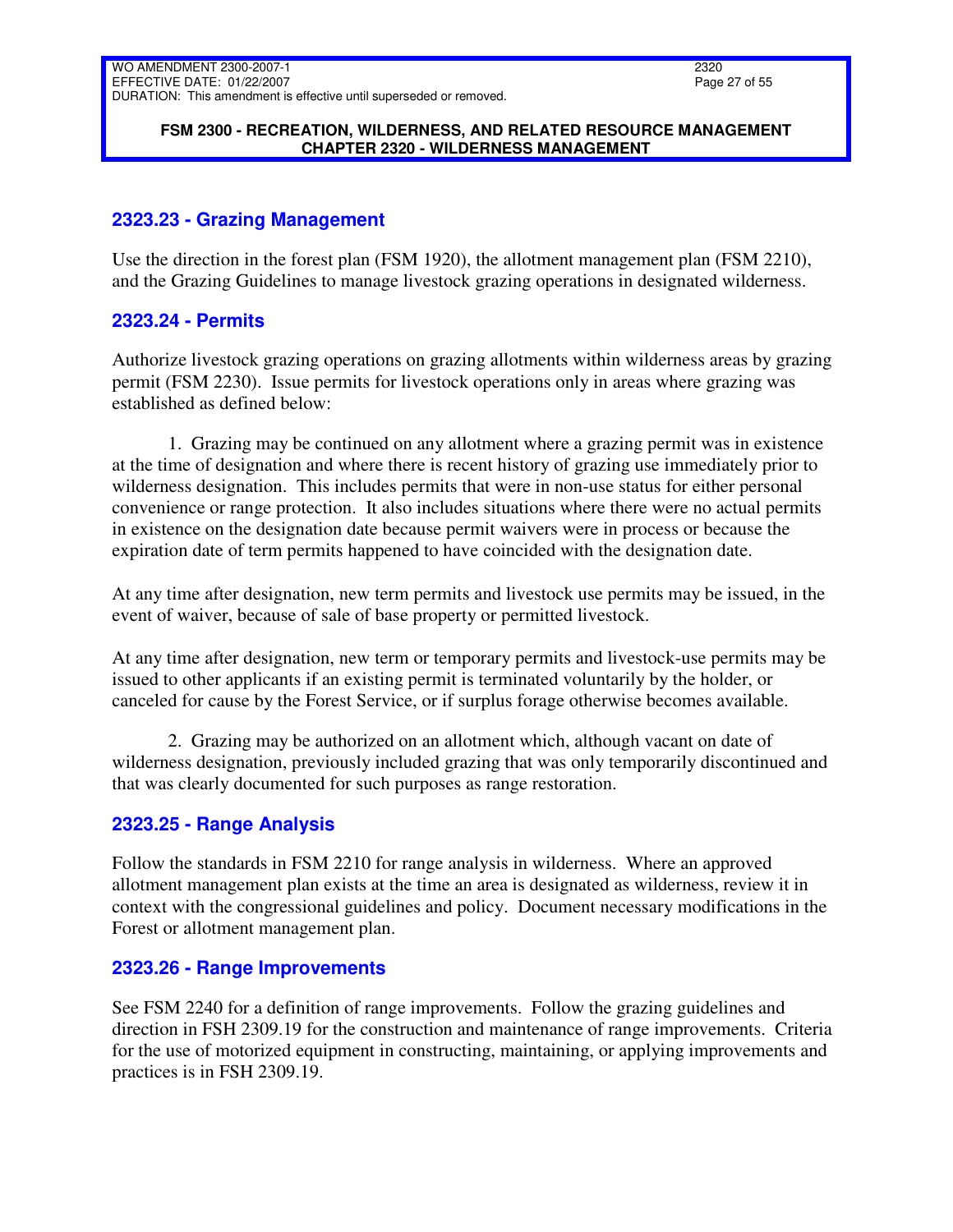### **FSM 2300 - RECREATION, WILDERNESS, AND RELATED RESOURCE MANAGEMENT CHAPTER 2320 - WILDERNESS MANAGEMENT**

Conduct an environmental analysis for range improvement construction and/or maintenance and the use of motor vehicles, motorized equipment, and mechanical transport (FSM 1950 and FSH 1909.15). List all range improvements in the allotment management plan along with the maintenance schedule.

# <span id="page-27-0"></span>**2323.26a - Structural Range Improvements**

Modify permits for the construction of new range improvements or for the replacement of existing range improvements in accordance with FSM 2241.31. Consider the wilderness resource when preparing range improvement construction standards and techniques.

1. Maintenance. Allow permittees to continue to maintain existing necessary range improvements. On a schedule agreed to by the permittee, phase out and remove those improvements determined to be unnecessary. Review existing use and requests for new use of motor vehicles, motorized equipment, or other forms of mechanical transport, including emergency use, and apply Congressional Grazing Guidelines (sec. 2323.22, ex. 01). Permit the occasional use of motor vehicles, motorized equipment, or mechanical transport where practical alternatives are not available (FSM 2326).

2. New Improvements. Construction of new range improvements may be approved if they are necessary for resource protection (range and/or wilderness) and for the effective management of these resources. Do not approve construction solely to accommodate increased grazing.

3. Types of Materials. When permitted, ensure that new improvements are constructed of materials that harmonize with the wilderness character of the area. Use natural (native) materials for improvements unless costs are prohibitive or they do not harmonize with the wilderness.

4. Replacement of Existing Improvements. Use the following procedures when considering replacement of an existing range improvement:

> a. Examine whether the range improvement is necessary for livestock grazing operations, resource protection, or protection of wilderness values. Explore other alternatives for meeting these needs.

> b. Ensure that the design, location, and type of materials needed harmonize with natural features of the wilderness.

c. Consult with permittees in determining what is reasonable for the permittee's livestock grazing operation. Balance the particular wilderness values involved and the cost of material and labor.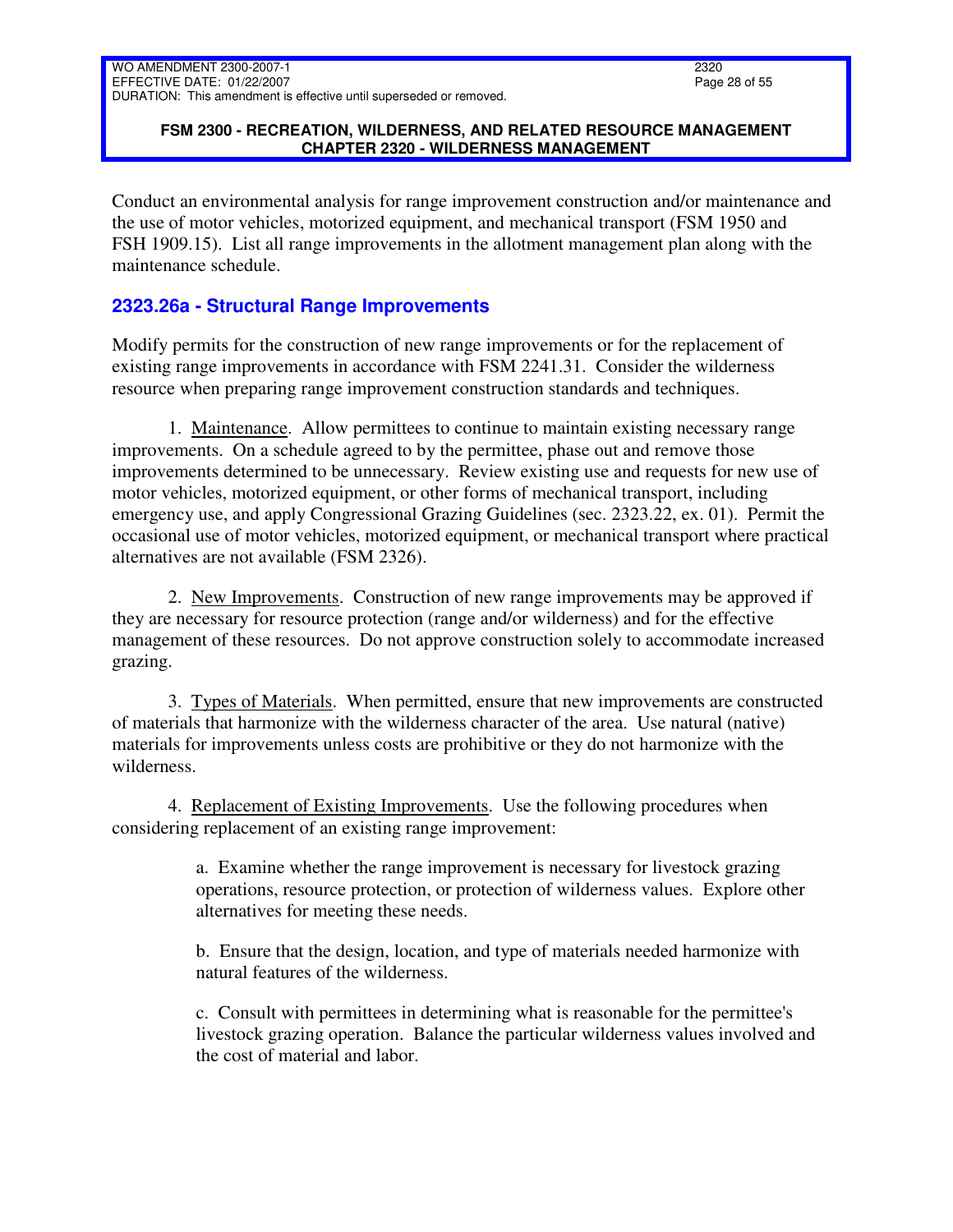#### **FSM 2300 - RECREATION, WILDERNESS, AND RELATED RESOURCE MANAGEMENT CHAPTER 2320 - WILDERNESS MANAGEMENT**

# <span id="page-28-0"></span>**2323.26b - Nonstructural Range Improvements**

Nonstructural range improvement practices may be approved in cases where they were part of the management of the area at the time the wilderness was established and where their continued use is necessary to maintain livestock grazing operations (FSM 2240).

Use the following specific criteria in addition to the procedures in section 2323.26 and section 2323.26a in approving nonstructural range improvements.

1. Seeding. Seed only species that are indigenous or naturalized to the area. Use broadcast seeding methods.

Approve seeding only for:

a. Areas where human activities have caused the loss or threaten the existence of indigenous plant species.

b. Areas where human activities, including their livestock, have denuded or caused loss of soil, providing that the actions or activities responsible for the deterioration no longer exist and that natural revegetation is insufficient and/or ineffective.

c. Maintenance of livestock grazing operations where seeding was practiced before the area was designated as wilderness.

2. Plant Control. Approve plant control only for:

a. Indigenous plants when needed to maintain livestock grazing operations that were in effect before the area was designated as wilderness.

b. Noxious farm weeds by grubbing or with chemicals when they threaten lands outside wilderness or when they are spreading within the wilderness, provided that it is possible to effect control without causing serious adverse impacts on wilderness values.

3. Irrigation. Use irrigation or water spreading only to maintain livestock grazing operations and only where practiced before the designation of wilderness.

4. Fertilizing. Use fertilization only as an aid to revegetation of the areas provided in item 1 or to maintain livestock grazing operations where practiced before the designation of wilderness. Liming is considered a fertilization practice in this context.

5. Prescribed Fire. Use management ignited prescribed fire only where:

a. It is necessary to maintain livestock grazing operations; and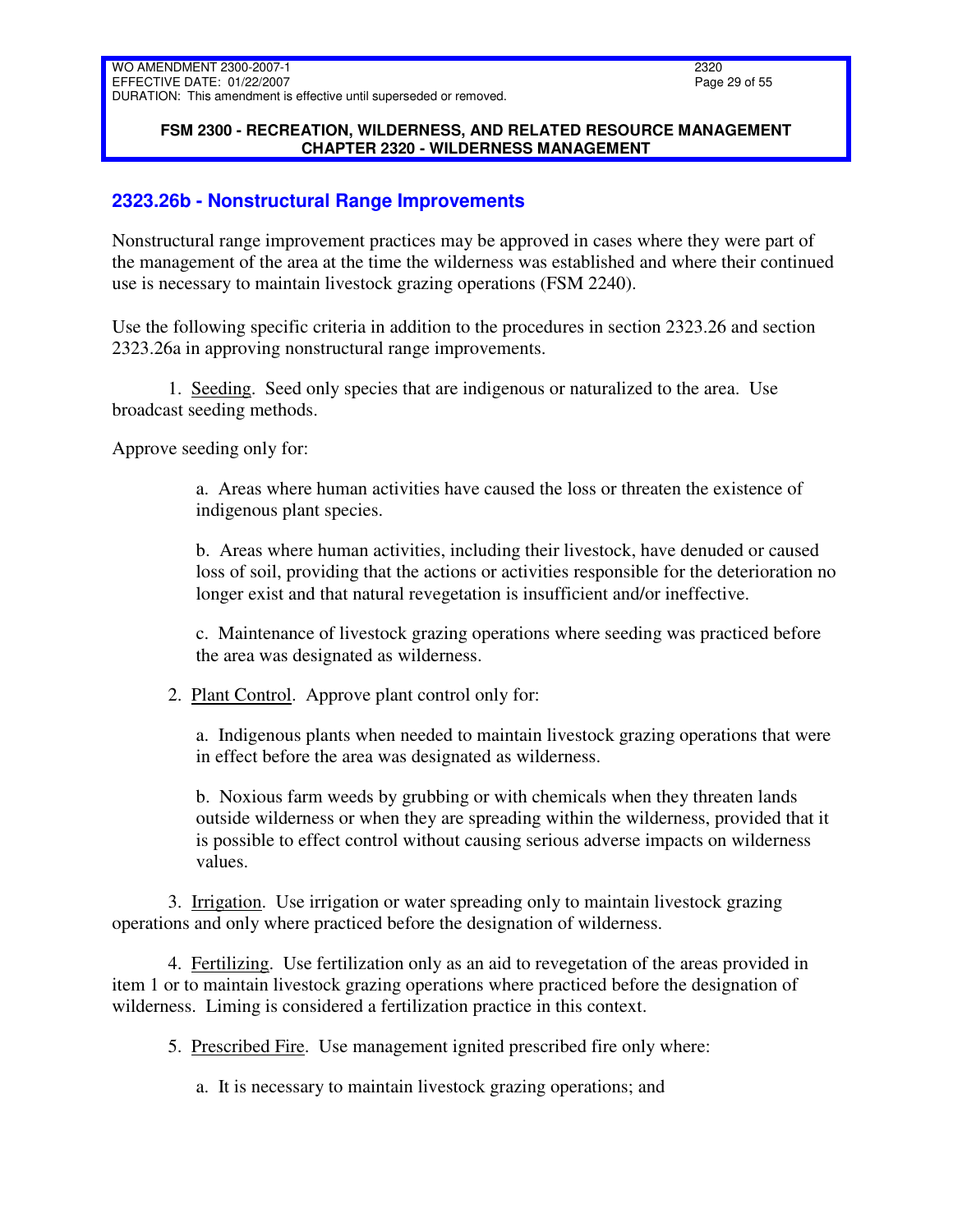### **FSM 2300 - RECREATION, WILDERNESS, AND RELATED RESOURCE MANAGEMENT CHAPTER 2320 - WILDERNESS MANAGEMENT**

b. It was practiced before the designation of wilderness; and

c. Lightning caused prescribed fire does not meet the livestock management purpose (FSM 2324.2).

# <span id="page-29-0"></span>**2323.3 - Management of Wildlife and Fish**

# <span id="page-29-1"></span>**2323.31 - Objectives**

1. Provide an environment where the forces of natural selection and survival rather than human actions determine which and what numbers of wildlife species will exist.

2. Consistent with objective 1, protect wildlife and fish indigenous to the area from human caused conditions that could lead to Federal listing as threatened or endangered.

3. Provide protection for known populations and aid recovery in areas of previous habitation, of federally listed threatened or endangered species and their habitats.

# <span id="page-29-2"></span>**2323.32 - Policy**

1. Recognize that States have jurisdiction and responsibilities for the protection and management of wildlife and fish populations in wilderness. Cooperate and work closely with State wildlife and fish authorities in all aspects of wildlife and fish management. Base any Forest Service recommendation to State wildlife and fish agencies on the need for protection and maintenance of the wilderness resource. Recognize wilderness protection needs and identify any needed requirements in coordination efforts and in cooperative agreements with State agencies.

2. Wildlife and fish management programs shall be consistent with wilderness values.

3. Discourage measures for direct control (other than normal harvest) of wildlife and fish populations.

4. Manage wilderness to protect known populations of federally listed threatened or endangered species where necessary for their perpetuation and aid in their recovery in areas of previous habitation. When alternative areas outside of wilderness offer equal or better protection, take actions to recover threatened or endangered species outside of wilderness areas first.

5. Apply the "Policies and Guidelines for Fish and Wildlife Management in Wilderness and Primitive Areas," developed jointly by the Forest Service, Bureau of Land Management, and the International Association of Fish and Wildlife Agencies in a practical, reasonable, and uniform manner in all National Forest wilderness units. Use the guidelines as a foundation for or as addendums to State or individual wilderness cooperative agreements.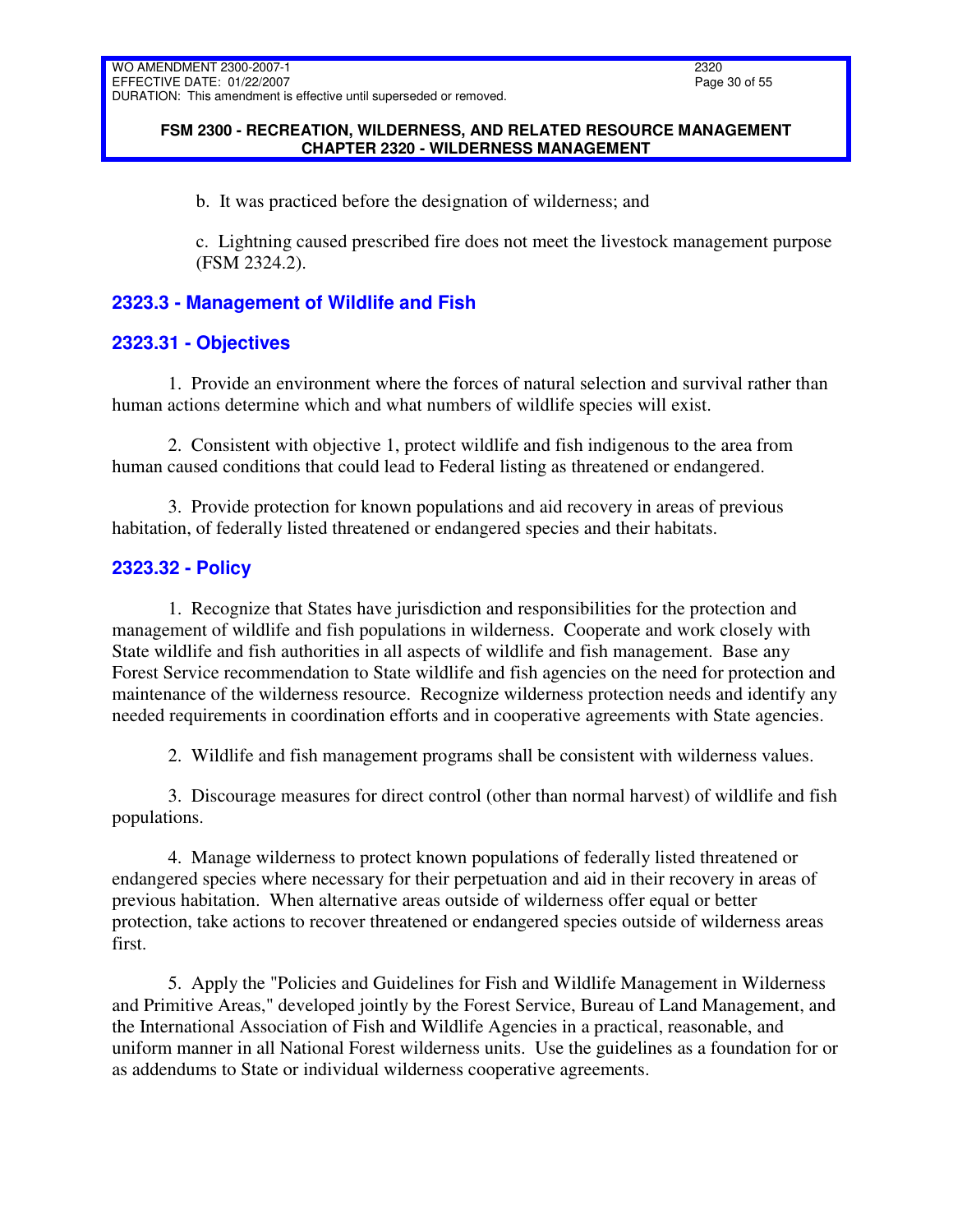#### **FSM 2300 - RECREATION, WILDERNESS, AND RELATED RESOURCE MANAGEMENT CHAPTER 2320 - WILDERNESS MANAGEMENT**

## <span id="page-30-0"></span>**2323.33 - Wildlife Management**

### <span id="page-30-1"></span>**2323.33a - Reintroductions**

Reintroduce wildlife species only if the species was once indigenous to an area and was extirpated by human induced events. Favor federally listed threatened or endangered species in reintroduction efforts. Reintroductions shall be made in a manner compatible with the wilderness environment. Motorized or mechanical transport may be permitted if it is impossible to do the approved reintroduction by nonmotorized methods (sec. 2326).

# <span id="page-30-2"></span>**2323.33b - Habitat Surveys and Population Inventories**

Conduct wildlife habitat surveys and population assessments in a manner compatible with the wilderness environment (FSM 2600).

# <span id="page-30-3"></span>**2323.33c - Predator Control**

Predacious mammals and birds play a critical role in maintaining the integrity of natural ecosystems. Consider the benefits of a predator species in the ecosystem before approving control actions. The Regional Forester may approve predator control programs on a case-bycase basis where control is necessary to protect federally listed threatened or endangered species, to protect public health and safety, or to prevent serious losses of domestic livestock. Focus control methods on offending individuals and under conditions that ensure minimum disturbance to the wilderness resource and visitors. Poison baits or cyanide guns are not acceptable. Poison bait collars may be approved.

The U.S. Fish and Wildlife Service or approved State agencies shall carry out control programs. The Forest Service is responsible for determining the need for control, the methods to be used, and approving all proposed predator damage control programs in wilderness (FSM 2650).

Only approve control projects when strong evidence exists that removing the offending individual(s) will not diminish the wilderness values of the area.

# <span id="page-30-4"></span>**2323.33d - Other Wildlife Damage Control**

The Regional Forester may approve other wildlife damage control projects on a case-by-case basis if necessary to protect federally listed threatened or endangered species or for public health and safety.

# <span id="page-30-5"></span>**2323.33e - Furbearers**

Under State laws, it is acceptable to trap furbearers, such as mink, marten, beaver, and muskrat, in wilderness when population levels justify a harvest program. Recognize the role of furbearers in natural ecosystems when making recommendations to State agencies on harvest.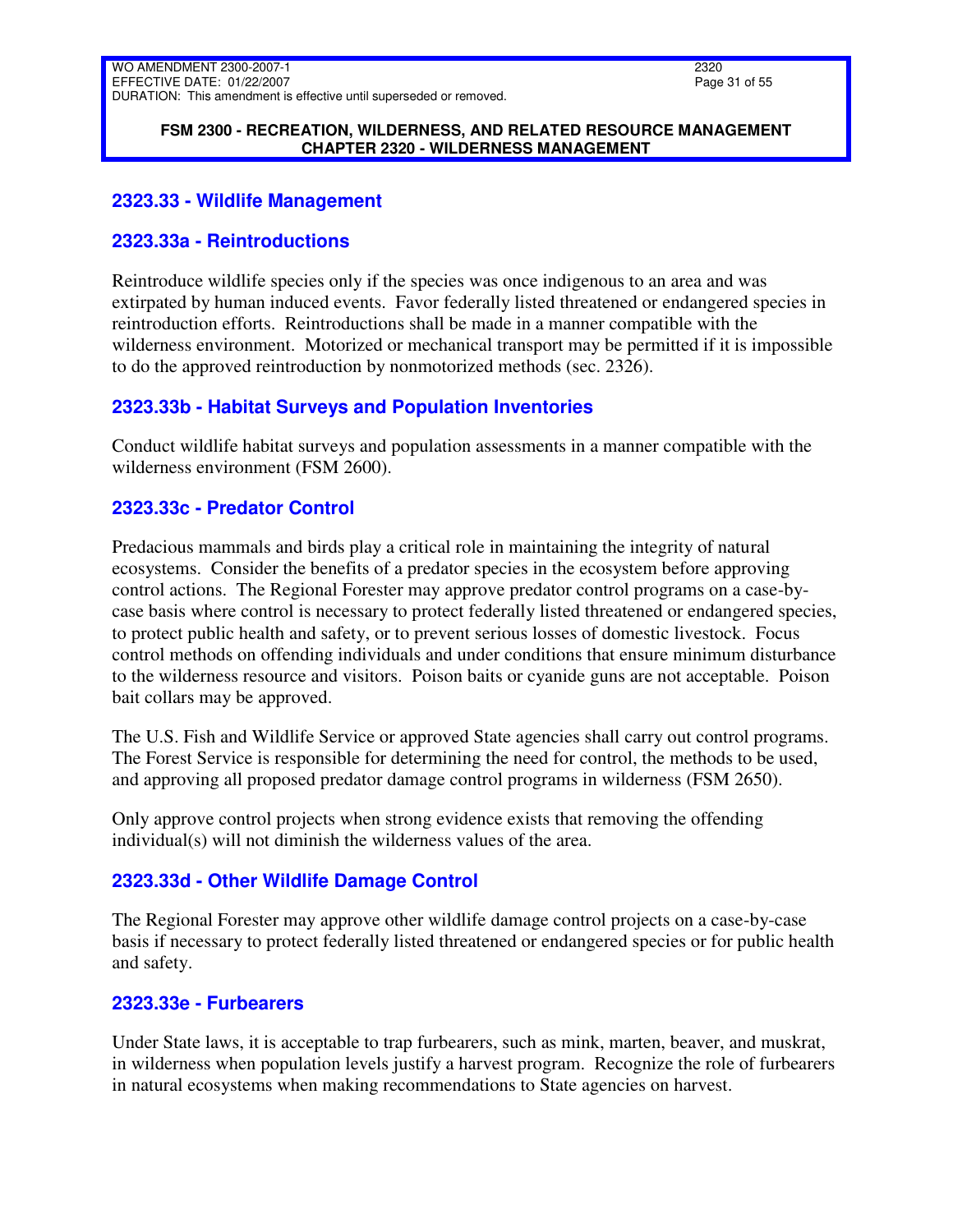#### **FSM 2300 - RECREATION, WILDERNESS, AND RELATED RESOURCE MANAGEMENT CHAPTER 2320 - WILDERNESS MANAGEMENT**

## <span id="page-31-0"></span>**2323.34 - Fisheries Management**

<span id="page-31-1"></span>Emphasize quality and naturalness in managing fisheries in wilderness.

## **2323.34a - Stocking Programs**

In cooperation with the States, develop fish-stocking programs that meet wilderness management objectives. Recognize the probability of increased visitor use of stocked waters and their full impact and effect on the wilderness resource. Direct practices at achieving quality fishing opportunities. Regional Foresters shall develop with each State a supplement to the State-Forest Service Memorandum of Understanding (FSM 2600) that establishes a stocking policy for each wilderness. Spell out basic stocking decisions in the forest plan or in implementation schedules for each wilderness.

### <span id="page-31-2"></span>**2323.34b - Stocking Methods**

Stocking shall normally be done by primitive means, however, Regional Foresters may permit dropping of fish from aircraft for those waters where this practice was established before the area was designated a wilderness. Conduct aerial stocking pre-or post-visitor seasons. Landings are prohibited. Specify mitigation for stocking methods in wilderness implementation schedules.

### <span id="page-31-3"></span>**2323.34c - Stocking Policy**

1. Do not stock exotic species of fish in wilderness. The order of preference for stocking fish species is:

a. Federally listed threatened or endangered, indigenous species.

b. Indigenous species.

c. Threatened or endangered native species if species is likely to survive and spawn successfully.

d. Native species if species is likely to survive and spawn successfully.

2. Stock barren waters only after determining that the scientific and research values of such barren waters will not be eliminated from a wilderness and documenting the desirability of such action in the forest plan.

3. Consider on a case-by-case basis presently unstocked waters that at one time supported an indigenous fish population and that could provide suitable habitat for an indigenous species with unusual wilderness appeal.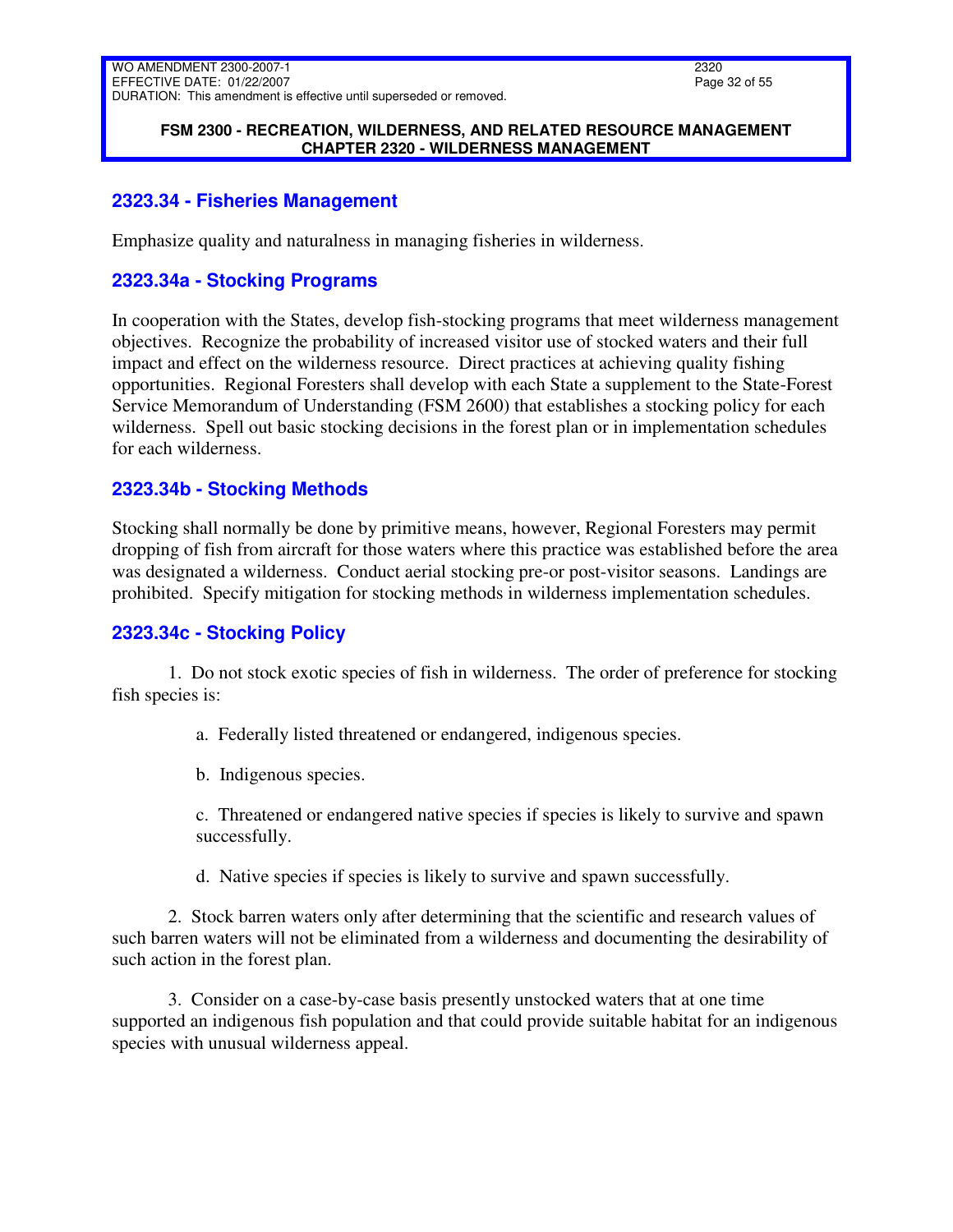#### **FSM 2300 - RECREATION, WILDERNESS, AND RELATED RESOURCE MANAGEMENT CHAPTER 2320 - WILDERNESS MANAGEMENT**

# <span id="page-32-0"></span>**2323.34d - Inventory of Suitable Waters**

Inventory suitable waters for present or potential fisheries as part of wilderness management prescriptions (FSM 2600).

# <span id="page-32-1"></span>**2323.34e - Spawn Taking**

Permit the collection of fish spawn from a wilderness when alternative sources are nonexistent or unreliable or where spawn taking was an established practice prior to the area's designation.

### <span id="page-32-2"></span>**2323.34f - Chemical Treatment**

Chemical treatment may be used to prepare waters for reestablishment of indigenous, threatened or endangered, or native species, or to correct undesirable conditions caused by human influence. The Regional Forester approves all proposed uses of chemicals in wilderness (FSM 2150).

### <span id="page-32-3"></span>**2323.35 - Wildlife and Fish Habitat**

Achieve a balance of wildlife and fish with their habitat through cooperation with State agencies in management of public hunting, fishing, and trapping. Objectives for the management of wildlife and fish habitat are normally compatible with the objectives for maintaining wilderness values. Where incompatible, the requirements for maintenance of wilderness values take precedence.

# <span id="page-32-4"></span>**2323.35a - Manipulation of Wildlife Habitat**

The objective of all projects must be to perpetuate the wilderness resource; projects must be necessary to sustain a primary value of a given wilderness or to perpetuate a federally listed threatened or endangered species. To qualify for approval by the Chief, habitat manipulation projects must satisfy the following criteria:

1. The condition needing change is a result of abnormal human influence.

2. The project can be accomplished with assurance that there will be no serious or lasting damage to wilderness values.

3. There is reasonable assurance that the project will accomplish the desired objectives. Test major projects through a pilot study. The pilot study should take place in a comparable area outside of wilderness if possible.

Give first priority to locating habitat improvement projects outside wilderness for the benefit of wildlife that spend only part of the year in wilderness.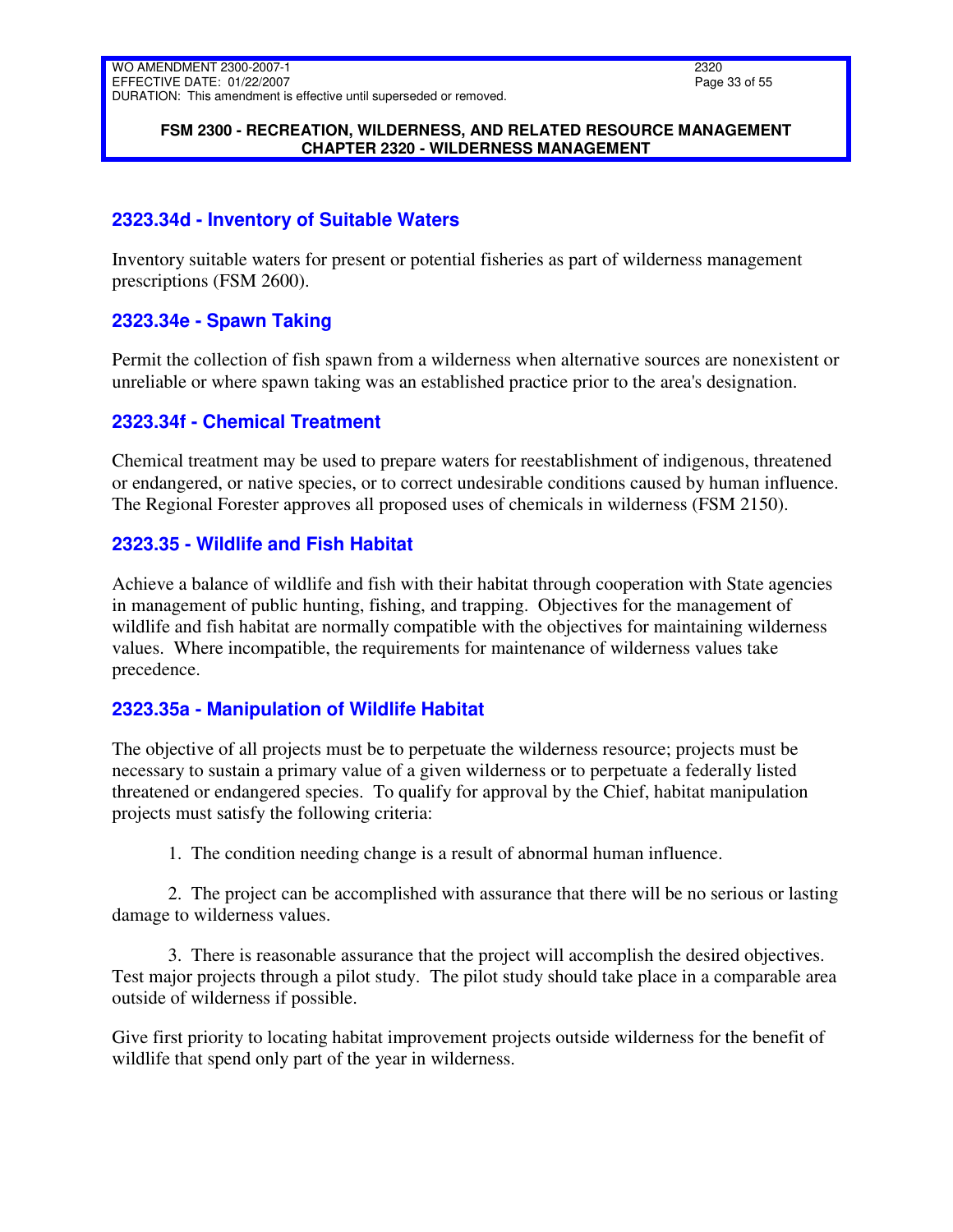#### **FSM 2300 - RECREATION, WILDERNESS, AND RELATED RESOURCE MANAGEMENT CHAPTER 2320 - WILDERNESS MANAGEMENT**

## <span id="page-33-0"></span>**2323.35b - Manipulation of Fish Habitat**

The objective of all projects must be to perpetuate the wilderness resource. To qualify for approval by the Chief, fish habitat projects must satisfy the criteria established for wildlife (2323.35a). However, the Regional Forester may permit the clearing of debris that impedes the movement of fish on critical spawning streams. Identify critical spawning streams in the forest plan or a wilderness implementation schedule as essential for the propagation of fish. Clear debris only by nonmotorized equipment. Use explosives only when the use of hand tools is not practical and only outside of heavy visitor use periods.

When stream and lake improvement structures, flow maintenance dams, unused reservoirs, and other alterations of fish habitat exist in wilderness areas, consider making them as compatible as possible with wilderness objectives rather than attempting to remove them. If permitted to remain, maintain them by nonmotorized equipment and comply with requirements in section 2323.4. Describe the disposition and management of each structure in the forest plan or wilderness implementation schedule.

### <span id="page-33-1"></span>**2323.36 - Disease Outbreaks**

The Forest Service, in cooperation with State and Federal public health authorities, may make special exceptions to policy and direction where necessary to control disease epidemics or other public health hazards in which wildlife or fish species are carriers. See FSM 2323.04 for approvals.

# <span id="page-33-2"></span>**2323.37 - Wildlife and Fish Research**

Wildlife and fish research is an appropriate activity in wilderness. In all cases, research shall be conducted in such a way as to minimize any adverse impacts on the wilderness resource or its users. See FSH 2309.19 for specific direction and guidelines for approving these activities.

1. Research methods that temporarily infringe on the wilderness character may be used, provided the information sought is essential for wilderness management and alternative methods or locations are not available.

2. Scientific sampling of wildlife and fish populations is essential to the management of natural populations in wilderness.

3. Capturing and inconspicuous marking of animals, including radio telemetry, is permitted.

4. Installations, such as temporary shelters for cameras and scientific apparatus, and enclosures or exclosures, essential for wildlife research and management studies may be approved on a case-by-case basis.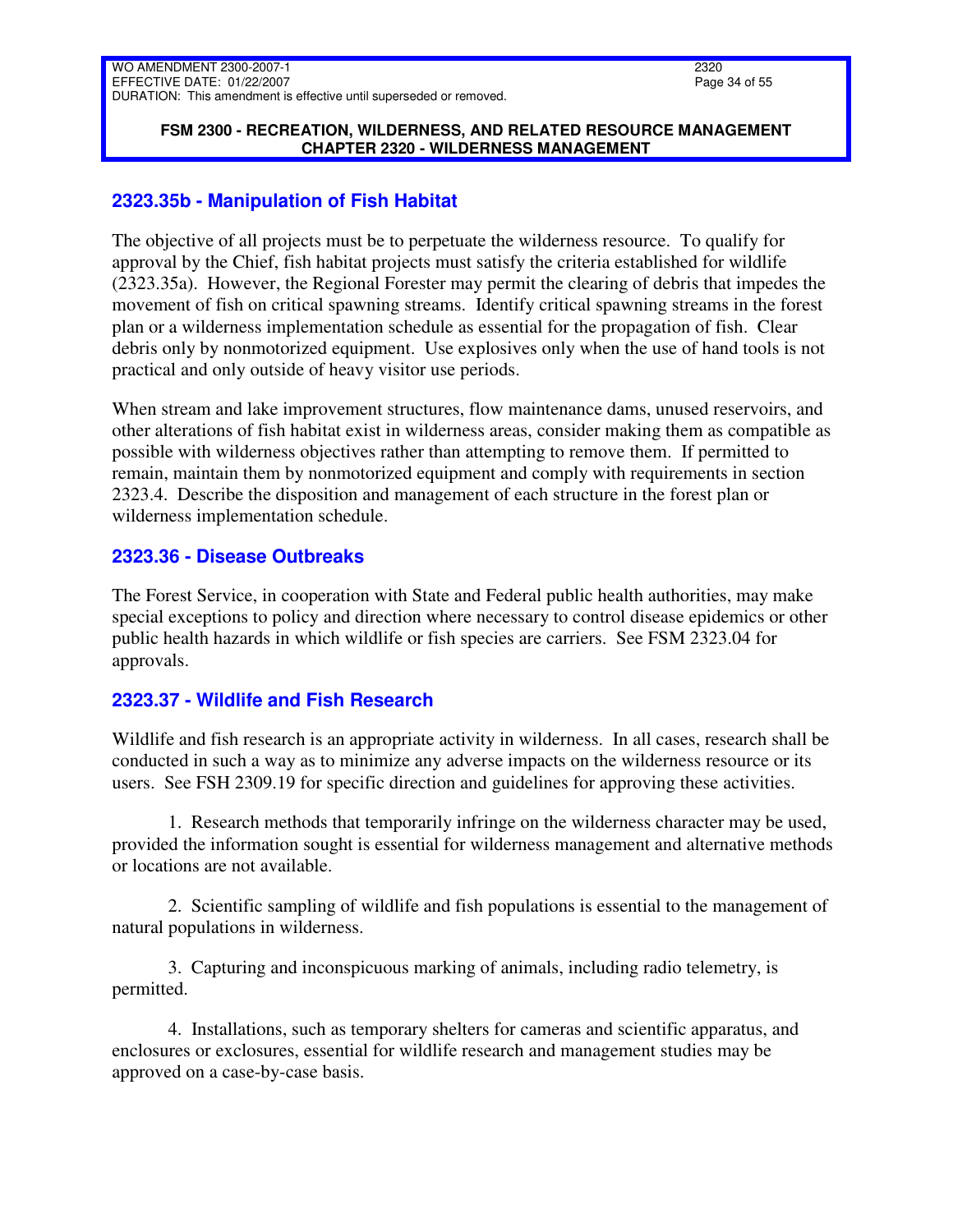#### **FSM 2300 - RECREATION, WILDERNESS, AND RELATED RESOURCE MANAGEMENT CHAPTER 2320 - WILDERNESS MANAGEMENT**

# <span id="page-34-0"></span>**2323.38 - Visitor Management to Protect Wildlife or Fish Resources**

The Wilderness Act requires managers to search for a balance between preserving the wilderness resource, by protecting natural ecological processes that can cause plant and animal populations or ranges to change, while at the same time making the resource available for visitor use and enjoyment. To do both, it may be necessary at times to limit visitor use to ensure that human influence does not impair natural wildlife or fish populations or their habitat. Specify the management of public use necessary to minimize conflicts with wildlife or fish in the forest plan.

# <span id="page-34-1"></span>**2323.4 - Management of Soil and Water Resources**

# <span id="page-34-2"></span>**2323.41 - Objective**

Maintain satisfactory natural watershed condition within wilderness.

### <span id="page-34-3"></span>**2323.42 - Policy**

The policy for soil and water management is generally the same as for all National Forest watersheds (FSM 2502). However, in wilderness natural processes shall dominate; measures that modify plant cover and treat soil mantles or other activities designed to supplement natural water yield are inappropriate.

# <span id="page-34-4"></span>**2323.43 - Watershed Improvements**

# <span id="page-34-5"></span>**2323.43a - Watershed Condition Improvement**

(See FSM 2522). Use watershed improvements to restore watersheds where deteriorated soil and hydrologic conditions caused by humans or their influences create a serious threat or loss of wilderness values. Watershed condition improvements are also appropriate where natural conditions present a definite hazard to life or property; or where such conditions could cause serious depreciation of important environmental qualities outside of the wilderness. Promote natural healing where such dangers are not imminent or where natural vegetation would return in a reasonable time.

Use indigenous or appropriate naturalized species to reestablish vegetation where there is no reasonable expectation of natural healing.

Use nonmotorized equipment to accomplish improvement objectives. Only imminent threat to important values downstream justifies the use of motorized equipment.

# <span id="page-34-6"></span>**2323.43b - Emergency Burned Area Rehabilitation**

Permit emergency burned area rehabilitation only if necessary to prevent an unnatural loss of the wilderness resource or to protect life, property, and other resource values outside of wilderness. Normally use hand tools and equipment to install selected land and channel treatments.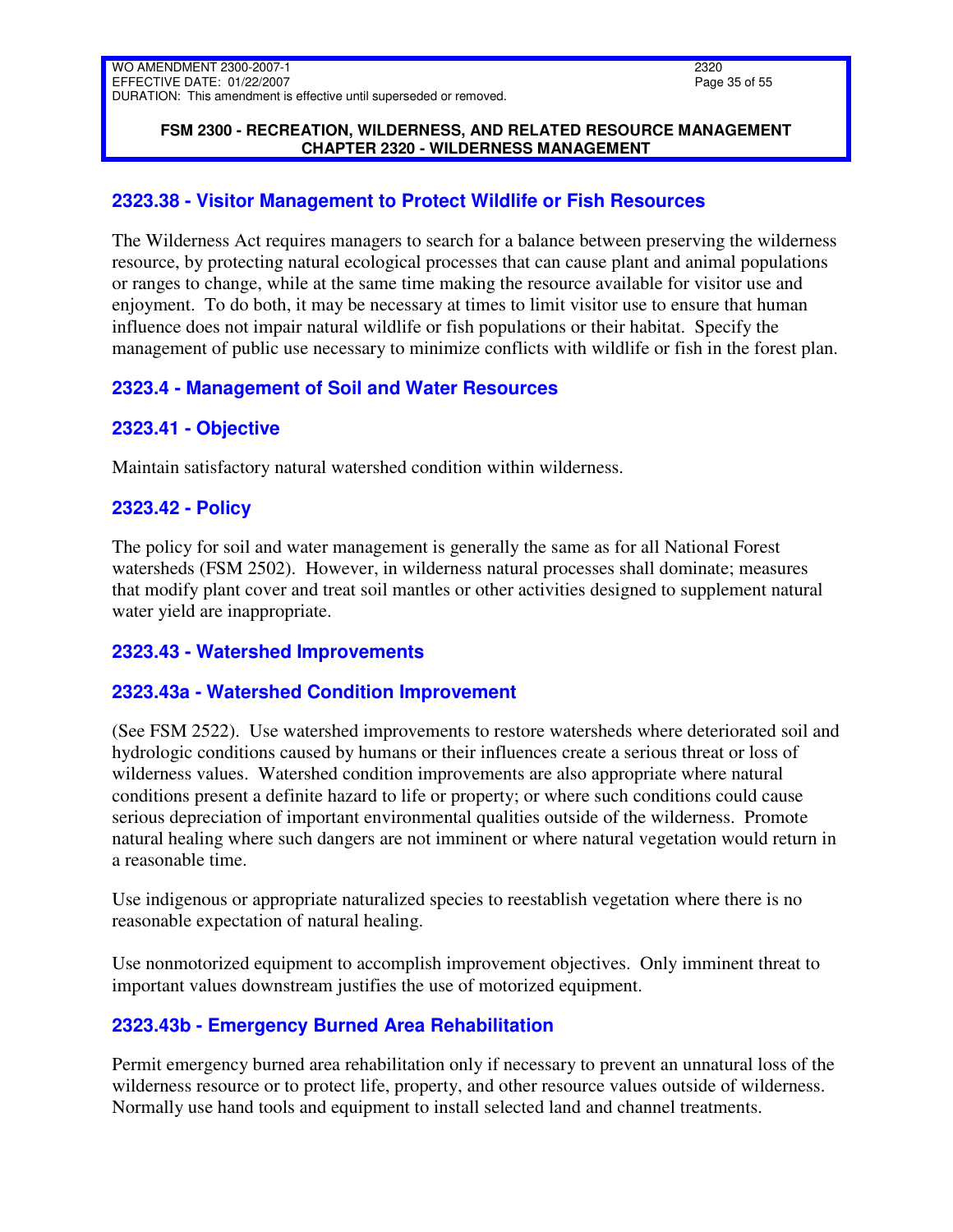#### **FSM 2300 - RECREATION, WILDERNESS, AND RELATED RESOURCE MANAGEMENT CHAPTER 2320 - WILDERNESS MANAGEMENT**

### <span id="page-35-0"></span>**2323.43c - New Water Development Structures**

Only the President (FSM 2323.04) can approve new water development structures, including water-regulating structures, power installations, transmission conduits, water conservation works, related improvements, and proposals to increase the storage capacity of a reservoir or to replace a reservoir that was not under a valid permit or other authority at the time the unit became wilderness. Range and wildlife waters are not included here. Use provisions in section 2323.2 and section 2323.3 to guide these projects.

Evaluate and recommend actions on proposals for new structures through the National Environmental Policy Act process (FSM 1950). Recommendations for approval must clearly show that public values to be gained exceed those values lost and that the need cannot be met outside wilderness.

# <span id="page-35-1"></span>**2323.43d - Existing Water Development Structures**

If needed and in the public interest, or a part of a valid existing right, permit maintenance or reconstruction of existing structures that does not change the location, size, or type, or which would not increase the storage capacity of a reservoir. Structures include reservoirs, ditches, and related facilities for the control or use of water that were under valid special-use permit or other authority when the area involved was incorporated under the Wilderness Act. For approval, see FSM 2323.04.

Do not permit the use of motorized equipment and mechanized transportation for maintenance of water-development structures except where practiced before the area was designated wilderness. See section 2326 for motorized and mechanical use approval responsibilities.

Evaluate each improvement in the forest plan to determine if continued use of the improvement is compatible with the wilderness resource. If the improvement is to remain, describe maintenance needs and methods of accomplishing the work in the wilderness implementation schedule. If not, allow the improvement to deteriorate naturally. In the case of high hazard dams or other large structures where downstream values are jeopardized by imminent failure or loss, breach or remove the structure in a manner that does not have an adverse effect on the downstream values (FSM 2324.3).

# <span id="page-35-2"></span>**2323.44 - Gathering Water Resource Information**

Line Officers may permit gathering information about water resources except actual prospecting (drilling and digging) for water. Ensure that these efforts are compatible with the preservation of the wilderness environment and meet the conditions in section 4(c) of the Wilderness Act. Ensure that the applicant understands that the approval to gather water resource information does not imply a precommitment by the Forest Service to approve any development proposals that may result from such studies. For approvals, see FSM 2323.04.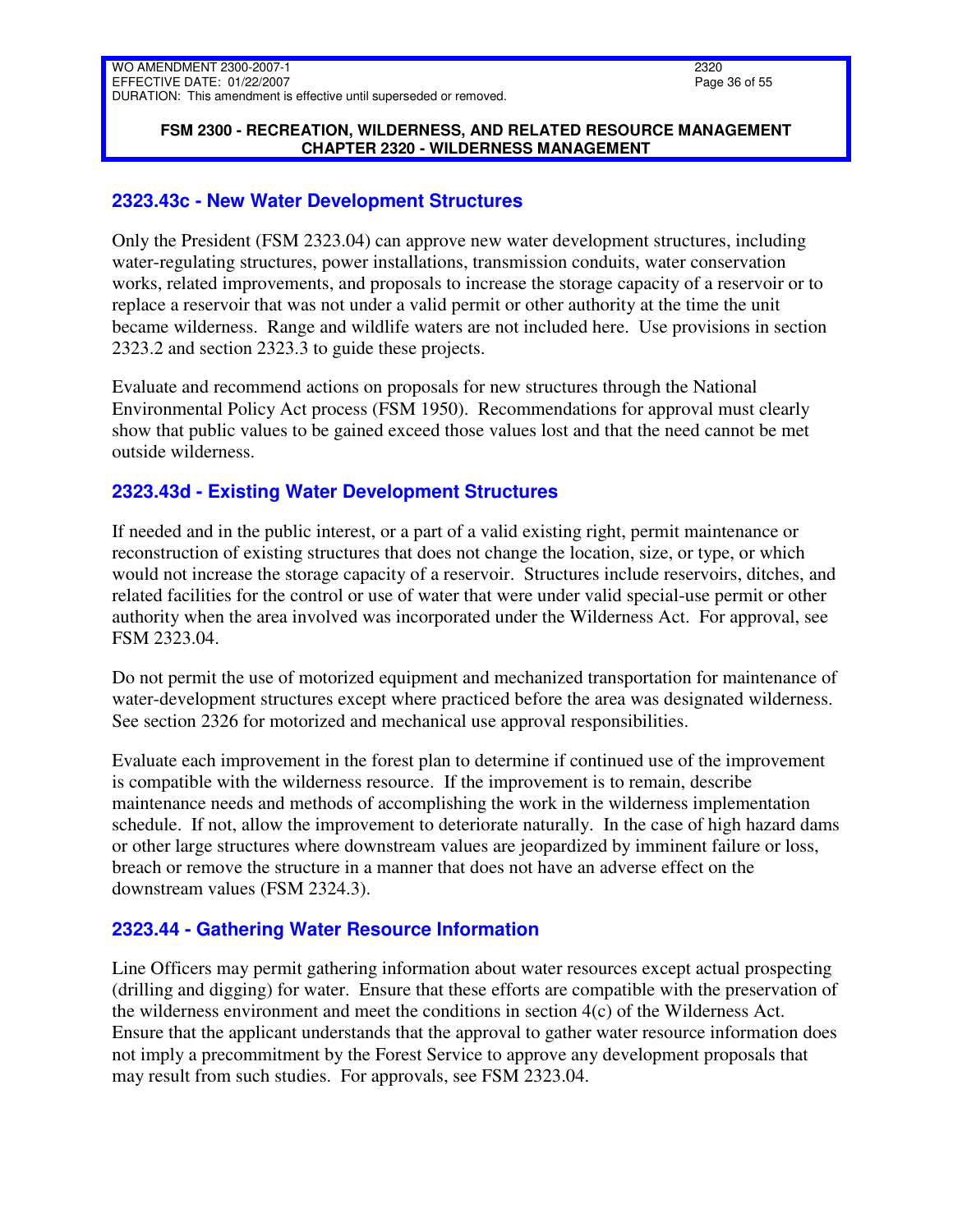#### **FSM 2300 - RECREATION, WILDERNESS, AND RELATED RESOURCE MANAGEMENT CHAPTER 2320 - WILDERNESS MANAGEMENT**

### <span id="page-36-0"></span>**2323.44a - Snow Measurement Sites**

1. Allow the measurement of snow on existing sites only and only by nonmotorized means. Permit helicopter transport to snow measurement sites in locations where it was an established practice before the Wilderness Act was passed. However, discourage the use of helicopter transport to snow measurement sites.

2. Establish no new snow measurement or climatological data collection sites unless they are part of projects established by the President under provision of section 4(d)(4) of the Wilderness Act.

3. Encourage the transfer of existing wilderness sites to locations outside of wilderness. Use existing sites until snow measurement sites outside of wilderness areas are established and correlations between the wilderness site and the outside site are accomplished. In the interim, automated equipment may be installed at the existing wilderness site to accelerate correlation efforts. Agree in writing to the length of these temporary arrangements before efforts begin. Generally this should not exceed 10 years.

4. Where approved, install only miniaturized and unobtrusive types of snow measurement and climatological monitoring equipment at existing sites. Camouflage equipment to blend with the terrain and vegetation. Where possible, use equipment and antennae that can be removed when not in use.

5. Remove existing shelters used by personnel taking snow measurements from wilderness as soon as possible after establishing adequate correlations between manual snow course measurement and the automated sensing device.

6. Cooperate fully with other Federal or State agencies and other entities collecting snow measurements. Help them to work within the constraints of the Wilderness Act and assist them in data gathering or locating data sites outside of wilderness areas.

# <span id="page-36-1"></span>**2323.45 - Weather Modification Over Wilderness**

Do not permit long-term weather modification programs that produce, during any part of successive years, a repeated or prolonged change in the weather directly affecting wilderness areas. See FSM 2323.04 for approvals. Approve wilderness as a target area for weather modification only when:

1. The proponent can provide scientifically supportable evidence that the activities will not produce permanent, substantial changes in natural conditions.

2. The proposal includes no feature that will visibly alter or otherwise impact the wilderness environment.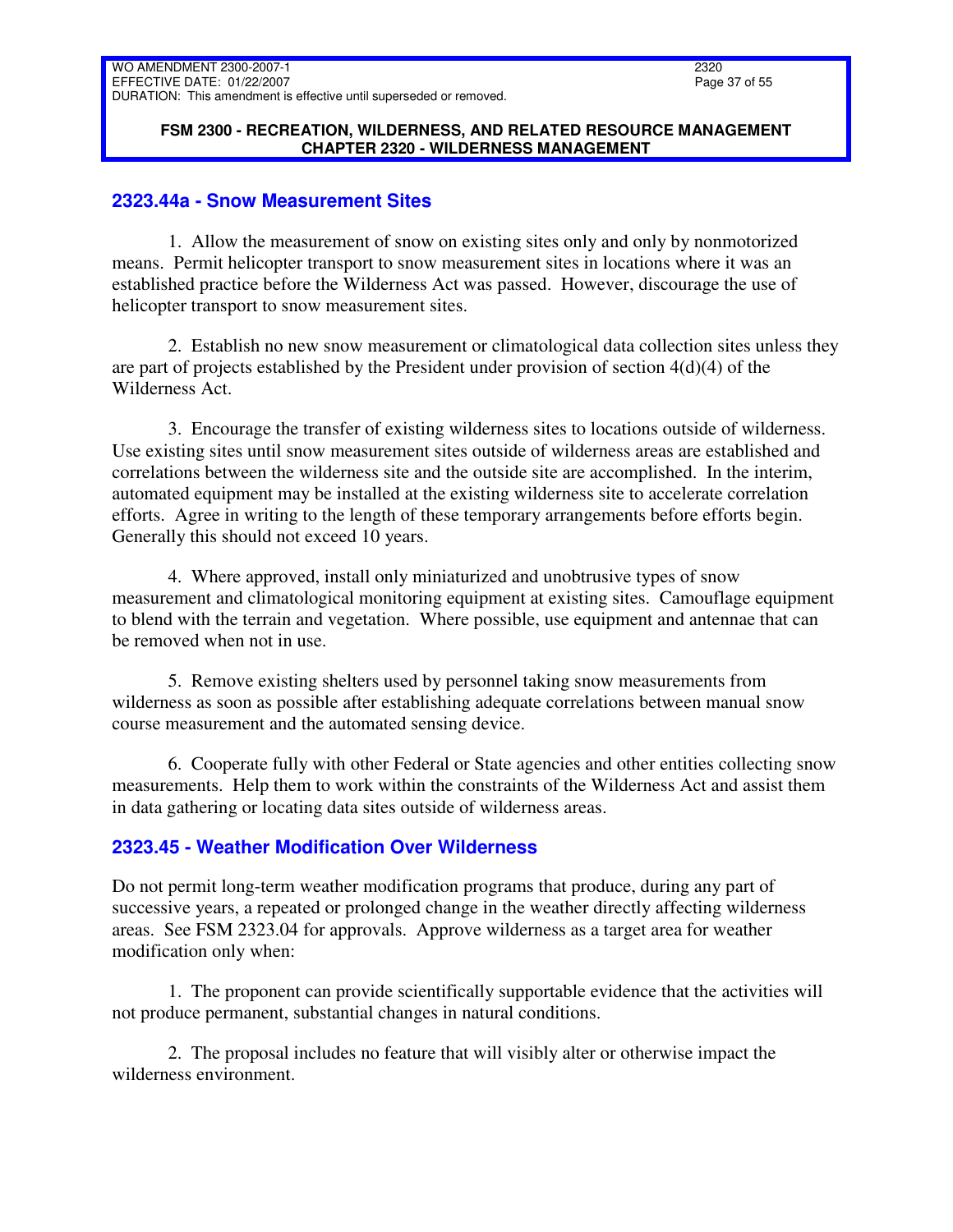### **FSM 2300 - RECREATION, WILDERNESS, AND RELATED RESOURCE MANAGEMENT CHAPTER 2320 - WILDERNESS MANAGEMENT**

3. The proposal includes no feature that is likely to reduce the value of wilderness for recreation, scenic, scientific, educational, conservation, or historical use.

Short-term weather modification activities that produce only occasional, incidental, temporary, or transitory changes in the weather with carryover ground effects that last only a few days beyond the actual cloud-seeding period may be permitted.

# <span id="page-37-0"></span>**2323.5 - Management of Forest Cover**

# <span id="page-37-1"></span>**2323.51 - Objective**

Manage forest cover to retain the primeval character of the environment and to allow natural ecological processes to operate freely.

# <span id="page-37-2"></span>**2323.52 - Policy**

- 1. Permit ecological processes to operate naturally.
- 2. Recognize both climax and successional biotic communities as natural and desirable.

3. Allow, wherever possible, the natural process of healing in handling disturbed communities. Consider structural or vegetative assistance only as a last resort.

4. Only allow vegetation to be cut or sold when necessary for wilderness purposes or on valid mining claims under specified conditions, or when emergency conditions like fire, insect and disease, or protecting public safety make it necessary.

# <span id="page-37-3"></span>**2323.53 - Tree Use**

# <span id="page-37-4"></span>**2323.53a - Administrative Use**

Trees may be cut for use in the construction and maintenance of authorized structures located within the wilderness when it is not reasonably possible to obtain the necessary material from outside the wilderness. Cut trees away from trails or campsites and remove or disguise the evidence of cutting. Meet the visual quality objective of retention.

### <span id="page-37-5"></span>**2323.53b - Fuelwood**

Limit fuelwood cutting to dead or down material. Define any restrictions on the use of wood for fuel in the forest plan or implementation schedule. Consider wildlife needs for standing dead trees.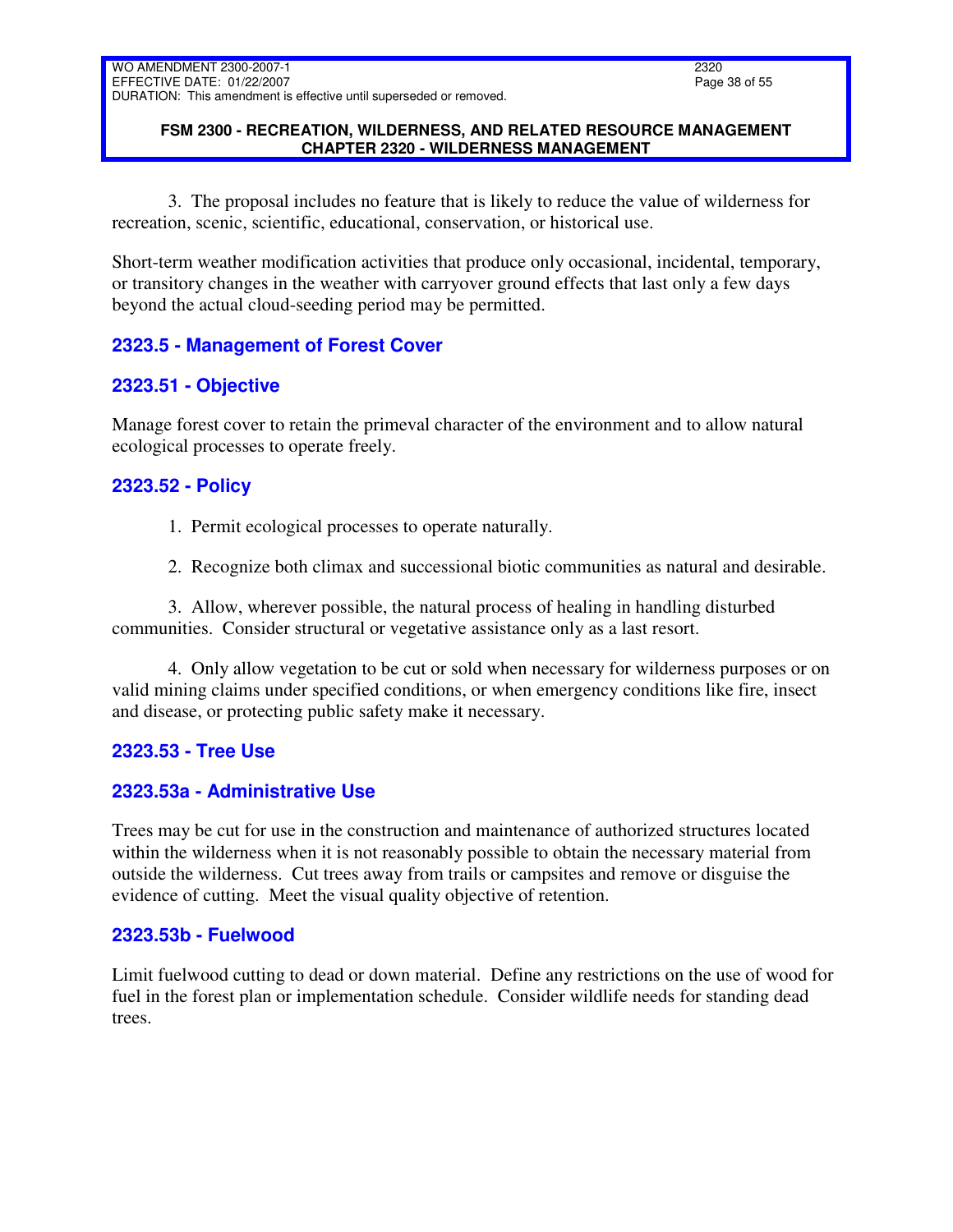### **FSM 2300 - RECREATION, WILDERNESS, AND RELATED RESOURCE MANAGEMENT CHAPTER 2320 - WILDERNESS MANAGEMENT**

# <span id="page-38-0"></span>**2323.54 - Reforestation**

Allow reforestation only if a loss of the wilderness resource, due to human influence, has occurred and there is no reasonable expectation of natural reforestation.

# <span id="page-38-1"></span>**2323.6 - Management of Air Resource**

# <span id="page-38-2"></span>**2323.61 - Objectives**

1. Protect air quality and related values, including visibility, on wilderness land designated class I by the Clean Air Act as amended in 1977 (FSM 2120).

2. Protect air quality in wilderness areas not qualifying as class I under the same objectives as those for other National Forest System lands (FSM 2120).

# <span id="page-38-3"></span>**2323.62 - Policy**

1. Define air quality related values (AQRV) and initiate action to protect those values.

2. For each air quality related value, select sensitive indicators, monitor, and establish the acceptable level of protection needed to prevent adverse impacts (FSM 2120).

3. Determine the potential impacts of proposed facilities in coordination with State air quality management agencies. Make appropriate recommendations in the permitting process following established Prevention of Significant Deterioration application review procedures for major emission sources. Requests to air quality management agencies for consideration of class II values in the permit process are appropriate (FSM 2120).

4. Manage smoke from management ignited prescribed fires occurring in or adjacent to class I wilderness areas in a manner that causes the least impact on air quality related values (FSM 2324).

# <span id="page-38-4"></span>**2323.7 - Management of Minerals and Mineral Materials**

# <span id="page-38-5"></span>**2323.71 - Authority**

Section  $4(d)(2)$  of the Wilderness Act authorizes activity for the purpose of gathering information about mineral resources. Section 4(d)(3) authorizes mineral exploration and development operations only where there are valid existing rights. Subsequent acts designating specific wilderness areas may provide specific direction for the management of mineral activities. Regulations at 36 CFR 228 and 293 provide direction for managing mineral activities in wilderness.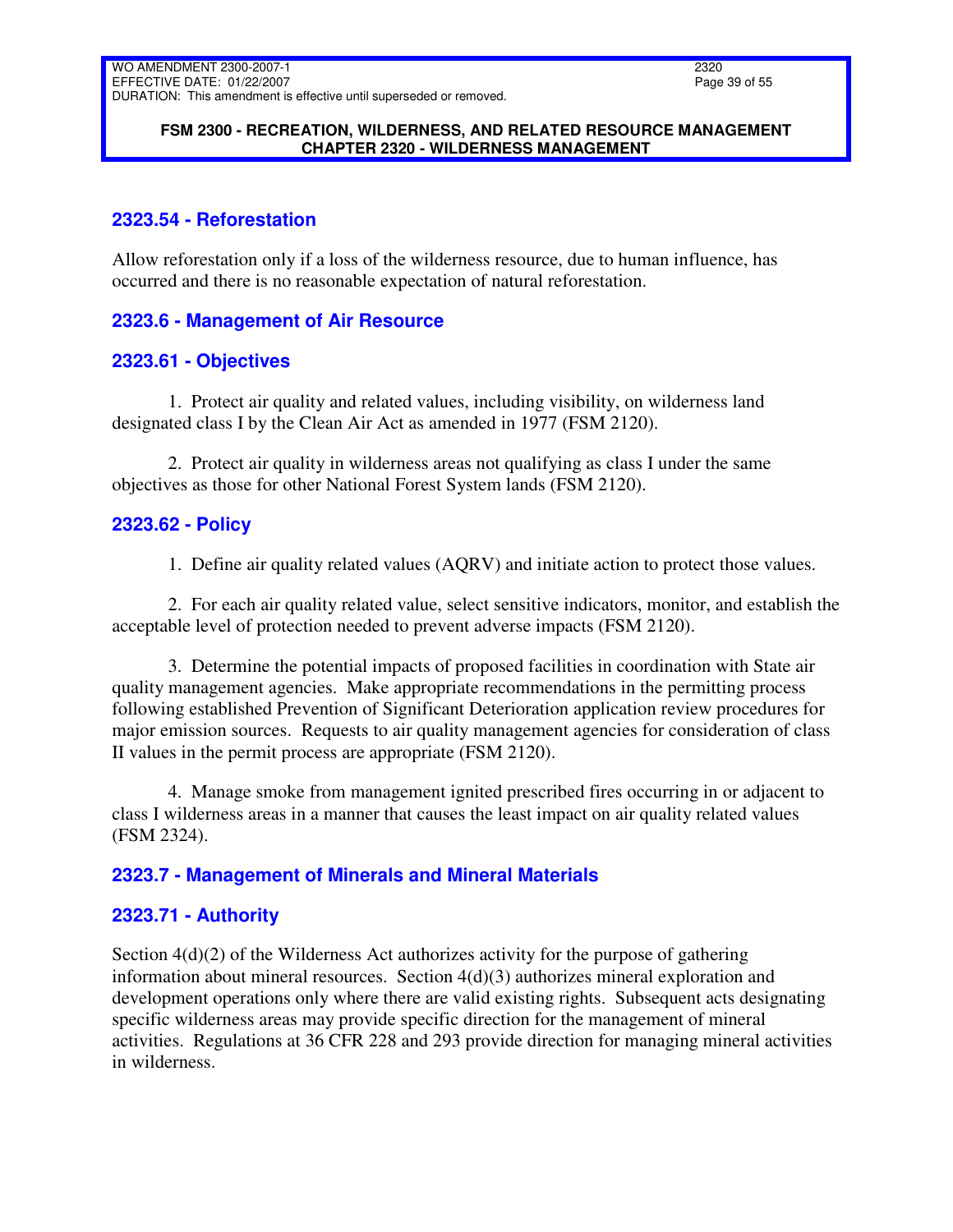### **FSM 2300 - RECREATION, WILDERNESS, AND RELATED RESOURCE MANAGEMENT CHAPTER 2320 - WILDERNESS MANAGEMENT**

# <span id="page-39-0"></span>**2323.72 - Objectives**

1. To preserve the wilderness environment while allowing activities for the purpose of gathering information about mineral resources.

2. To ensure that mineral exploration and development operations conducted in accordance with valid existing rights for federally owned, locatable, and leasable minerals (FSM 2810 and FSM 2820) and for nonfederally owned minerals (FSM 2830) preserving the wilderness resource to the extent possible.

3. To ensure the restoration of lands disturbed during exploration and development activities as nearly as practicable promptly upon abandonment of operations.

# <span id="page-39-1"></span>**2323.73 - Policy**

1. Allow the gathering of information on mineral resources if the activity is conducted in a manner compatible with the preservation of the wilderness environment. Do not authorize significant surface disturbance in search of indirect evidence or indications of mineral resources, and do not allow motorized or mechanical equipment use unless it meets the conditions of section 4(c) of the Wilderness Act.

2. Verify valid mineral rights before approving exploration and development activities.

3. Approve exploration and development activities on valid mineral rights only after ensuring that mineral operations plans contain stipulations to protect the wilderness character of the land consistent with the rights of the mineral owner or operator.

# <span id="page-39-2"></span>**2323.74 - Gathering Mineral Information**

Permit information gathering activities that involve only very minor surface disturbance and are compatible with the preservation of the wilderness environment. Authorize these activities with a geologic exploration permit (FSM 2820) or interagency agreement.

Information gathering activities that may be allowed are surface mapping; excavation and sampling with hand tools; seismic, gravity, magnetic, heat flow, resistivity, and other geophysical or geochemical surveys; and stream sediment surveys.

Ensure that mineral surveys conducted by the U.S. Geological Survey and Bureau of Mines (required by section 4(d)(2) of the Wilderness Act) are conducted as much as practicable without the use of motorized equipment or mechanical transport. Approve the use of motorized equipment only under the same conditions specified in Forest Service Administrative Use (FSM 2326).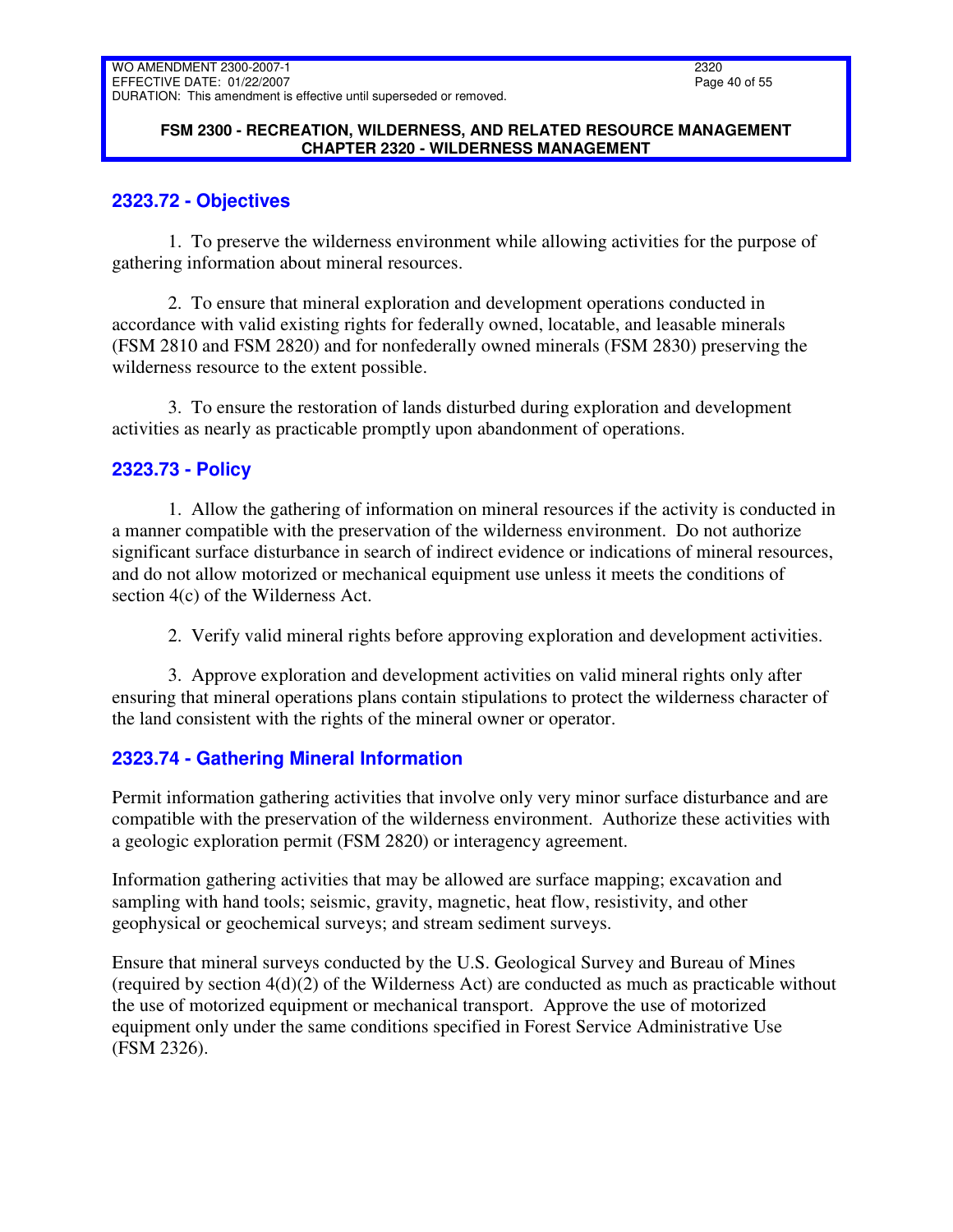#### **FSM 2300 - RECREATION, WILDERNESS, AND RELATED RESOURCE MANAGEMENT CHAPTER 2320 - WILDERNESS MANAGEMENT**

# <span id="page-40-0"></span>**2323.75 - Valid Existing Rights**

Upon receipt of a Notice of Intention to Operate or Proposed Operating Plan for exploration and development, determine if valid rights existed prior to mineral withdrawal and what rights are recognized. Mineral withdrawal dates were established by the acts designating the area as wilderness.

# <span id="page-40-1"></span>**2323.75a - Mining Claim**

Consistent with the valid existing rights, review and approve operating plans that incorporate reasonable terms and conditions for the protection of the wilderness character of the area, and that provide for restoration as near as practicable of the disturbed lands promptly upon abandonment of operations (see FSM 2810).

Claimants may conduct on-the-ground mining or mining related activities on valid mining claims in designated wilderness. However, before authorizing such activities under a Plan of Operations, the authorized officer must ensure that the claimant:

1. Has complied with the filing for record requirements of Section 314(a)(1) and (2) of the Federal Land Management Policy Act of 1976.

2. Made a discovery of a valuable mineral deposit before January 1, 1984, or other legal date of mineral withdrawal, and thus has a valid existing right as of that date.

The authorized officer shall schedule an appropriate on-the-ground validity investigation by a qualified Forest Service mineral examiner when a claimant/operator files a Notice of Intention to Operate or Plan of Operations in accordance with (36 CFR 228.4).

The authorized officer should also schedule validity investigations in response to mineral patent applications, in cases involving suspected occupancy misuse of mining claims, and for protection of Federal capital investments (such as administrative sites, trailheads, and airfields).

In accordance with 36 CFR 229.5(b), the authorized officer may approve operations for the sole purpose of performing requisite annual assessment work only when proposed activities will not cause significant impact to wilderness values and such proposed activities are not specifically prohibited by the Wilderness Act. However, if proposed assessment work will cause significant impact and the operator is unable or unwilling to propose acceptable alternatives that will not cause significant impact, the authorized officer must first determine that a valid claim existed as of the withdrawal date, before approving the operation.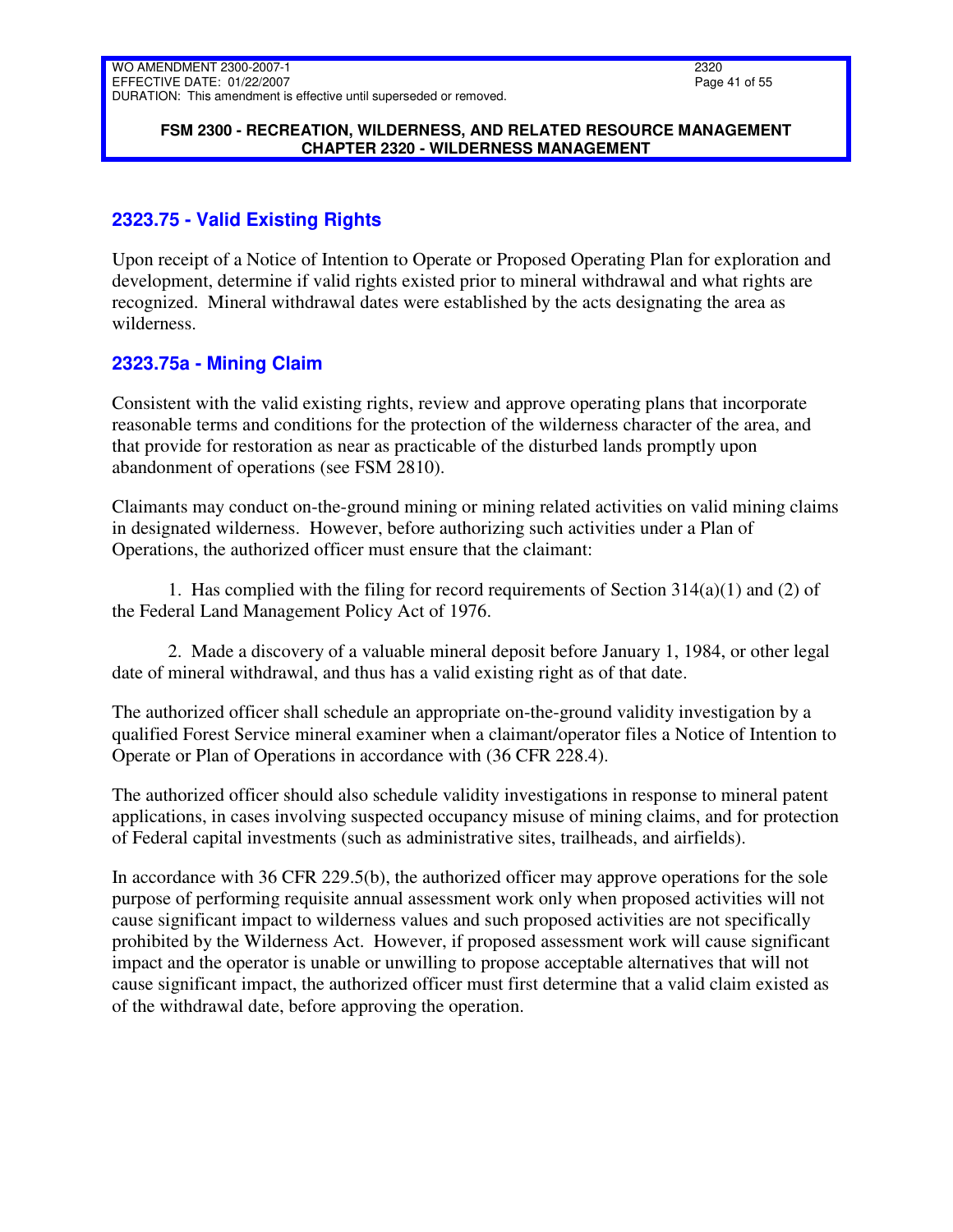### **FSM 2300 - RECREATION, WILDERNESS, AND RELATED RESOURCE MANAGEMENT CHAPTER 2320 - WILDERNESS MANAGEMENT**

If assessment work is not the purpose and/or the issue of validity has not been determined, 36 CFR 228.5(a)(3) provides a basis for requesting changes in the proposed plan of operations to include supporting evidence from the claimant/operator that a claim is valid. This evidence may include, but is not limited to, reports by mining engineers or geologists, data regarding grade and tonnage, production records, and assay reports, and must be verified by a Forest Service mineral examiner.

# <span id="page-41-0"></span>**2323.75b - Federal Lease or Permit**

Consistent with the valid existing rights, review with the Bureau of Land Management and provide recommendations about or consent to the approval of operating plans that incorporate reasonable terms and conditions for the protection of the wilderness character of the area, and that provide for restoration as near as practicable of the disturbed lands promptly upon abandonment of operations (FSM 2820).

# <span id="page-41-1"></span>**2323.75c - Mineral Reservation or Outstanding Mineral Right**

Consistent with the valid existing rights, review and approve operating plans that incorporate reasonable terms and conditions for the protection of the wilderness character of the area, and that provide for restoration as near as practicable of the disturbed lands promptly upon abandonment of operations (FSM 2830).

# <span id="page-41-2"></span>**2323.76 - Mineral Materials**

Deny applications for permits and leases to extract mineral materials, such as common varieties of sand, gravel, stone, and similar materials.

# <span id="page-41-3"></span>**2323.8 - Management of Cultural and Historic Resources**

# <span id="page-41-4"></span>**2323.81 - Authority**

The protection and management of cultural resources in wilderness are guided by the Antiquities Act (16 U.S.C. 431 et seq)., Historic Sites Act (16 U.S.C. 461), National Historic Preservation Act (16 U.S.C. 470), and implementing regulations 36 CFR 800, Executive Order 11593, Archaeological and Historic Data Preservation Act (1974), National Environmental Policy Act (42 U.S.C. 4321), Archaeological Resource Protection Act of 1979, and the individual forest and management plans.

# <span id="page-41-5"></span>**2323.82 - Policy**

1. Cultural resources are available for scientific study to the extent that the study is consistent with the concept of wilderness, the intent of the Wilderness Act, and cultural resource management objectives.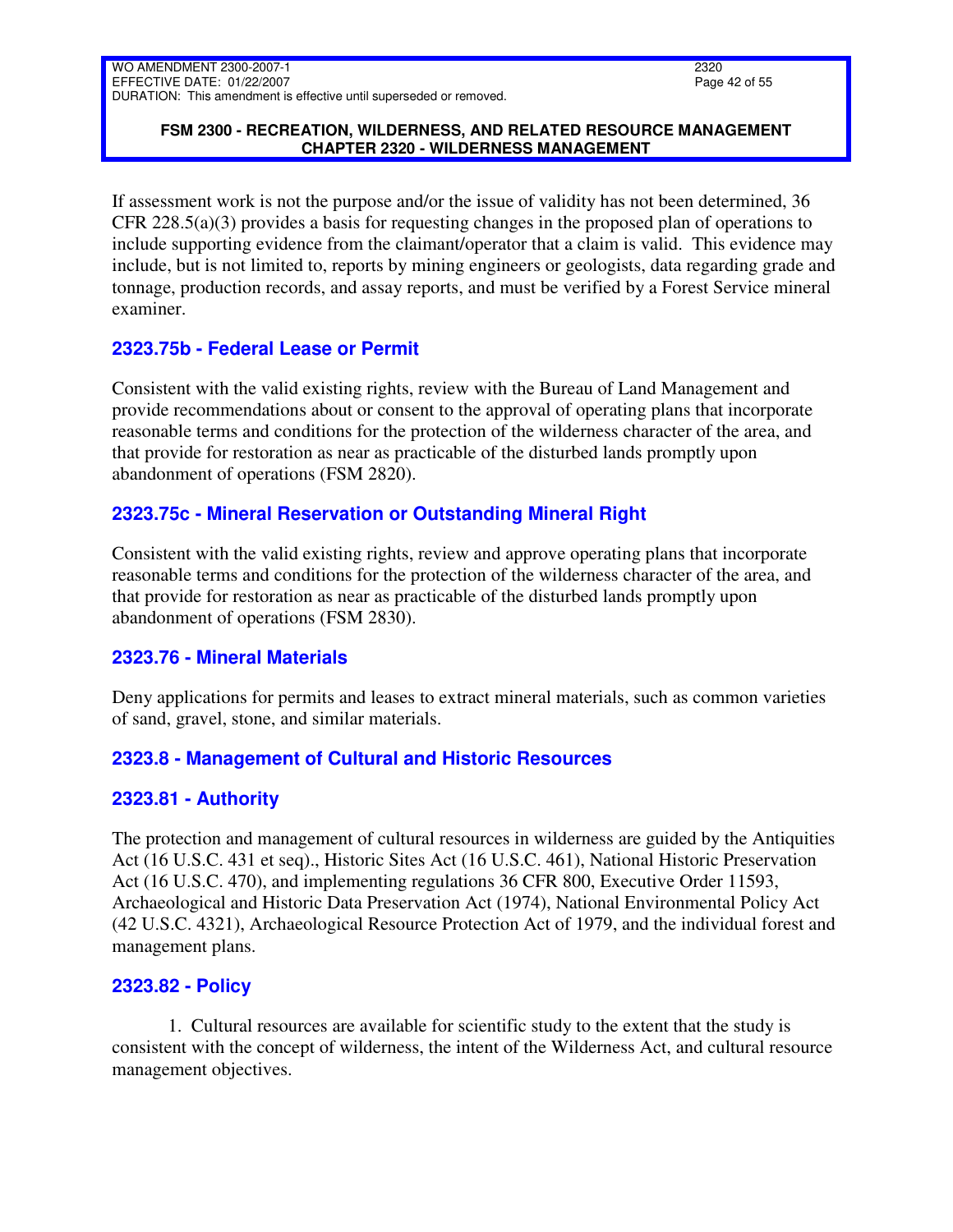### **FSM 2300 - RECREATION, WILDERNESS, AND RELATED RESOURCE MANAGEMENT CHAPTER 2320 - WILDERNESS MANAGEMENT**

2. Cultural resources are available for recreational, scenic, scientific, educational, conservation, and historic uses, consistent with management as wilderness.

# <span id="page-42-0"></span>**2323.83 - Studies and Management**

Analyze on a case-by-case basis those studies requiring excavation of sites or dismantling of structures. Ensure that they are compatible with wilderness and cultural resource objectives as stated in the forest plan. As a general rule, cabins, shelters, or other structures approaching 50 years of age should be examined for their cultural resource value.

Remove those sites or structures that do not qualify for the National Register (FSM 2360) or allow them to deteriorate naturally unless they are:

1. Deemed necessary to support public purposes of wilderness, as set forth in section 4(b) of the Wilderness Act; or,

2. Serve administrative purposes (sec. 4(c) of the Wilderness Act).

Interpretation of cultural resources located in wilderness shall be done outside the wilderness. Verbal interpretive services by qualified wilderness rangers, volunteers, or permitted guides are acceptable.

Management direction for cultural resources eligible for nomination to the National Register is subject to compliance with section 106 of the National Historic Preservation Act and 36 CFR 800 (FSM 2366). A decision to remove, maintain, or allow a historic or prehistoric structure to deteriorate naturally is a Federal undertaking that will affect the cultural resource.

Regional Foresters may approve stabilization or restoration and subsequent maintenance of such structures if their continued existence is essential to cultural resource management. Do not use motorized equipment for restoration or maintenance unless essential (FSM 2326).

# <span id="page-42-1"></span>**2324 - MANAGEMENT OF SUPPORT ACTIVITIES IN WILDERNESS**

# <span id="page-42-2"></span>**2324.04 - Responsibilities**

# <span id="page-42-3"></span>**2324.04a - Chief**

The Chief is responsible for approving:

1. Insect and disease projects that do not meet conditions described in FSM 2324.04b.

2. Replacement of Forest Service facilities at administrative sites and construction of buildings for cooperating agencies that have responsibilities within National Forest wilderness.

3. Extending or widening of existing airfields and construction of new airfields.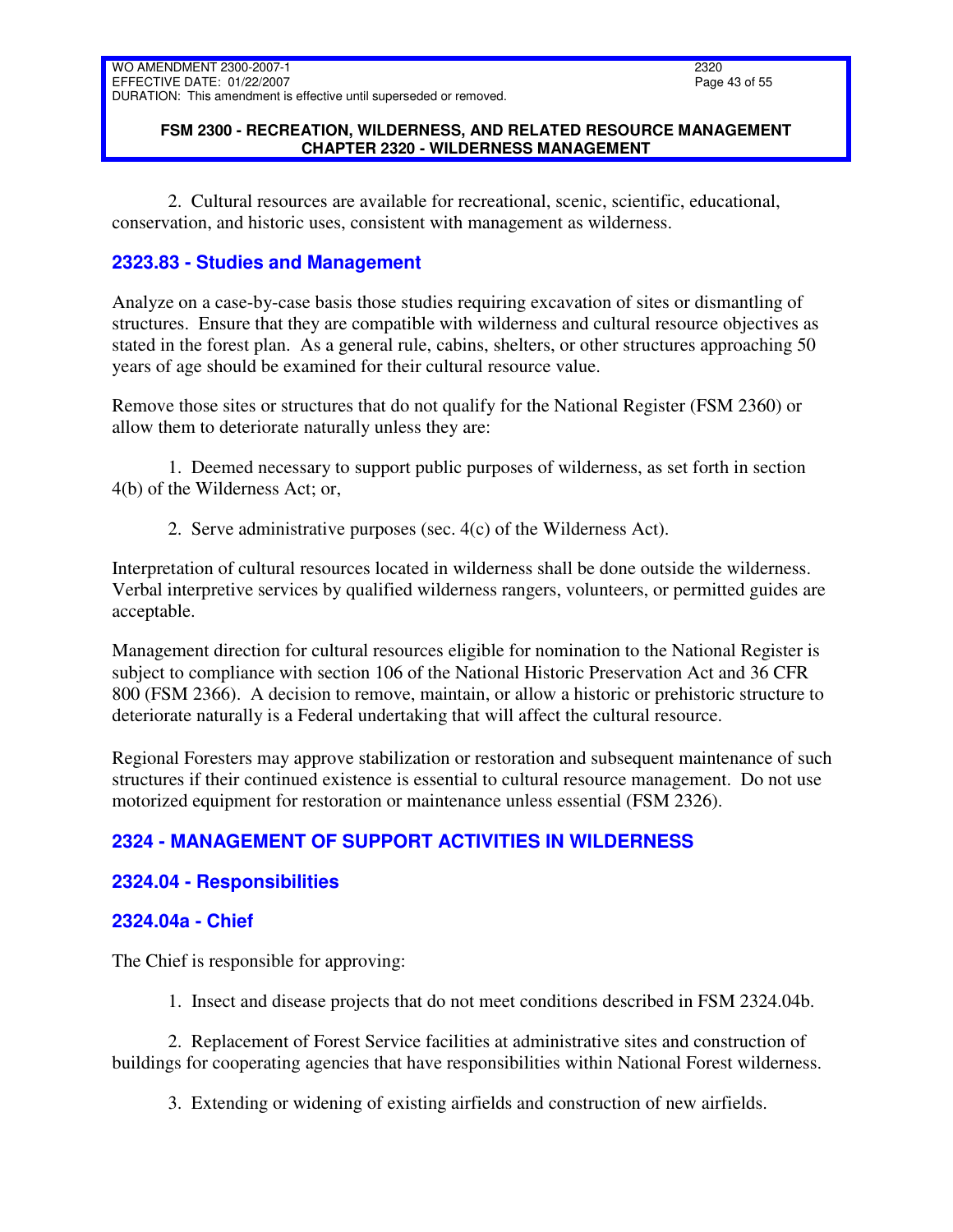### **FSM 2300 - RECREATION, WILDERNESS, AND RELATED RESOURCE MANAGEMENT CHAPTER 2320 - WILDERNESS MANAGEMENT**

- 4. Construction and maintenance of heliports away from existing administrative sites.
- 5. Wilderness sign standards.

# <span id="page-43-0"></span>**2324.04b - Regional Forester**

The Regional Forester is responsible for:

1. Approving insect and disease control projects within wilderness when the following conditions exist:

> a. There is an immediate threat of unacceptable damage to resources outside the wilderness boundary or of unnatural loss of the wilderness resource due to exotic pests.

b. The threat cannot reasonably be abated by control actions taken outside the wilderness boundary.

2. Approving the use of prescribed fire on a wilderness by wilderness basis through approval of the appropriate management plan. The management plan sets forth the standards and guidelines for the use and application of prescribed fire and the methods of monitoring results.

3. Approving construction of new fire lookouts.

4. Determining if it is in the public interest to continue use of installations or structures that existed under valid special-use permits or easements when the wilderness was designated.

5. Approving special-use permits for access to valid occupancies and private lands when such use involves construction, reconstruction, or restoration of roads, or other substantial surface disturbance.

6. Approving construction of nonemergency helispots.

# <span id="page-43-1"></span>**2324.04c - Forest Supervisor**

The Forest Supervisor is responsible for approving:

- 1. Reconstruction of existing fire lookouts.
- 2. Construction of helispots for wildfire suppression and emergencies.
- 3. Requests to conduct research.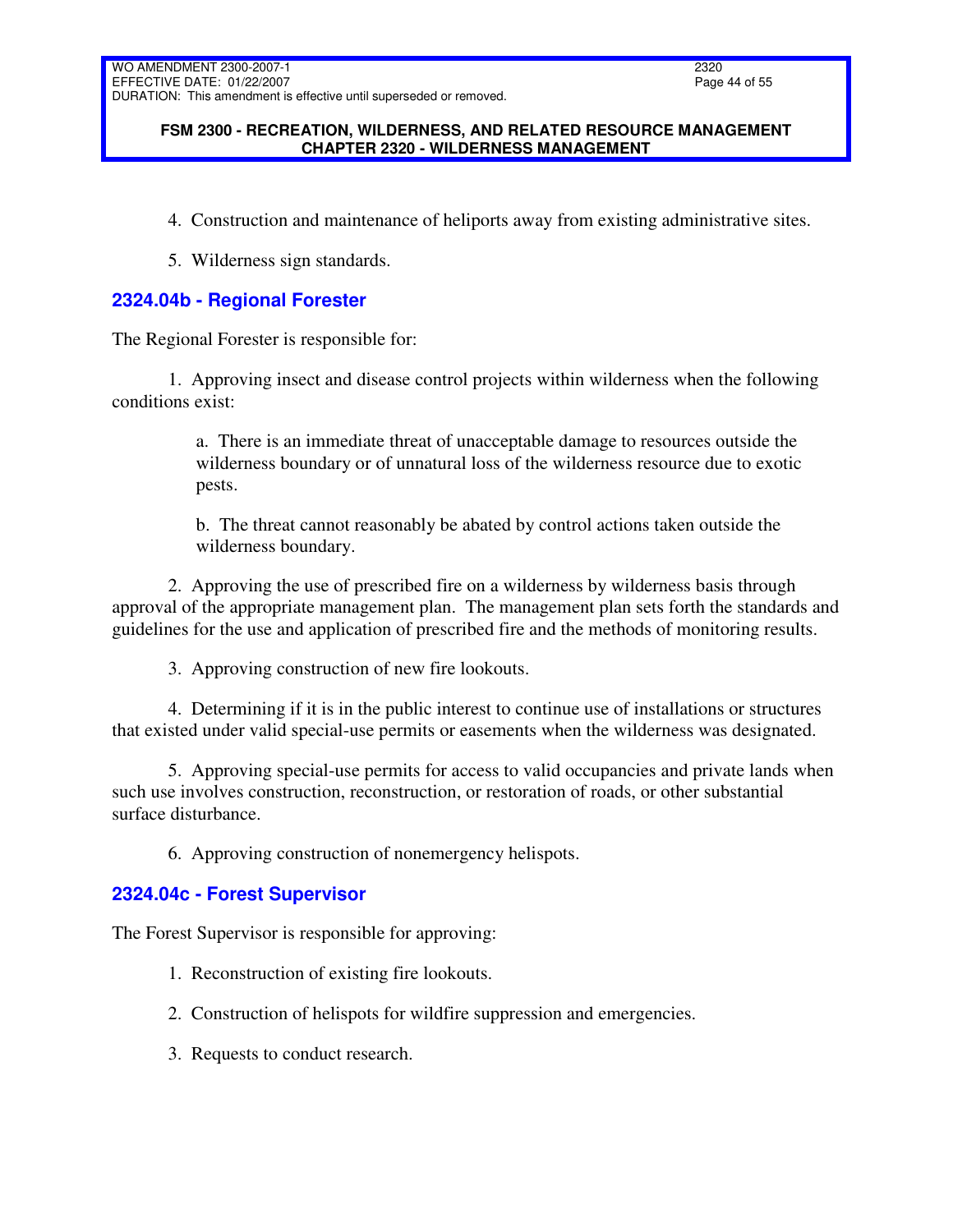### **FSM 2300 - RECREATION, WILDERNESS, AND RELATED RESOURCE MANAGEMENT CHAPTER 2320 - WILDERNESS MANAGEMENT**

4. Special-use permits for access to valid occupancies and private lands, except those involving construction, reconstruction, or restoration of roads or where other substantial surface disturbance is essential.

# <span id="page-44-0"></span>**2324.1 - Management of Insects and Diseases**

# <span id="page-44-1"></span>**2324.11 - Objectives**

1. To allow indigenous insect and plant diseases to play, as nearly as possible, their natural ecological role within wilderness.

2. To protect the scientific value of observing the effect of insects and diseases on ecosystems and identifying genetically resistant plant species.

3. To control insect and plant disease epidemics that threatens adjacent lands or resources.

# <span id="page-44-2"></span>**2324.12 - Policy**

1. Do not control insect or plant disease outbreaks unless it is necessary to prevent unacceptable damage to resources on adjacent lands or an unnatural loss to the wilderness resource due to exotic pests.

2. Trees within the wilderness have no commercial value. Do not consider the commercial value of trees in wilderness in evaluations for insect and disease control.

# <span id="page-44-3"></span>**2324.13 - Detection**

Conduct surveys to monitor forest insects or diseases in wilderness in a manner that preserves the wilderness character of the area. Generally this will be in the same manner as that prescribed for other National Forest System lands (FSM 3412). Modify any procedures that are in conflict with wilderness management objectives.

# <span id="page-44-4"></span>**2324.14 - Evaluation of Epidemics**

Perform a biological evaluation of insect or disease outbreaks that have been detected as prescribed in FSM 3421. Do not allow cost-benefit evaluation (FSM 3422) to influence decisions on treatment of insect disease outbreaks in wilderness to the same degree this evaluation affects decisions on other National Forest System land. Weigh the effects of insect or disease epidemics on the wilderness or on resource values outside the wilderness against the adverse effects of a control project in the wilderness.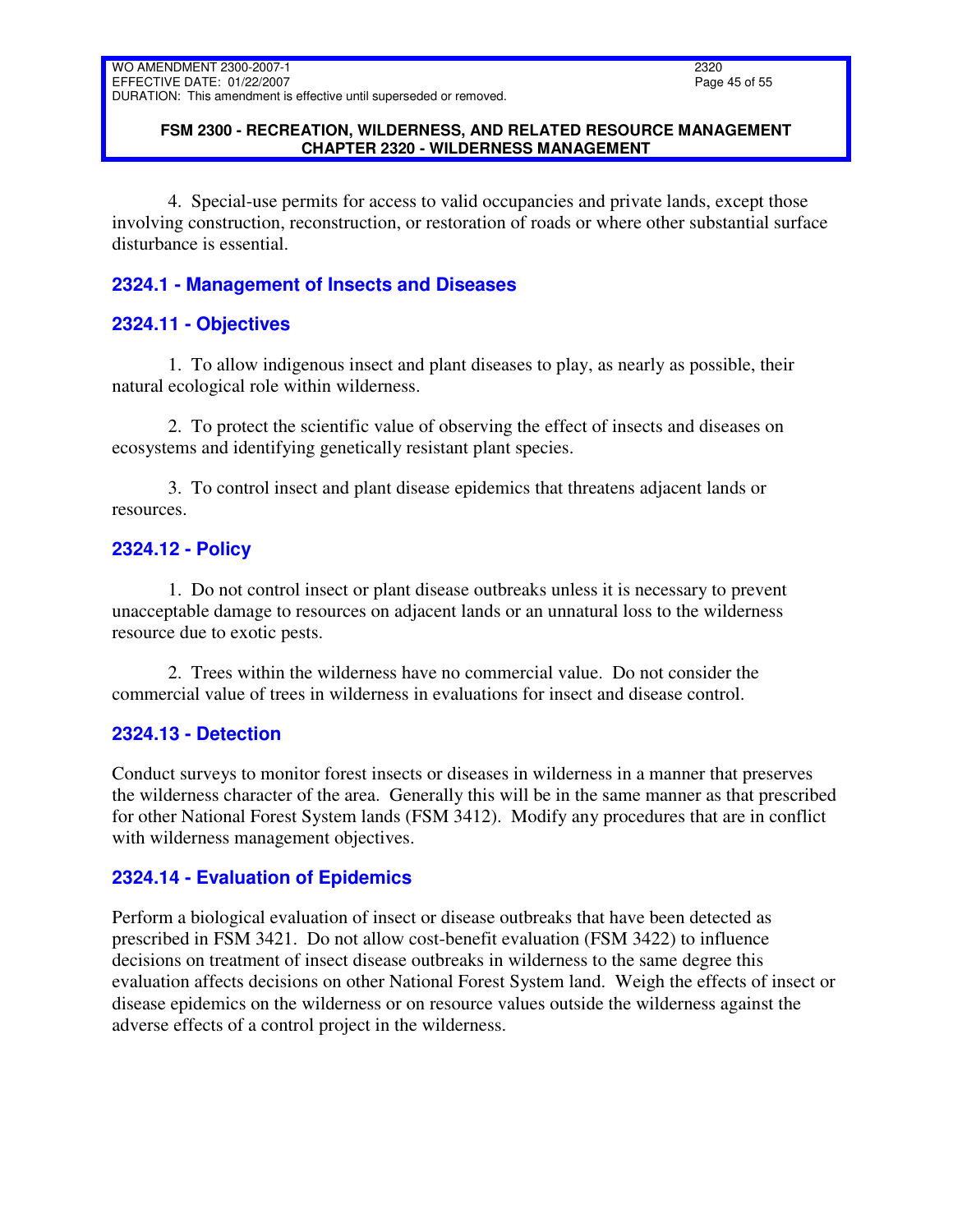### **FSM 2300 - RECREATION, WILDERNESS, AND RELATED RESOURCE MANAGEMENT CHAPTER 2320 - WILDERNESS MANAGEMENT**

# <span id="page-45-0"></span>**2324.15 - Control Measures**

When control of insects or disease is necessary in National Forest wilderness, it shall be carried out by measures that have the least adverse impact on the wilderness resource and are compatible with wilderness management objectives.

Meet the requirements in FSM 2324.04, FSM 2151, FSM 3430, and FSM 1950 in carrying out insect and disease control projects in wilderness. Special care must be taken with the use of chemicals inside wilderness because of possible effects on the total biological complex. Consider other alternatives to chemical use in the environmental analysis.

# <span id="page-45-1"></span>**2324.2 - Management of Fire**

# <span id="page-45-2"></span>**2324.21 - Objectives**

The objectives of fire management in wilderness are to:

1. Permit lightning caused fires to play, as nearly as possible, their natural ecological role within wilderness.

2. Reduce, to an acceptable level, the risks and consequences of wildfire within wilderness or escaping from wilderness.

# <span id="page-45-3"></span>**2324.22 - Policy**

1. Two types of prescribed fires may be approved for use within wilderness: those ignited by lightning and allowed to burn under prescribed conditions and those ignited by qualified Forest Service officers.

2. No fire may be ignited or allowed to burn without documented, preplanned, specified conditions.

3. Document specific objectives, standards, and guidelines for the control of wildfire and the use of prescribed fire within each wilderness (FSM 5100, 5150, and 5190) in a forest plan or, where the forest planning process has not been completed, in either an interim wilderness management or fire management area plan. Document specific direction for fire program implementation in the forest fire management action plan (FSH 5109.19).

4. Suppress all wildfires within wilderness in accordance with the direction FSM 5130.

5. Fire ignited by lightning may be permitted to burn if prescribed in an approved plan (FSM 2324 and 5150).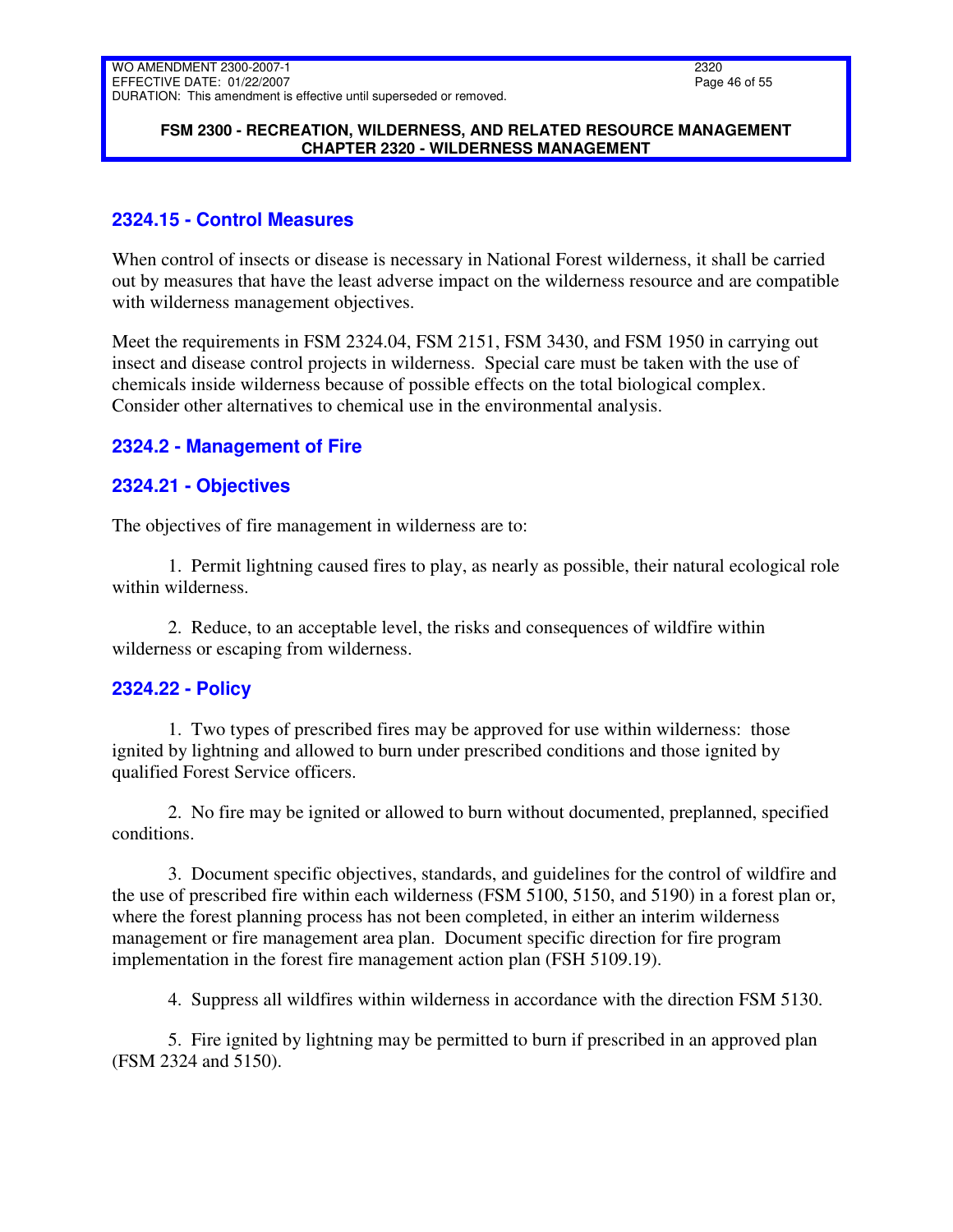### **FSM 2300 - RECREATION, WILDERNESS, AND RELATED RESOURCE MANAGEMENT CHAPTER 2320 - WILDERNESS MANAGEMENT**

6. Forest Service managers may ignite a prescribed fire in wilderness to reduce unnatural buildups of fuels only if necessary to meet at least one of the wilderness fire management objectives set forth in FSM 2324.21 and if all of the following conditions are met:

> a. The use of prescribed fire or other fuel treatment measures outside of wilderness is not sufficient to achieve fire management objectives within wilderness.

b. An interdisciplinary team of resource specialists has evaluated and recommended the proposed use of prescribed fire.

c. The interested public has been involved appropriately in the decision.

d. Lightning-caused fires cannot be allowed to burn because they will pose serious threats to life and/or property within wilderness or to life, property, or natural resources outside of wilderness.

7. Do not use prescribed fire in wilderness to benefit wildlife, maintain vegetative types, improve forage production, or enhance other resource values. Although these additional effects may result from a decision to use prescribed fire, use fire in wilderness only to meet wilderness fire management objectives.

8. Do not use management ignited fire to achieve wilderness fire management objectives where lightning-caused fires can achieve them.

# <span id="page-46-0"></span>**2324.23 - Fire Management Activities**

Conduct all fire management activities within wilderness in a manner compatible with overall wilderness management objectives. Give preference to using methods and equipment that cause the least:

- 1. Alteration of the wilderness landscape.
- 2. Disturbance of the land surface.
- 3. Disturbance to visitor solitude.
- 4. Reduction of visibility during periods of visitor use.
- 5. Adverse effect on other air quality related values.

Locate fire camps, helispots, and other temporary facilities or improvements outside of the wilderness boundary whenever feasible. Rehabilitate disturbed areas within wilderness to as natural an appearance as possible.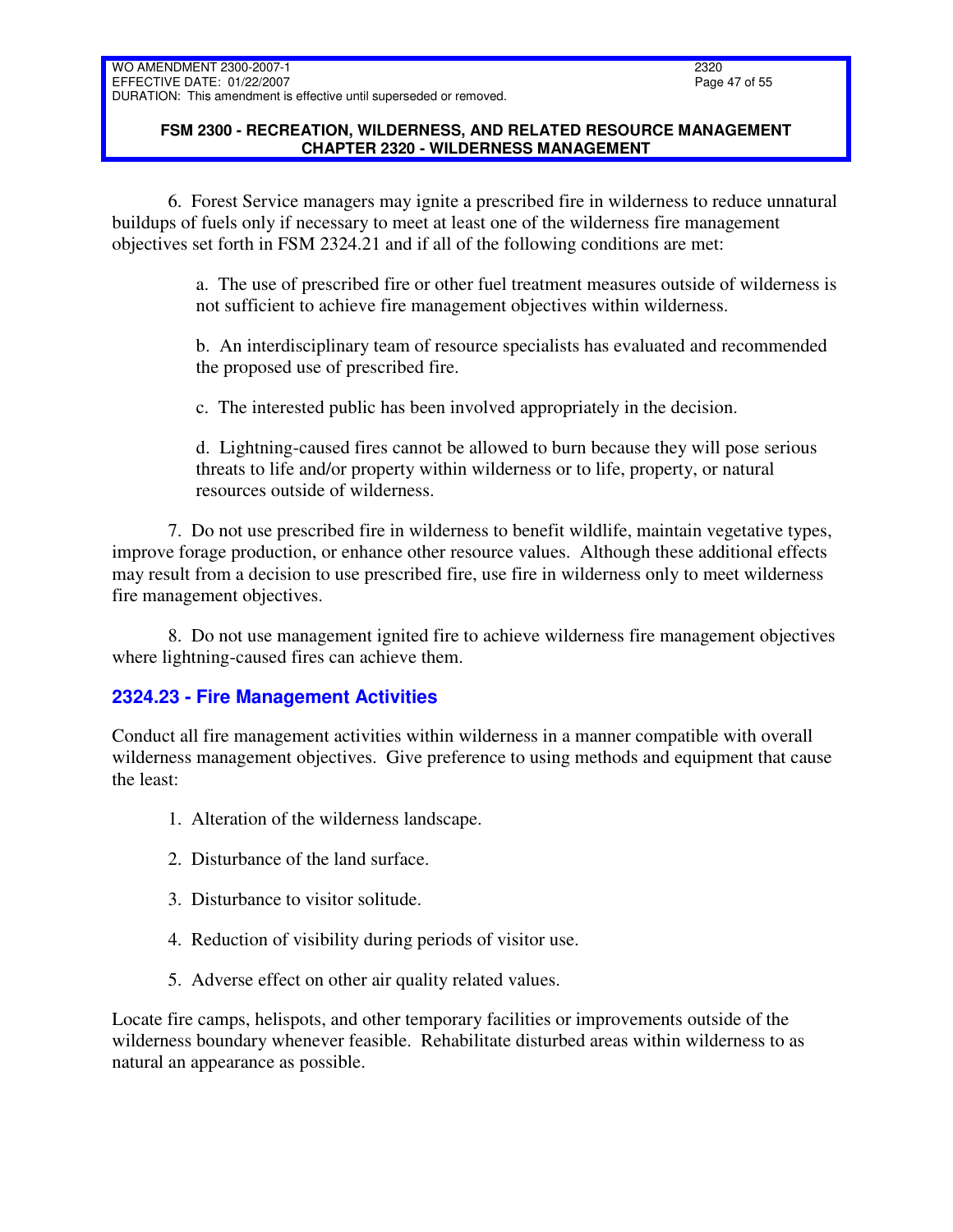#### **FSM 2300 - RECREATION, WILDERNESS, AND RELATED RESOURCE MANAGEMENT CHAPTER 2320 - WILDERNESS MANAGEMENT**

## <span id="page-47-0"></span>**2324.3 - Management of Structures and Improvements**

## <span id="page-47-1"></span>**2324.31 - Objective**

To limit structures and improvements for administrative purposes or under special-use permit to those actually needed for management, protection, and use of the wilderness for the purposes for which the wilderness was established.

### <span id="page-47-2"></span>**2324.32 - Planning**

Document the need for administrative and existing special use permitted improvements in forest plans. Develop removal schedules for those improvements considered unnecessary. Provide an historical evaluation when needed.

Determine the long-term need of the improvement and its location before authorizing substantial maintenance for administrative or permitted improvements.

Consider alternative locations that may be more compatible with the wilderness resource.

### <span id="page-47-3"></span>**2324.33 - Structures and Improvements Needed for Administration**

### <span id="page-47-4"></span>**2324.33a - Administrative Sites**

Unless otherwise authorized by the Chief, limit existing administrative sites to the existing structures or replace them with similar structures of compatible design. Justify the need for existing stations in forest plans. Do not plan any new stations in wilderness.

### <span id="page-47-5"></span>**2324.33b - Fire Lookouts**

(See FSM 5100). Construct or maintain lookouts for fire detection purposes when:

1. They are necessary to achieve wilderness management objectives and where it is not feasible to accomplish such objectives by means more compatible with wilderness values; or

2. They are necessary to protect values outside the wilderness.

The need and disposition of existing lookouts shall be documented in the forest plan. For approvals, see FSM 2324.04.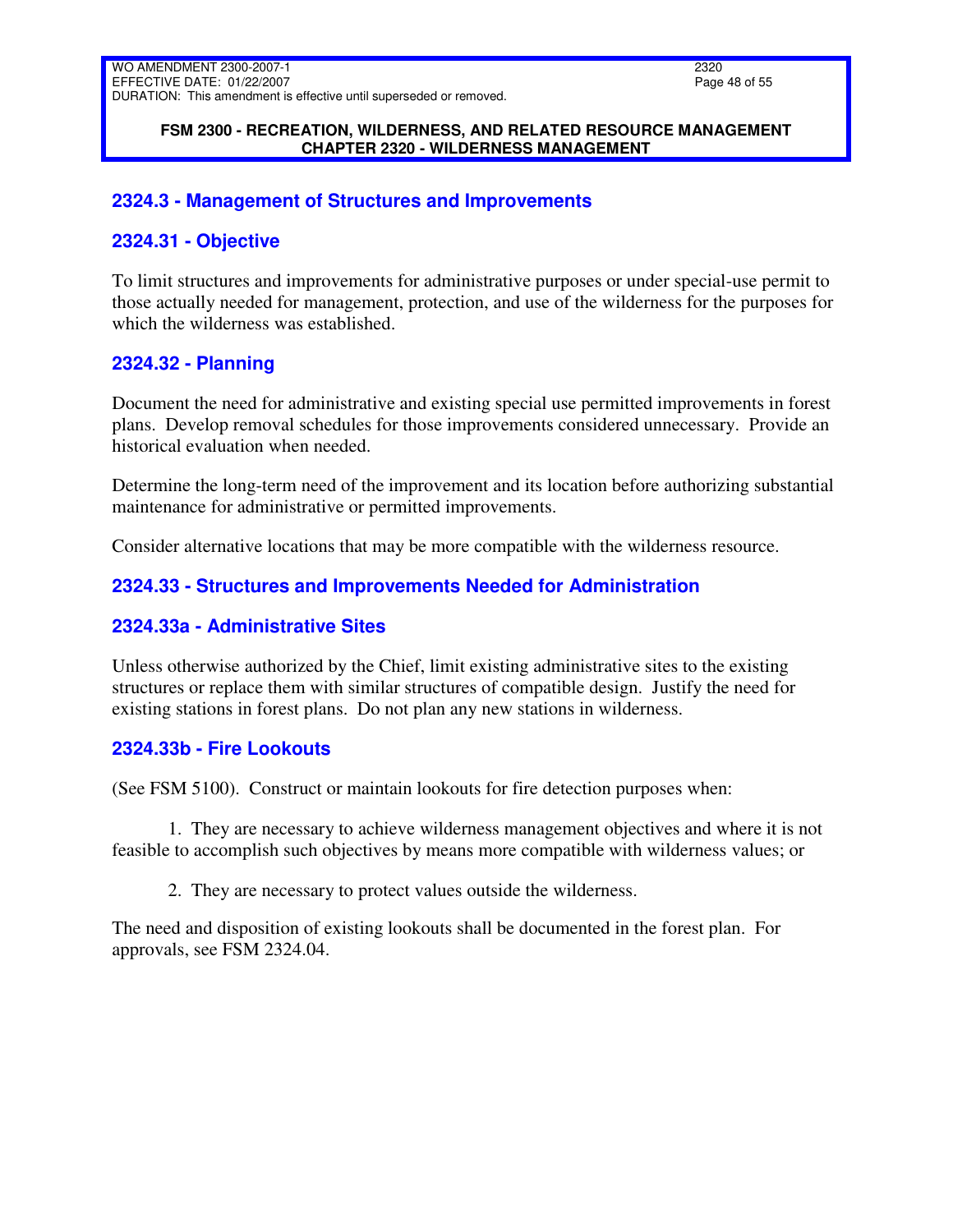### **FSM 2300 - RECREATION, WILDERNESS, AND RELATED RESOURCE MANAGEMENT CHAPTER 2320 - WILDERNESS MANAGEMENT**

# <span id="page-48-0"></span>**2324.33c - Fences**

Construct permanent corrals and fences for the control of administrative pack and saddle stock only at administrative sites where regular use of the animals is for periods of more than a few days duration. Build and maintain fences with materials compatible to the wilderness environment. Do not build new permanent wire fences. As replacement becomes necessary, remove or replace existing wire fences with fences of compatible materials.

See FSM 2323.26 for livestock fences and 2323.13 for recreation stock facilities.

### <span id="page-48-1"></span>**2324.33d - Airfields**

Unless otherwise approved by the Chief, do not locate new airfields, including emergency airstrips, in wilderness. Unless otherwise approved by the Chief, do not extend, widen, or resurface existing airfields. Document decisions about whether or not to permit the continued use of existing airfields for each wilderness in the forest plan. Legislation may mandate that certain airfields remain open. Maintain airfields by nonmotorized methods only. For further direction see FSM 7720 and FSM 7730.

### <span id="page-48-2"></span>**2324.33e - Heliports and Helispots**

1. Heliports. Construct and maintain heliports at existing administrative and airfield sites where essential for wilderness purposes. Require justification for continued use of existing heliports or for constructing new ones. Unless otherwise approved by the Chief, do not locate other heliports within any wilderness. Evaluate and document the need for each heliport in the forest plan. Operate only those heliports considered vital to wilderness resource management.

2. Helispots. The Regional Forester may approve the construction of nonemergency individual helispots or systems of helispots. FSM 7720 contains guidelines for location, construction, and use of helispots. Except in emergency situations, evaluate and document the need for helispots in the forest plan.

# <span id="page-48-3"></span>**2324.33f - Signs**

1. Use a minimum of signing in wilderness.

2. Do not provide wilderness signs for the convenience of the visitor. Along with accurate maps, and wilderness education materials, provide a minimum number of signs for either the routing or location of the traveler or the protection of the wilderness resource.

3. Conform to the standards and guidelines for wilderness signing in FSM 7160.

4. Do not use interpretive and informational signs.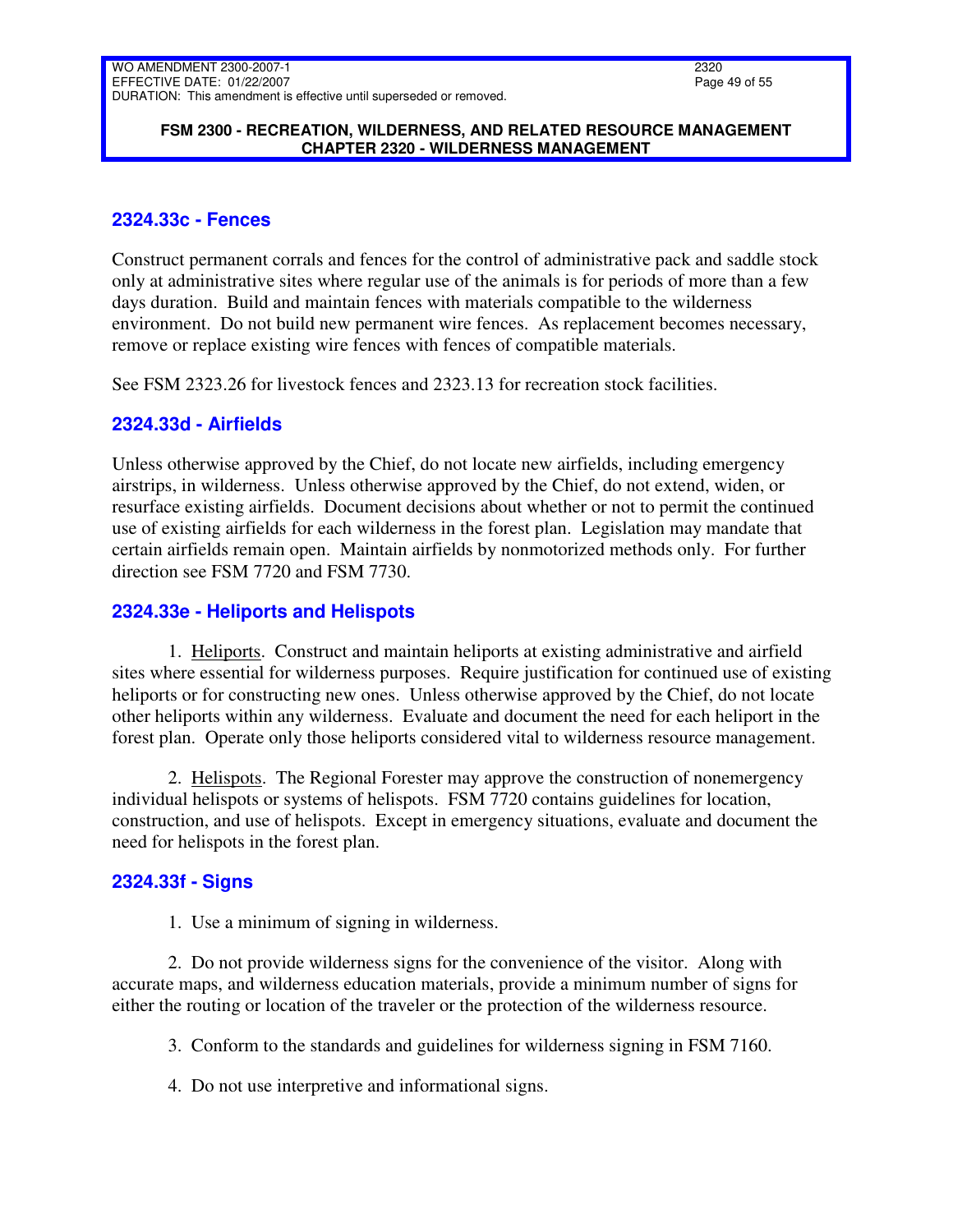### **FSM 2300 - RECREATION, WILDERNESS, AND RELATED RESOURCE MANAGEMENT CHAPTER 2320 - WILDERNESS MANAGEMENT**

## <span id="page-49-0"></span>**2324.33g - Communication Structures**

Maintain communication structures only as necessary for administration and protection of the wilderness. Evaluate and document the need for communication structures in the forest plan (FSM 7200).

# <span id="page-49-1"></span>**2324.34 - Other Agency Structures**

Approve, manage, construct, and maintain structures funded by cooperating agencies on National Forest lands in the same manner as described in section 2324.3. When existing improvements deteriorate to the point that normal maintenance does not keep them usable, analyze the need for such structures. If they are not essential to meet the minimum requirements of wilderness administration, or if they are not essential to a continuing program that was established on the basis of the structure, do not replace them.

Periodically review permits for structures in wilderness to determine whether or not their continued existence is in the public interest. If not, terminate the permits and remove the improvements. Forest plans shall assess and direct the disposition of all such structures.

# <span id="page-49-2"></span>**2324.35 - Structures and Improvements Needed for Special Use Permit Operations**

Policy and direction for outfitter and guide operations is in FSM 2323.13. Maintain structures and improvements under other special use permits under the same direction as given for other agencies or as otherwise authorized by law.

# <span id="page-49-3"></span>**2324.4 - Research in Wilderness**

### <span id="page-49-4"></span>**2324.41 - Objective**

To provide appropriate opportunity for scientific studies that are dependent on a wilderness environment.

# <span id="page-49-5"></span>**2324.42 - Policy**

1. Encourage research in wilderness that preserves the wilderness character of the area (FSM 2320.3).

2. Identify wilderness management or national issues that may require research in forest plans.

3. Review proposals to conduct research in wilderness to ensure that research areas outside wilderness could not provide similar research opportunities. Direct projects that would jeopardize wilderness values to areas outside wilderness.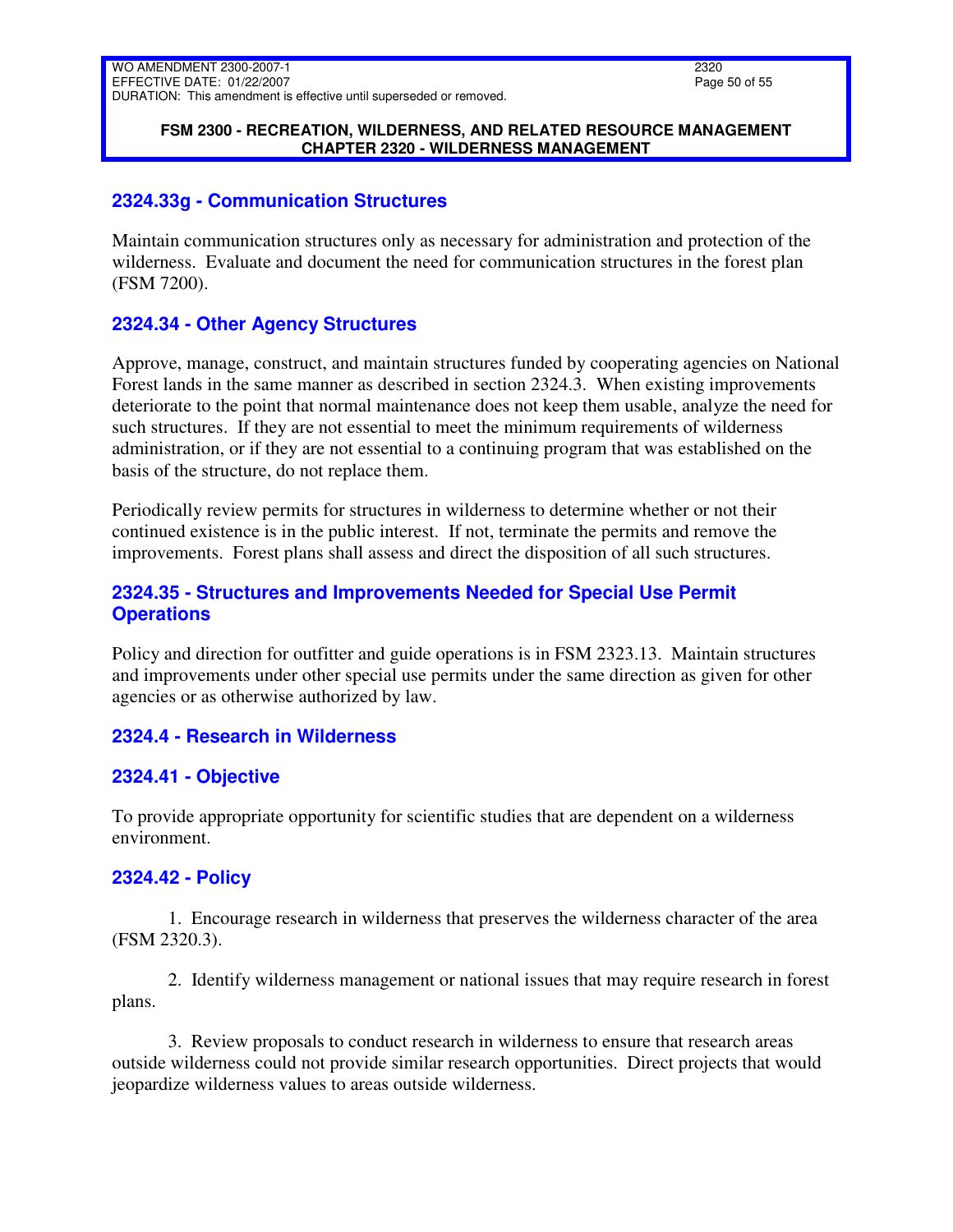### **FSM 2300 - RECREATION, WILDERNESS, AND RELATED RESOURCE MANAGEMENT CHAPTER 2320 - WILDERNESS MANAGEMENT**

4. Review research proposals to conduct research in wilderness to ensure that research methods are compatible with wilderness values. Do not allow the use of motorized equipment or mechanical transport unless the research is essential to meet minimum requirements for administration of the area as wilderness and cannot be done another way (sec. 4(c) the Wilderness Act). Include specific stipulations in the approval document.

5. Except for studies that clearly require contact within wilderness, allow interviews or direct contact with visitors only outside wilderness.

6. Permit scientific study of cultural resource sites/areas consistent with the direction in FSM 2323.8.

# <span id="page-50-0"></span>**2325 - PRIVATE LANDS WITHIN WILDERNESS DESIGNATED UNDER PUBLIC LAW 93-622**

# <span id="page-50-1"></span>**2325.01 - Authority**

(See sec. 2320.1, item 6).

### <span id="page-50-2"></span>**2325.04 - Responsibilities**

# <span id="page-50-3"></span>**2325.04a - Regional Forester**

The Regional Foresters of the Southern Region and the Eastern Region are responsible for determining the compatibility of private land uses within the wilderness areas named in Public Law 93-622. If condemnation is necessary, follow procedures as directed in FSM 5400.

### <span id="page-50-4"></span>**2325.04b - Forest Supervisor**

The Forest Supervisor with jurisdiction over a wilderness designated by the PL 93-622 is responsible for:

1. Ensuring that all private landowners know that they must notify the Forest Supervisor 60 days before any transfer of lands or land-use change that results in new construction, before any land disturbance, or before use of motorized equipment.

2. Initiating and maintaining an inventory and record of the purpose for and manner of use of private lands within as wilderness areas designated by Public Law 93-622.

3. Acknowledging receipt of notification by landowner of any proposed change in use or status of private lands.

4. Requesting notification of land transfer or change in use if an owner has failed to provide such notification.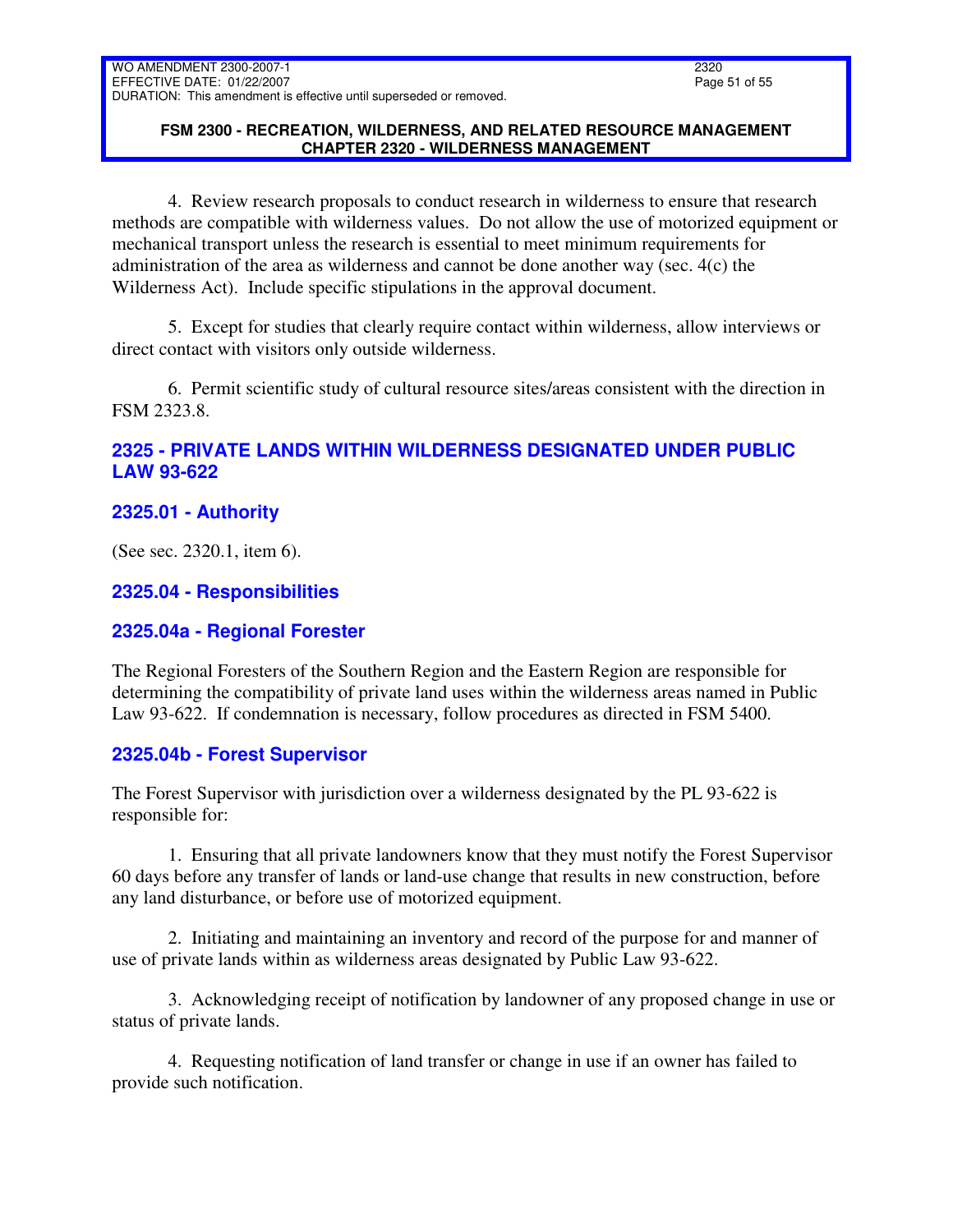#### **FSM 2300 - RECREATION, WILDERNESS, AND RELATED RESOURCE MANAGEMENT CHAPTER 2320 - WILDERNESS MANAGEMENT**

# <span id="page-51-0"></span>**2326 - USE OF MOTORIZED EQUIPMENT OR MECHANICAL TRANSPORT IN WILDERNESS**

# <span id="page-51-1"></span>**2326.02 - Objectives**

1. Accomplish management activities with nonmotorized equipment and nonmechanical transport of supplies and personnel.

2. Exclude the sight, sound, and other tangible evidence of motorized equipment or mechanical transport within wilderness except where they are needed and justified.

# <span id="page-51-2"></span>**2326.03 - Policy**

1. Ensure that Forest Service employees acquire and maintain necessary skills for primitive travel by foot, horse, canoe, or other nonmechanical means and the use of hand tools. For definitions see FSM 2320.5.

2. Do not approve the use of motorized equipment or mechanical transport unless justified as described in 2326.1. For definitions see FSM 2320.5.

3. Discourage flights over wilderness within 2,000 feet of the ground surface, except in emergencies or for essential military missions. (The Federal Aviation Administration (FAA) has agreed to and the National Oceanic and Atmospheric Administration (NOAA) has posted, for the FAA, a 2,000 foot over terrain flight advisory on appropriate aeronautical charts. Specific legislative provisions regarding overflight pertain to certain wildernesses.) Cooperate with the Federal Aviation Administration, the National Oceanic and Atmospheric Administration, military authorities, and with local pilots to promote compliance with the 2,000 foot limit, to keep aeronautical charts current, and to reduce low level flight.

# <span id="page-51-3"></span>**2326.04 - Responsibility**

# <span id="page-51-4"></span>**2326.04a - Chief**

The Chief is responsible for approving any use of motor vehicles and motorized equipment, except where the authority has been delegated to the Regional Forester (FSM 2326.04b) and the Forest Supervisor (FSM 2326.04c).

# <span id="page-51-5"></span>**2326.04b - Regional Forester**

The Regional Forester is responsible for approving:

1. Transport and supply by aircraft, air drop, motor boat, or mechanical transport for situations that meet the conditions under items 2, 4, or 5, in FSM 2326.1.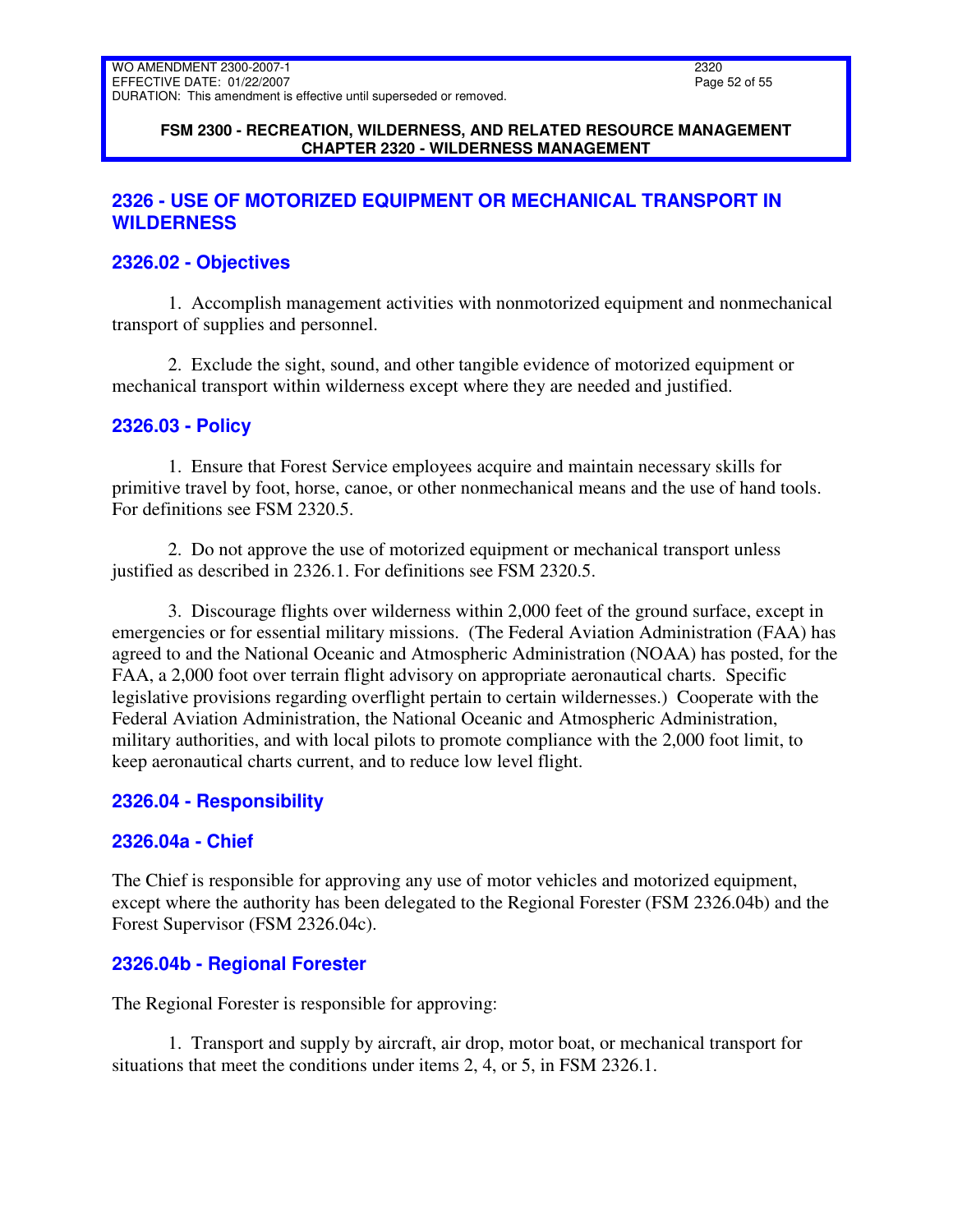### **FSM 2300 - RECREATION, WILDERNESS, AND RELATED RESOURCE MANAGEMENT CHAPTER 2320 - WILDERNESS MANAGEMENT**

2. Hand-portable motorized equipment for needs that meet conditions listed under item 5 of FSM 2326.1.

3. Motorized ground equipment not designed for personnel transport and of a type or size that is controlled from a position afoot.

4. Use of motor vehicles, motorized equipment, and mechanical transport for situations involving established livestock grazing operations (FSM 2204 and 2323.2), and transport of wildlife or fish when nonmotorized means are not feasible (FSM 2323.3).

5. Use of motorized equipment specifically allowed by individual wilderness acts subsequent to the Wilderness Act.

# <span id="page-52-0"></span>**2326.04c - Forest Supervisor**

The Forest Supervisor approves the use of motorized equipment or mechanical transport under conditions described in section 2326.1, item 1 or 3. However, the Regional Forester shall approve the use of tractors for fire suppression.

# <span id="page-52-1"></span>**2326.1 - Conditions Under Which Use May Be Approved**

Allow the use of motorized equipment or mechanical transport only for:

1. Emergencies where the situation involves an inescapable urgency and temporary need for speed beyond that available by primitive means. Categories include fire suppression, health and safety, law enforcement involving serious crime or fugitive pursuit, removal of deceased persons, and aircraft accident investigations.

2. Aircraft or motorboat use established before the area was designated as wilderness by the Act of 1964 or subsequent wilderness legislation.

3. Exploration and development of valid existing mineral rights (FSM 2323.7).

4. Access to surrounded State and private lands and valid occupancies (FSM 2326.13).

5. To meet minimum needs for protection and administration of the area as wilderness, only as follows:

> a. A delivery or application problem necessary to meet wilderness objectives cannot be resolved within reason through the use of nonmotorized methods.

> b. An essential activity is impossible to accomplish by nonmotorized means because of such factors as time or season limitations, safety, or other material restrictions.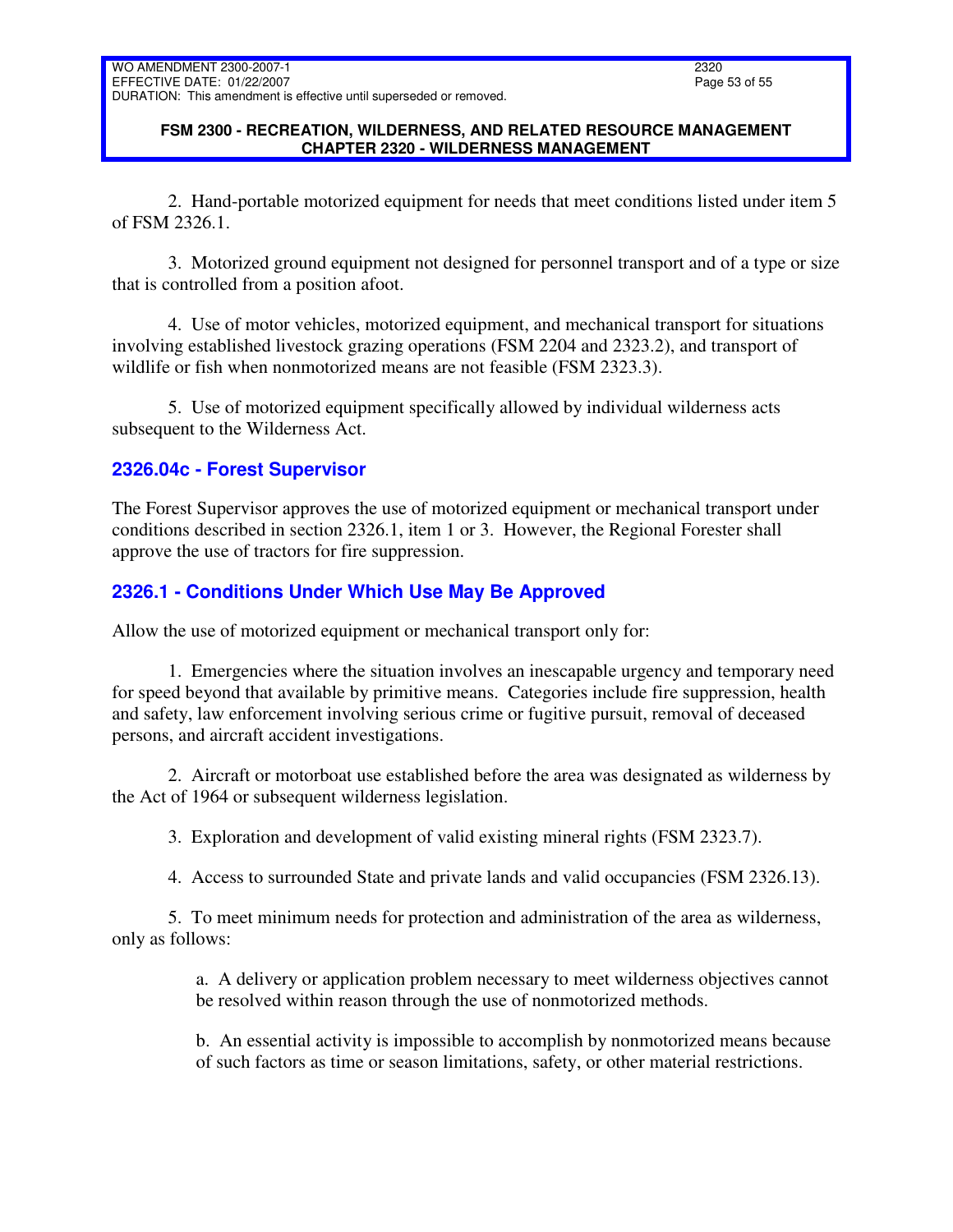### **FSM 2300 - RECREATION, WILDERNESS, AND RELATED RESOURCE MANAGEMENT CHAPTER 2320 - WILDERNESS MANAGEMENT**

c. A necessary and continuing program was established around the use of motorized equipment before the unit became a part of the National Wilderness Preservation System, and the continued use of motorized equipment is essential to continuation of the program.

d. Removal of aircraft wreckage when nonmotorized methods are unsuitable.

Specify, for each wilderness, the places and circumstances in which motorized equipment, mechanical transport, or aircraft are necessary for protection and administration of the wilderness and its resources in the forest plan.

The Line Officer approving the use of motorized equipment, aircraft, or mechanical transport shall specify what uses of that equipment are suitable and will have the least lasting impact to the wilderness resource. Schedule use of this equipment to minimize impact on wilderness visitors.

# <span id="page-53-0"></span>**2326.11 - Use of Motorized Equipment by Other Government Agencies**

Approve the use of motorized equipment, aircraft, or mechanical transport by other government agencies in National Forest wilderness in the same manner and under the same conditions stipulated for Forest Service use (sec. 2326.1). Special provision is given for access to existing snow measurement sites (sec. 2323.44).

# <span id="page-53-1"></span>**2326.12 - Use of Motorized Equipment by Valid Occupants of National Forest Land**

Approve the use of motorized equipment and/or mechanical transport by valid occupants of National Forest System lands in wilderness using criteria in section 2326.1.

# <span id="page-53-2"></span>**2326.13 - Access to Surrounded State and Private Land, Valid Mining Claims, or Other Valid Occupancies**

1. Surrounded State and Private Land. Ensure adequate access to States or persons, and their successors in interest, who own land completely surrounded by wilderness. Adequate access is defined in 36 CFR 293.12 and section 2320.5.

Prevent unauthorized road construction or motorized transport across wilderness. The Regional Forester may provide these landowners with written permission to use wilderness routes or motorized modes of travel not available to the general public. When the exercise of these rights of access to surrounded land would be detrimental to wilderness values, attempt to acquire the land by purchase or exchange or donation before granting access.

2. Valid Mining Claims or Other Valid Occupancies. Permit access to valid occupancies according to the direction in 36 CFR 293.13.